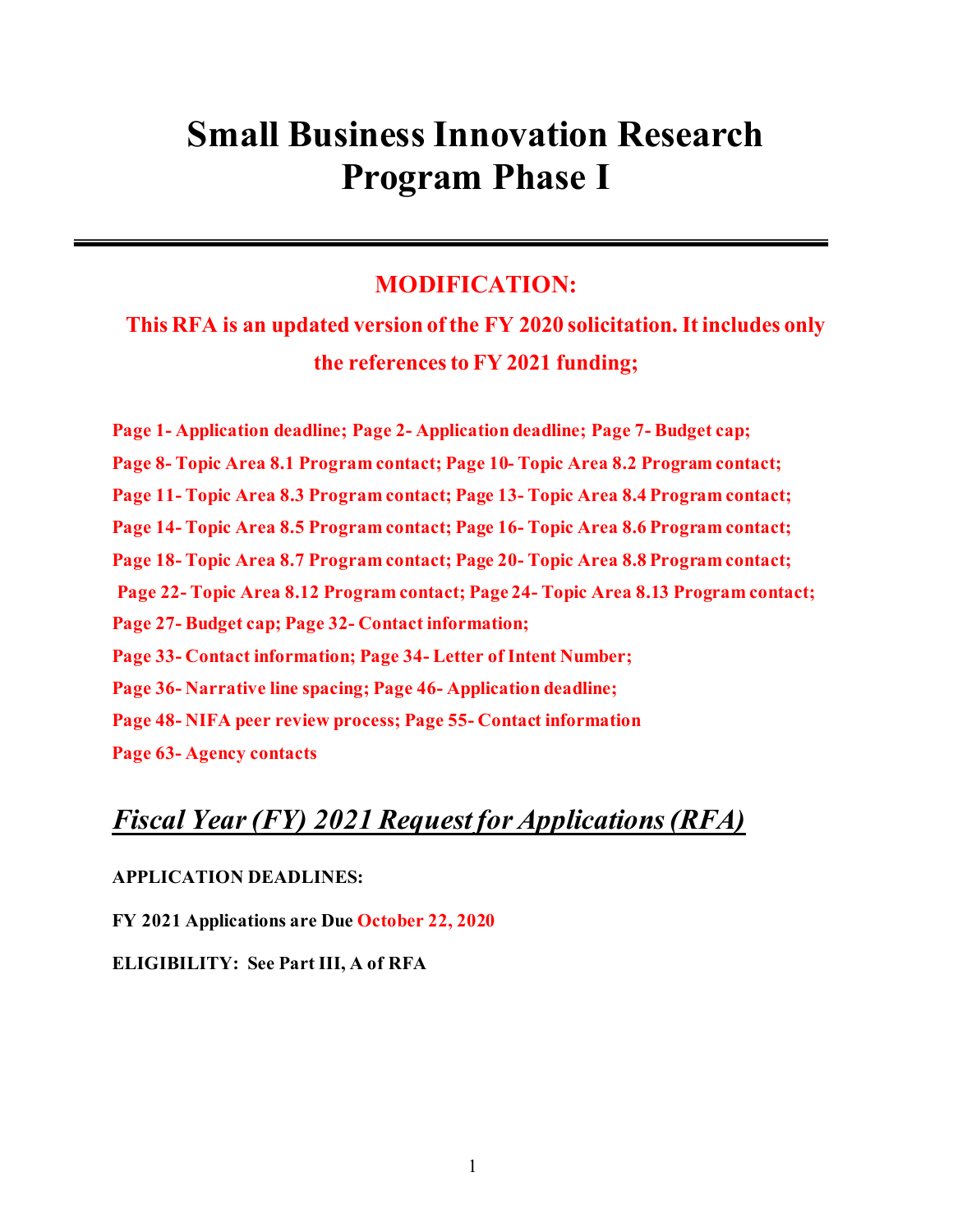## **NATIONAL INSTITUTE OF FOOD AND AGRICULTURE; U.S. DEPARTMENT OF AGRICULTURE**

#### **Small Business Innovation Research Program Phase I**

## **PHASE I ANNOUNCEMENT**

*Assistance Listing (AL).* The Small Business Innovation Research (SBIR) program Phase I is listed in the beta.SAM.gov Assistance Listings [formerly known as the Catalog of Federal Domestic Assistance (CFDA)] number 10.212.

#### <span id="page-1-0"></span>**Table 1**: Key Dates and Deadlines

| <b>Task Description</b>        | <b>Deadline</b>                                                         |
|--------------------------------|-------------------------------------------------------------------------|
|                                | Application: 5:00 P.M. Eastern, FY 2021: October 22, 2020               |
| Letter of Intent: Not Required |                                                                         |
|                                | Applicants Comments: Within six months from the issuance of this notice |
|                                | (NIFA may not consider comments received after the sixth month)         |

#### **STAKEHOLDER INPUT:**

The National Institute of Food and Agriculture (NIFA) seeks comments on all request for applications (RFAs) so it can deliver programs efficiently, effectively, with integrity, and with a focus on customer service. NIFA considers comments, to the extent possible when developing RFAs and use comments to help meet the requirements o[f Agricultural Research, Extension and](https://uscode.house.gov/statviewer.htm?volume=112&page=527)  [Reform Act of 1998](https://uscode.house.gov/statviewer.htm?volume=112&page=527) [\(7 U.S.C. 7613\(c\)\(2\)\).](https://uscode.house.gov/view.xhtml?req=(title:7%20section:7613%20edition:prelim)%20OR%20(granuleid:USC-prelim-title7-section7613)&f=treesort&edition=prelim&num=0&jumpTo=true) Applicants may submit written comments to  $Policy@usda.gov$  (email is for comments only). Please use the following subject line: Response to the Small Business Innovation Research Program Phase II RFA.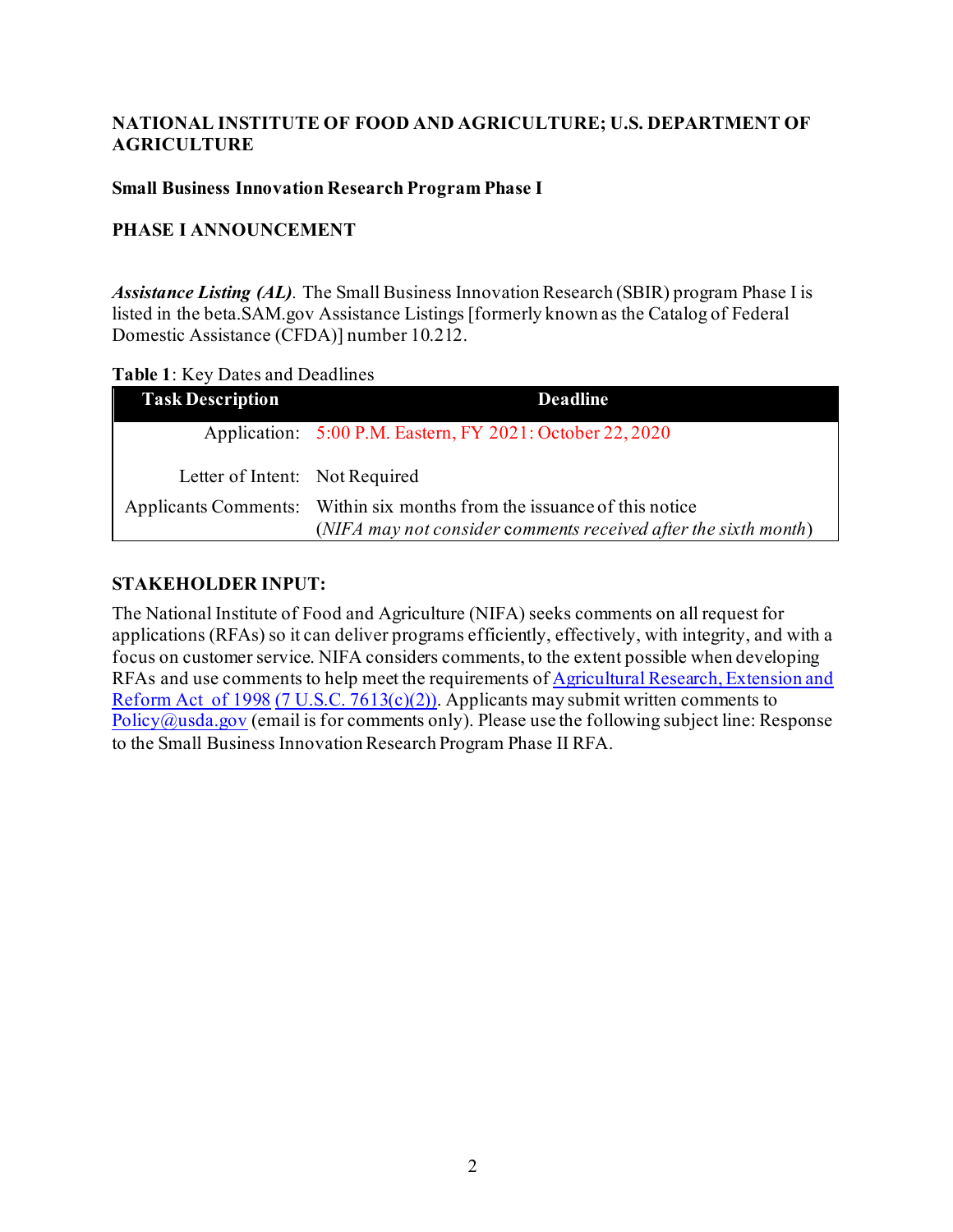#### **EXECUTIVE SUMMARY**

This notice identifies the objectives for the Small Business Innovation Research (SBIR) Program Phase II projects, deadlines, funding information, eligibility criteria for projects and applicants, and application forms, and associated instructions.

The USDA SBIR program focuses on transforming scientific discovery into products and services with commercial potential and/or societal benefit. Unlike fundamental research, the USDA SBIR program supports small businesses in the creation of innovative, disruptive technologies and enables the application of research advancements from conception into the market.

Different from most other investors, the USDA SBIR Program funds early or "seed" stage research and development that has a commercial potential. The program provides equity-free funding and entrepreneurial support at the earliest stages of company and technology development.

NIFA requests applications for the Small Business Innovation Research (SBIR) Program Phase II for fiscal year (FY) 2021 from previous SBIR Program Phase I awardees. This RFA is being released prior to the passage of an appropriations act for FY 2021. Enactment of additional continuing resolutions or an appropriations act may affect the availability or level of funding for this program and may delay the start date of Phase II grants.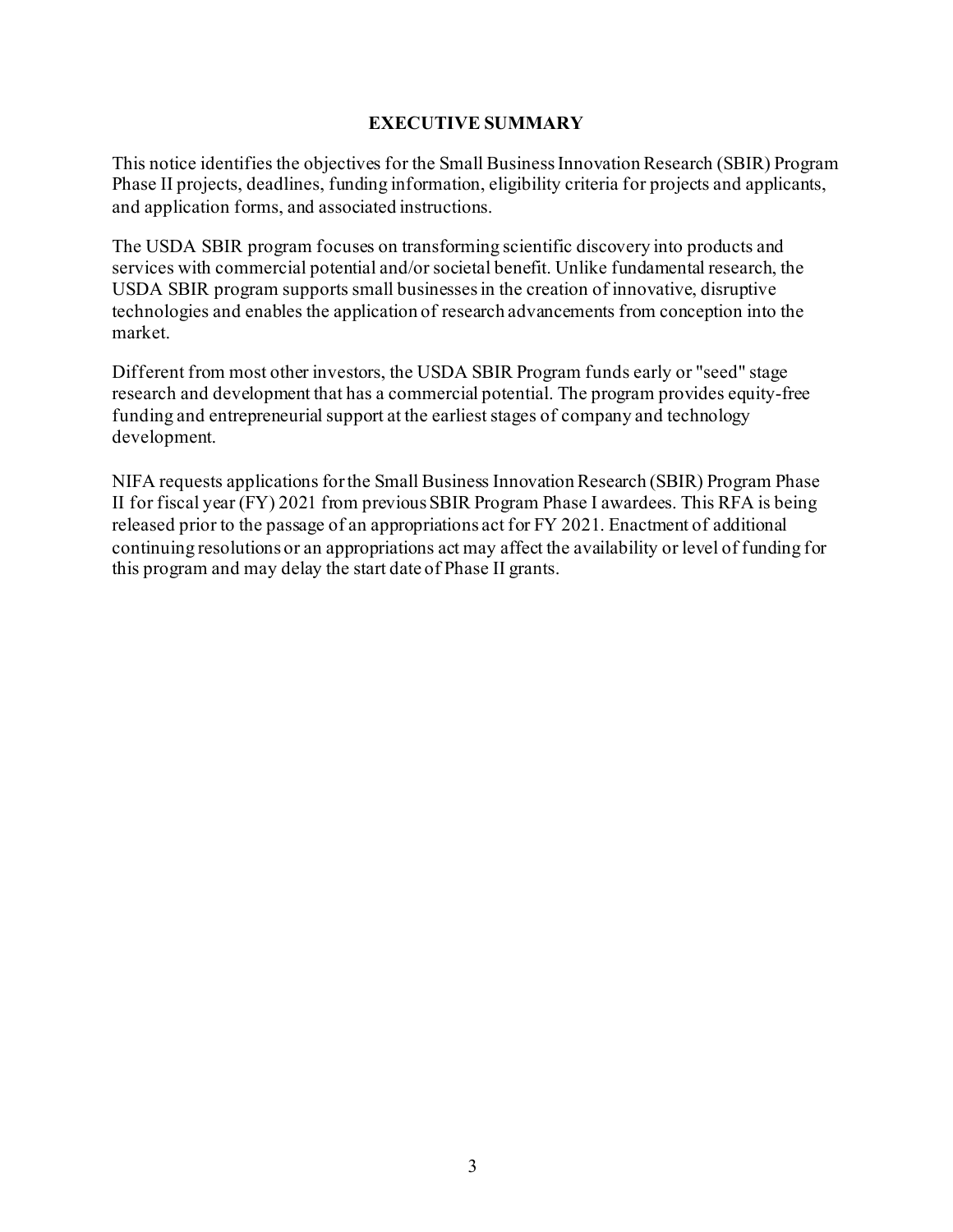# **TABLE OF CONTENTS**

| А.    |  |
|-------|--|
| B.    |  |
| $C$ . |  |
|       |  |
|       |  |
|       |  |
|       |  |
|       |  |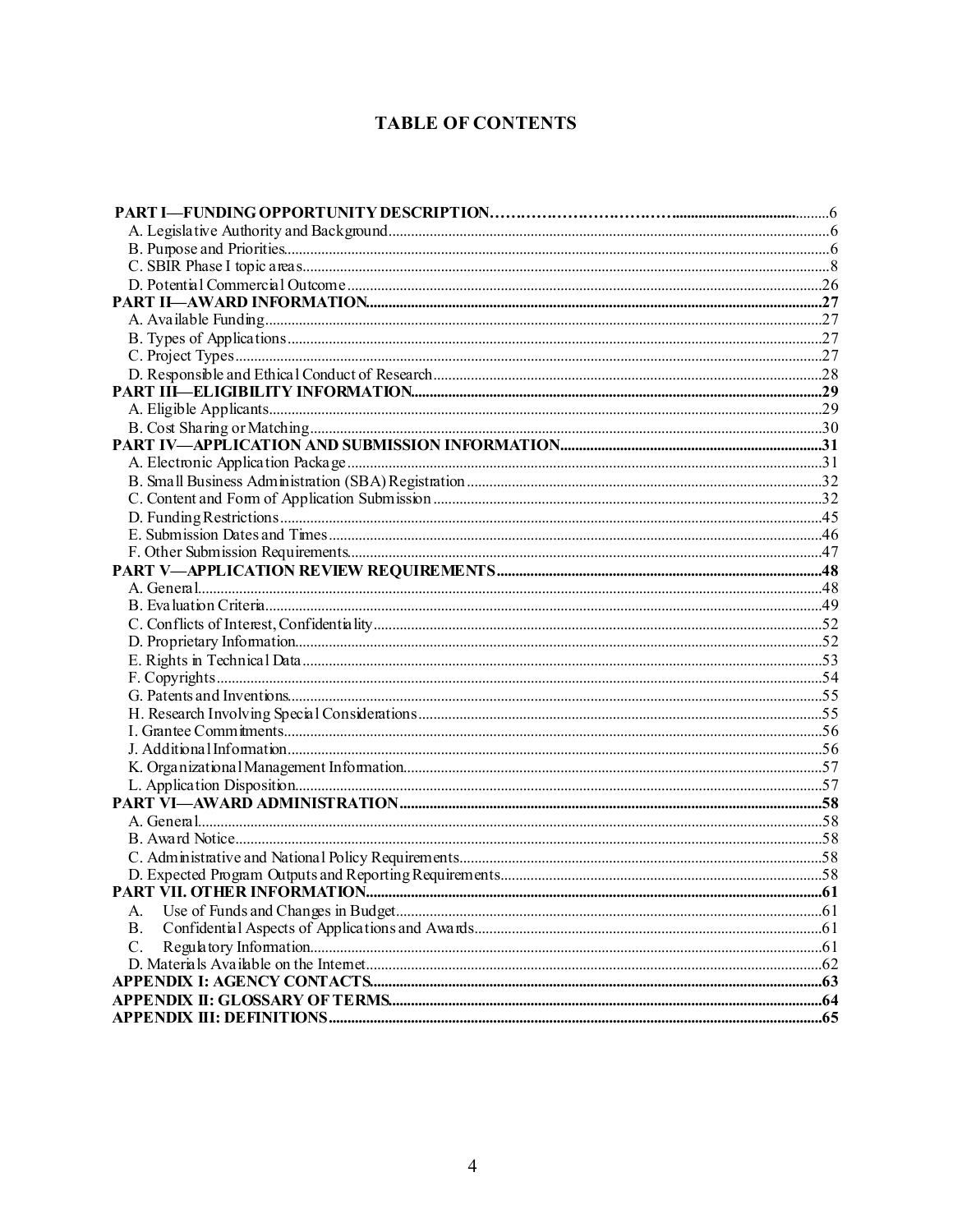# **TABLE OF TABLES**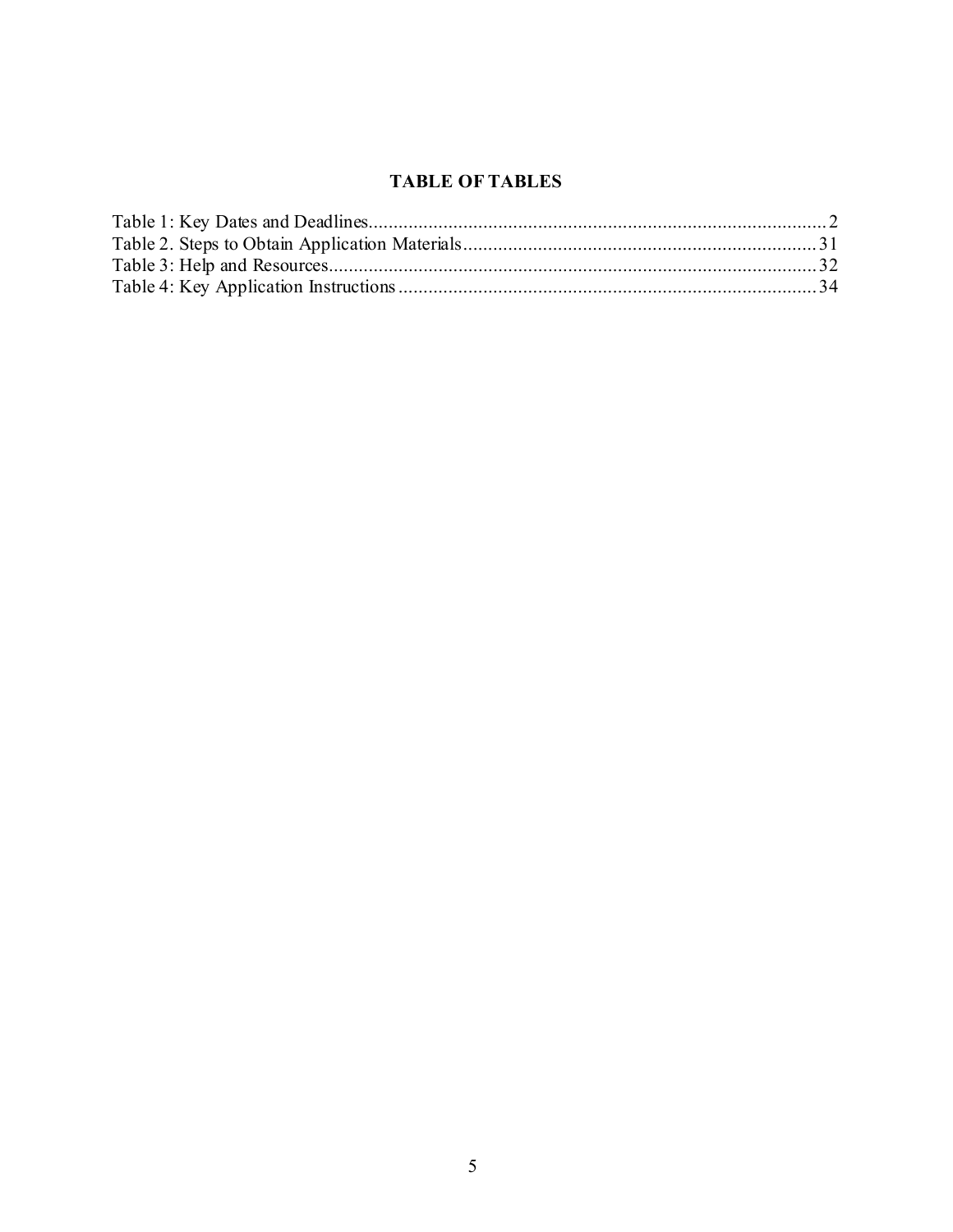# <span id="page-5-0"></span>**PART I—FUNDING OPPORTUNITY DESCRIPTION**

## <span id="page-5-1"></span>**A. Legislative Authority and Background**

The National Defense Authorization Act for Fiscal Year 2017 (Pub. L. 114–328, §1834(a) Extension of SBIR and STTR programs) amended the SBIR Small Business Act [\(15 U.S.C. 638\)](https://uscode.house.gov/view.xhtml?req=(title:15%20section:638%20edition:prelim)%20OR%20(granuleid:USC-prelim-title15-section638)&f=treesort&edition=prelim&num=0&jumpTo=true) and extended its implementation through September 30, 2022. Policy is provided by the Small Business Administration (SBA) through th[e SBIR Policy Directive.](https://www.sbir.gov/sites/default/files/SBIR-STTR_Policy_Directive_including_Preamble_2019.pdf) A main purpose of the legislation is to stimulate technological innovation and increase private sector commercialization. The USDA SBIR program is therefore in a unique position to meet both the goals of USDA and the purpose of the SBIR legislation by transforming scientific discovery and innovation into both social and economic benefit, and by emphasizing private sector commercialization.

The SBIR program is Congressionally mandated and intended to support scientific excellence and technological innovation through the investment of federal research funds to build a strong national economy by stimulating technological innovation in the private sector; strengthening the role of small business in meeting federal research and development needs; increasing the commercial application of federally supported research results; and fostering and encouraging participation by socially and economically disadvantaged and women-owned small businesses.

## <span id="page-5-2"></span>**B. Purpose and Priorities**

Because the USDA program currently has no specific procurement focus, the USDA offers ten (10) solicitation topic areas that are intended to permit a broad spectrum of eligible and innovative science- and technology-based small businesses to compete for funding. The topics are detailed within this solicitation.

This program is administered by the National Institute of Food and Agriculture (NIFA) of the United States Department of Agriculture (USDA).

This program is subject to the provisions found at 7 CFR Part 3403. These provisions set forth procedures to be followed when submitting grant applications, rules governing the evaluation of applications and the awarding of grants and regulations relating to the post-award administration of grant projects.

The USDA NIFA SBIR program is carried out in three separate phases. This program solicitation is only for the preparation and submission of Phase I applications. The aim of a Phase I project should be to demonstrate technical feasibility of the proposed innovation and thereby bring the innovation closer to commercialization. Proposals should describe the development of an innovation that demonstrates the following characteristics:

1. Involves a high degree of technical risk – for example, has never been attempted and/or successfully achieved and, is still facing technical hurdles (that the USDA-funded R&D work is intended to overcome).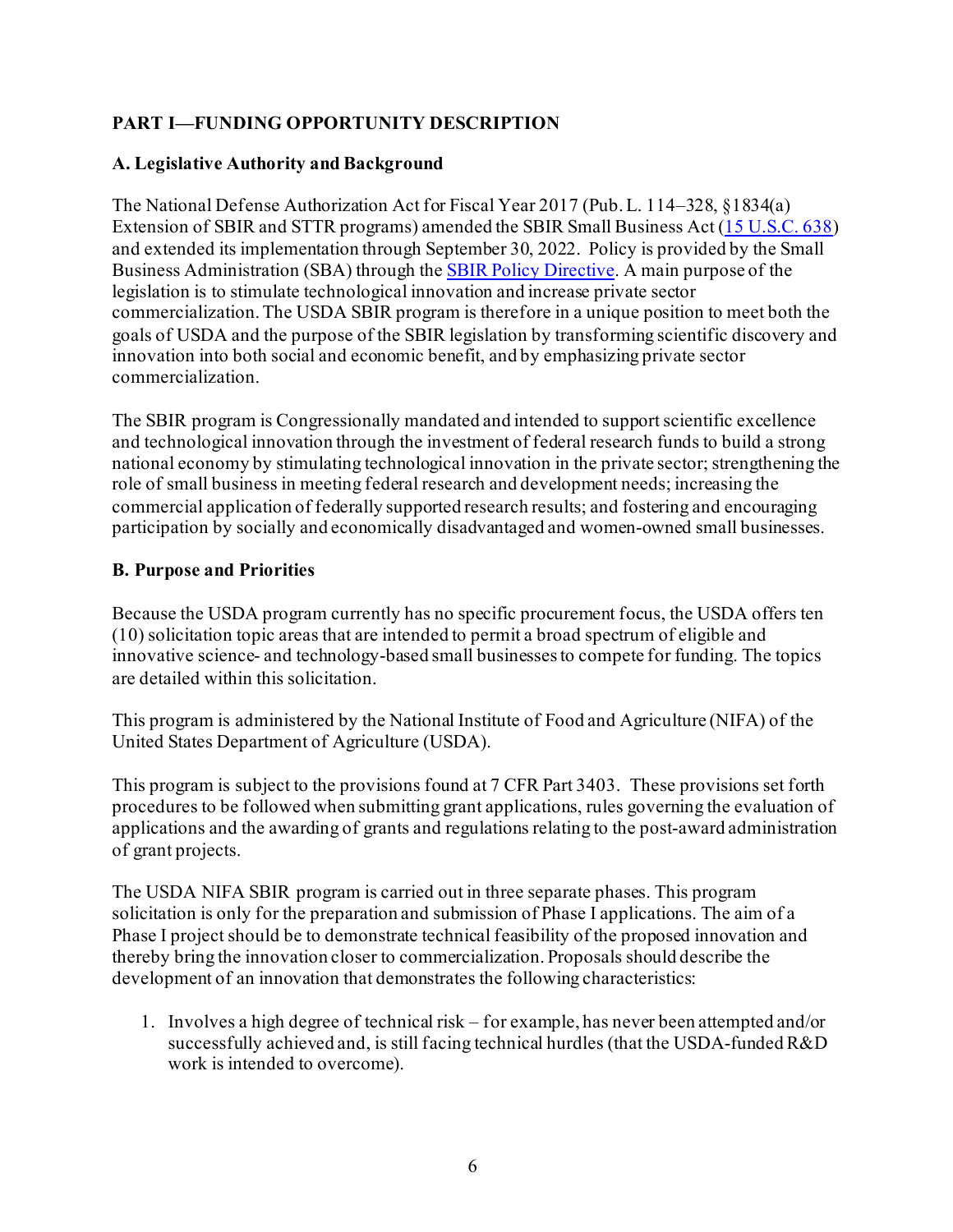- 2. Has the potential for significant commercial impact and/or societal benefit, as evidenced by: having the potential to disrupt the targeted market segment; having good productmarket fit (as validated by customers); removing barriers to entry for competition; offering potential for societal benefit (through commercialization under a sustainable business model).
- 3. Phase I awards may not exceed \$100,000, or \$106,500 with Technical and Business Assistance (TABA) for a period normally not to exceed eight (8) months.
- 4. The Phase I application should concentrate on research that will significantly contribute to proving the scientific or technical feasibility of the approach or concept, describe the potential market for the innovation and will be a prerequisite to further USDA SBIR support in Phase II.

Phase II applications continue the R&D developed under Phase I to commercialize the innovation. Phase II will require a more comprehensive application, outlining the proposed effort in detail and the commercialization strategy for the effort. Only prior Phase I grant recipients are eligible to submit a Phase II application at the conclusion of the Phase I grant period. USDA NIFA SBIR typically announces the Phase II RFA in late November or early December with a deadline in early March. USDA NIFA recognizes that Phase I and II awards may not be sufficient in either dollars or time for the firm to complete the total R/R&D and the commercialization activities required to bring the project results to a marketplace. Therefore, completion of the research under these circumstances may have to be carried into Phase III.

Phase III refers to work that derives from, extends, or logically concludes effort(s) performed under prior SBIR funding, but is funded by sources other than the SBIR Program. Phase III work is typically oriented towards commercialization of the SBIR innovation or technology.

In addition, the SBIR program is aligned with the following USDA strategic goals [\(https://www.usda.gov/sites/default/files/documents/usda-strategic-plan-2018-2022.pdf\)](https://www.usda.gov/sites/default/files/documents/usda-strategic-plan-2018-2022.pdf).

- 1. Strategic Goal 2: Maximize the Ability of American Agricultural Producers To Prosper by Feeding and Clothing the World and specifically addresses Objectives 2.1, 2.2, and 2.3.
- 2. Strategic Goal 3: Promote American Agricultural Products and Exports and specifically addresses Objective 3.1.
- 3. Strategic Goal 4: Facilitate Rural Prosperity and Economic Development and specifically addresses Objective 4.1.
- 4. Strategic Goal 5: Strengthen the Stewardship of Private Lands Through Technology and Research and specifically addressed Objectives 5.1, 5.2, and 5.3.
- 5. Strategic Goal 6: Ensure Productive and Sustainable Use of our National Forest System Lands and specifically Objectives 6.1, 6.2, and 6.3.
- 6. Strategic Goal 7: Provide All Americans Access to a Safe, Nutritious, and Secure Food Supply and specifically Objectives 7.1, 7.2, and 7.3.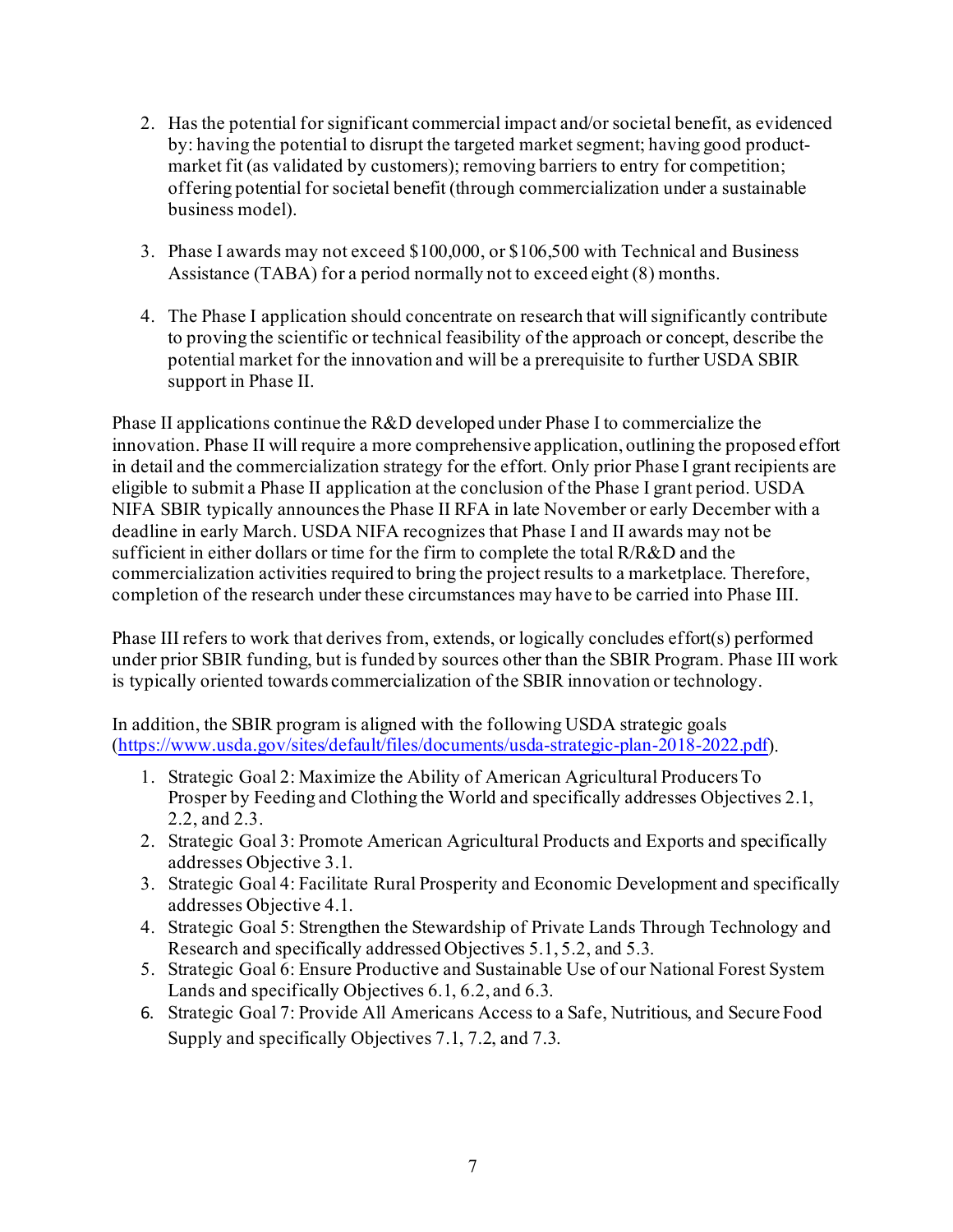#### <span id="page-7-0"></span>**C. SBIR Phase I topic areas**

Applicants are encouraged to submit applications that address the research priorities stated for each topic area described in this RFA (see topic areas 8.1 through 8.13 below). Applicants should pay attention to specific instructions located within each of the topic area descriptions when developing their application. Each topic area description provides background information, research priorities and other key information. Although applicants should apply to the topic area they deem most appropriate, USDA NIFA reserves the right to shift applications between topic areas when necessary to achieve the most effective review. If an application is shifted from one topic area to another, NIFA will notify the applicant. Questions regarding the suitability of research for a specific topic area should be directed to the appropriate National Program Leader (NPL) identified in the topic area below.

## **Forests and Related Resources – Topic Area 8.1**

*Contact Dr. Patrick Cassidy, NPL for SBIR Forests and Related Resources at [patrick.cassidy@usda.gov](mailto:patrick.cassidy@usda.gov) or (202) 906-0614 regarding questions about the suitability of research topics or to arrange a telephone consultation.*

#### **Background**

The Forests and Related Resources topic area aims to address the health, diversity and productivity of the Nation's forests and grasslands to meet the needs of present and future generations through the development of environmentally sound approaches to increase productivity of forest lands, improve sustainability of forest resources, and develop value-added materials derived from woody resources. New technologies are needed to enhance the protection of the Nation's forested lands and forest resources and help to ensure the continued existence of healthy and productive forest ecosystems. Proposals focused on sustainable bioenergy and development of value-added biofuels from woody biomass, and on the influence of climate change on forest health and productivity are strongly encouraged. Proposals that utilize nanotechnology in their approach to developing new wood-based products or that utilize wood-based nano-materials are also encouraged.

To meet the identified needs in forestry and wood utilization, the program'slong-term goals (10 years) are to achieve increased utilization of woody resourcesfor value-added products from wood; healthy and sustainable forest ecosystems that are more resilient to wildfires and the impact of pathogens and insects; improved environmental and economic methods of sustainable harvesting; and improved growth and yield of forest species that will lead to more efficient use of forested lands.

#### **Research Priorities:**

Examples of appropriate subtopicsfor research applications from small businesses include**, but are not limited to the following:**

## **1. Growth and Yield**

Improving growing stock, tissue culture, genetic manipulation or vegetative reproduction of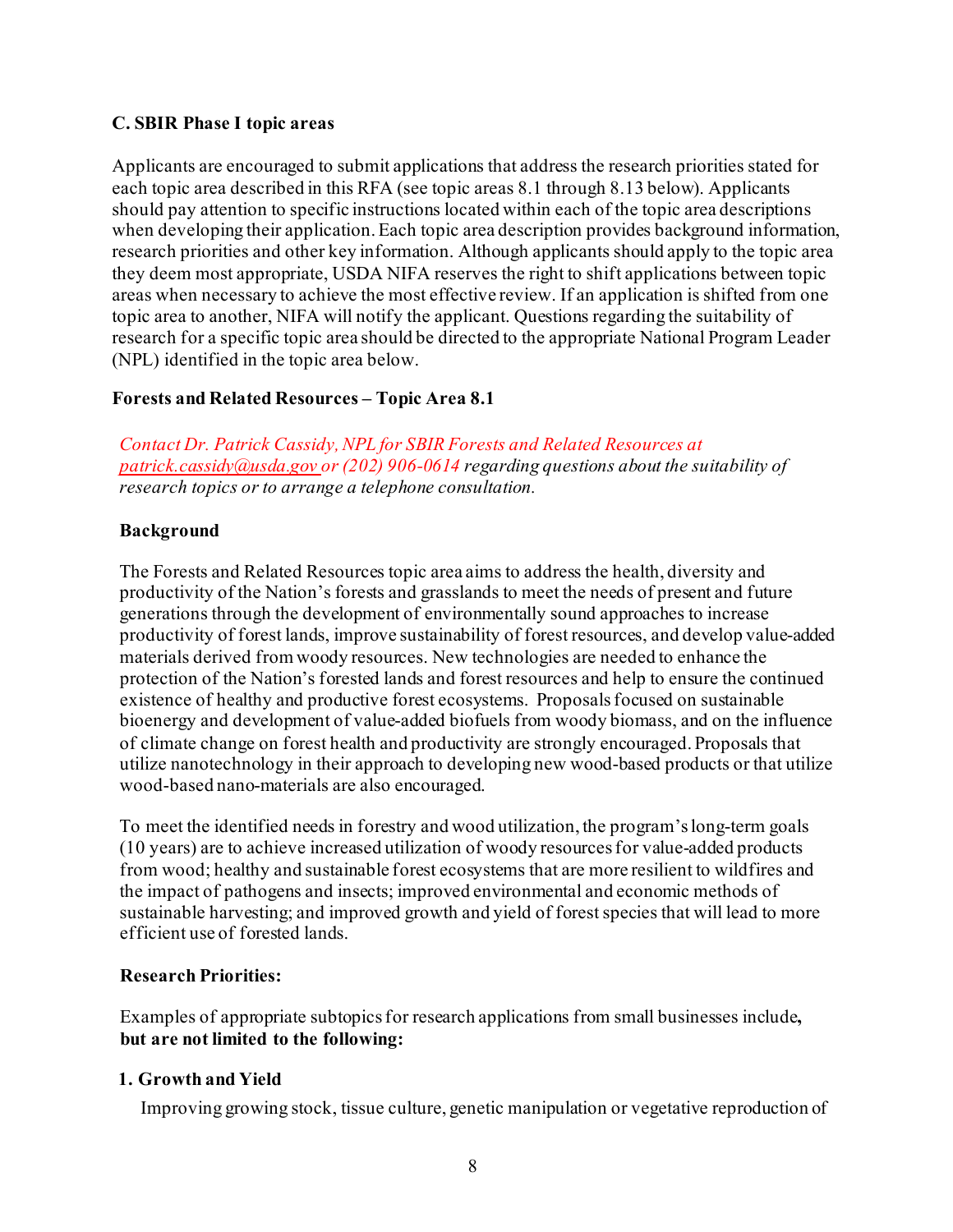forest trees, and other means of increasing the regenerative abilities of forests; developing systems to increase the survival of newly planted trees through mechanical, physical or chemical means that are environmentally safe and through improved nutrient/water utilization; reducing the adverse impact of pathogens and insects by developing better methods to monitor infestations and improved control strategies for combating insects and pathogens that attack important woody species.

#### **2. Increasing the Utility of Forest-Grown Material**

Research to improve the yield of lumber, pulp fiber and specialty chemicals from trees; utilizing a greater percentage of the tree through improved techniques of production, for the creation of new or improved reconstituted products; developing better methods for manufacturing wood-based products and testing products for performance and durability; and developing improved methods for the production of paper.

#### **3. Reducing Ecological Damage by Forest Operations**

Research to reduce soil erosion, compaction, water degradation or other alterations caused by harvesting and/or other forest operations, provisions for the economic recovery of resources from forests while raising potential productivity and reducing impacts to the ecological structure of the area of operation.

#### **4. Urban Forestry**

Research to promote the growth of forested land in urban areas, such as greenways, parks, and strategically planted urban trees, to address problems of forest fragmentation, the introduction of invasive species, and the impact of urban forested land on air and water quality and quality of life improvements.

## **5. Climate Change**

Research to address the issue of ecosystemadaptation to climate change, ways to enhance carbon sequestration and reduce greenhouse gas emissions, development of decision support tools for forest managers and markets for forest ecosystem services.

#### **6. Developing Technology that Facilitates the Management of Wildfires on Forest Lands**

Research that provides systems for detecting and managing wildfires; systems for reducing fuel loads in forests; tools and equipment for improving the efficacy and safety of fire fighters on the ground and in the air; and communication and navigation systems for improving the coordination of fire management activities.

## **7. Sustainable Bioenergy and Development of Value-Added Products from Forest Resources**

Research for development of improved methods for the conversion of forest biomass into cellulosic biofuels(e.g. ethanol, biobutanol, jet aviation) and biobased products, including intermediate chemicals; development of new wood-based composite materials; development of localscale energy conversion projects that generate electricity and/or useful heat; and development of technologies that will mitigate carbon release from combustion.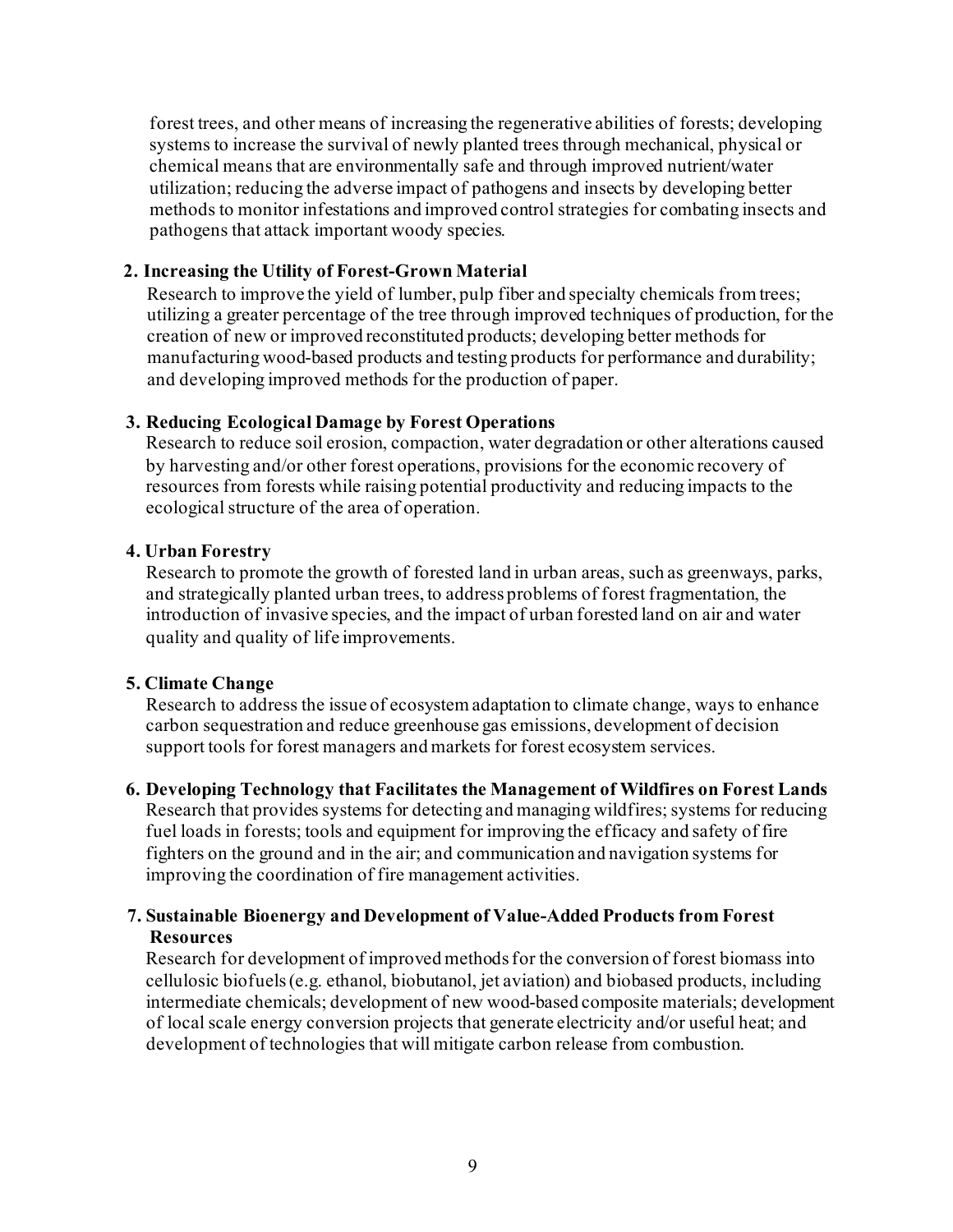#### **Other Key Information**

- 1. Applicants are strongly encouraged to contact the NPL regarding the suitability of research topics.
- 2. Applications that deal with the development of biofuels derived from non-woody agricultural crops should be submitted under topic area 8.8 Biofuels and Biobased Products.

## **Plant Production and Protection (Biology) – Topic Area 8.2**

*Contact Dr. Robert Nowierski, NPL for SBIR Plant Production and Protection (Biology) at [robert.nowierski@usda.gov](mailto:robert.nowierski@usda.gov) or (202)* 552-*9084 regarding questions about the suitability of research topics or to arrange a telephone consultation.*

#### **Background**

The objective of this topic area is to examine novel ways of enhancing crop production and protection by applying biological approaches to develop new methods for plant improvement, apply traditional plant breeding methods and new technologies to develop new food and nonfood crop plants, develop plant characteristics that reduce the harmful impact of plant pests and biotic stresses, as well as new genotypes of existing crop plants with characteristics that allow for their use in new commercial applications.

#### **Research Priorities:**

Examples of appropriate subtopicsfor research applications from small businesses include**, but are not limited to the following:**

#### **1. Plant improvement**

Improved crop production using traditional plant breeding and biotechnology, including but not limited to, molecular biology, and mutagenesis, genomics, tissue culture, and/or embryogenesis to produce crops with new or improved quality, yield, agronomic, horticultural, value- added, and/or economic traits. Topics may include, but not limited to:

#### **a. Improvement of commercial floriculture production**

Biological and/or technological approaches to improve the competitiveness of U.S. production of flowering potted plants, bedding plants, seasonal crops, annuals, perennials, and cut flowers.

#### **b. Development of new crops**

Development of new crop plants as sources of food, non-food industrial or ornamental products.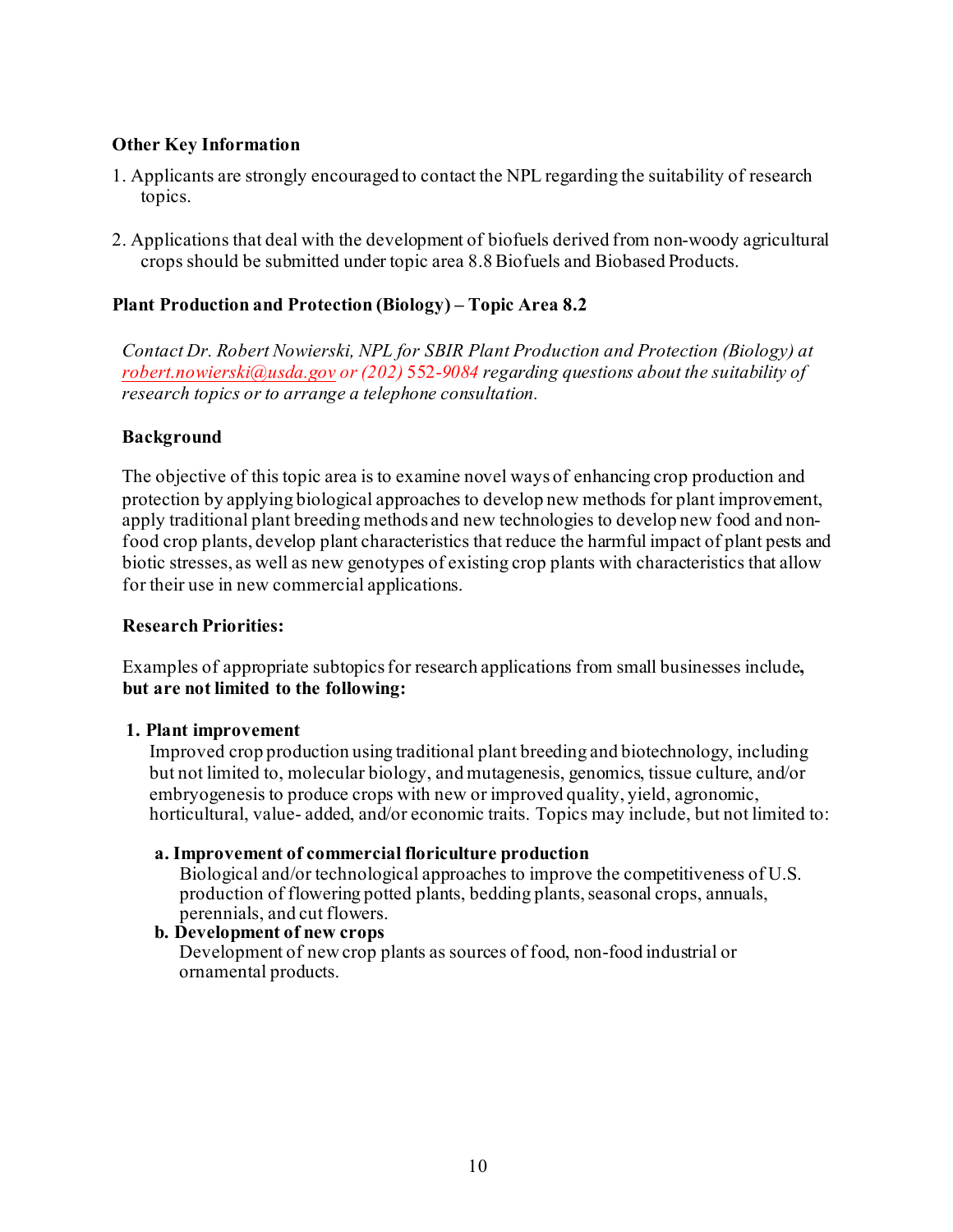#### **2. Pollinators and crop production**

Projects that address the health and success of domesticated and natural pollinators of economically important crops.

#### **3. Plant protection against abiotic and/or biotic stresses**

Reduced the impact of plant pathogens, arthropod pests, and abiotic stress on crop plants; and increasing plant resistance to plant pathogens, arthropod pests, and abiotic stress. Topics may include, but are not limited to:

#### **a. Improved plant disease diagnostics**

Accurate, rapid, and cost-effective identification of causal agents in specialty crop plants at the earliest possible stage relative to manifestation of disease.

#### **b. Bio-Based approaches**

To protect organically-grown and conventional crops from insect and nematode pests and diseases using bio-based approaches, including the development of decision aid systems that are information extensive and time sensitive.

#### **Other Key Information**

- 1. Applicants are strongly encouraged to contact the NPL regarding the suitability of research topics.
- 2. Phase I applications involving the development of transgenic crops would benefit by the inclusion of a brief description of the proposed path to commercialization, including an understanding of what will be needed to clear regulatory consideration. Phase II applications involving the development of transgenic crops should have an expanded section on how regulatory considerations will be met and market entry attained.
- 3. Applications that deal with non-biological engineering technologies should be submitted to topic area 8.13 Plant Production and Protection-Engineering.
- 4. Applications that deal with the genetic improvement and production of woody biomass feedstock crops should be submitted to the 8.1 Forest and Related Resources topic area.
- 5. Applications that deal with the genetic improvement and production of algae should be submitted to the 8.7 Aquaculture topic area.

#### **Animal Production and Protection – Topic Area 8.3**

*Contact Dr. Robert M. Smith, NPL for SBIR Animal Production and Protection at [robert.m.smith@usda.gov](mailto:robert.m.smith@usda.gov) or (202) 445-3468 regarding questions about the suitability of research topics or to arrange a telephone consultation.*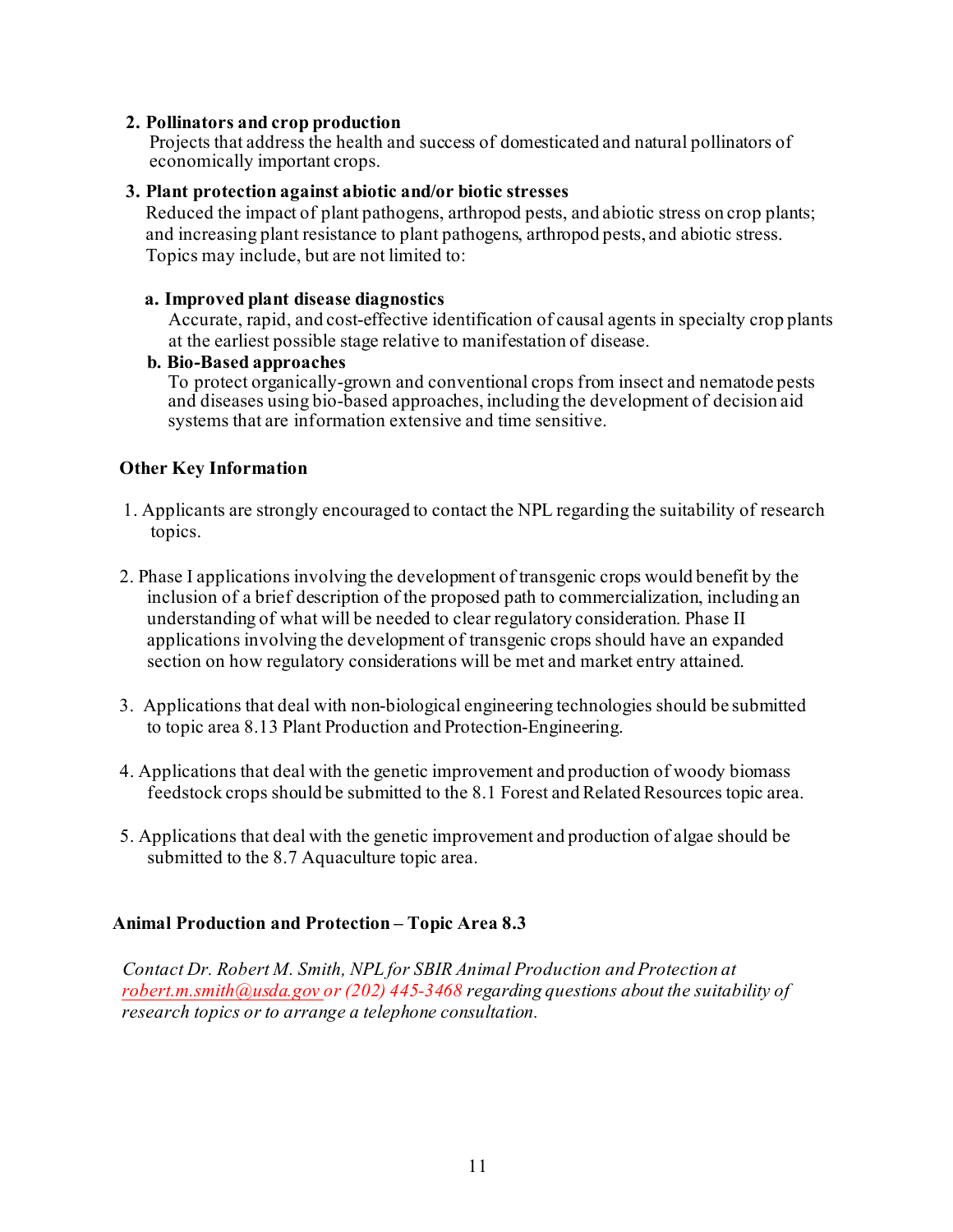#### **Background**

The Food and Agriculture Organization (FAO) of the United Nations predicts that feeding the world's growing population will require a doubling of global food production by 2050. Fulfilling this need will require new technologies to improve both productivity and efficiency of food animals. The Animal Production and Protection topic area aims to develop innovative, marketable technologies that will provide significant benefit to the production and protection of agricultural animals. New technologies for rapid detection, point-of-care, treatment and prevention of disease are needed to improve productivity and enhance the biosecurity of our herds and flocks. Better technologies are also needed to develop and enhance alternatives to the use of antibiotics since pathogen resistance and human sensitivity to residue food products derived from animals have become of increasing concern. To meet increasing consumer demand for value-added animal products, innovative technologies are needed to address the challenges presented by non-conventional management systems and strategies. And there is an urgent need for technologies that decrease the impact of animal agriculture on the environment and optimize use of our natural resources. Technological advances in animal production and protection will not only enhance the safety of the Nation'sfood supply and contribute to environmental stewardship, they will also allow American producers to remain competitive in the global marketplace and contribute to global food security.

#### **Research Priorities:**

Development of marketable technologies designed for use in agriculturally important animals that will:

## **1. Improve production efficiency**

Areas of interest include improved fertility; increased feed efficiency; and translation of genomic information into practical use and benefit.

#### **2. Improve the safety and/or quality of end products derived from animals** These technologies must be applicable in the pre-harvest environment.

## **3. Improve animal health and well-being**

Examples of these technologies include new rapid, more accurate, point-of-care oriented and competitively-priced diagnostics, therapeutics, vaccines and other immunization methods, biosecurity management tools, traceability methods, and animal handling methods and developing alternatives to the use of antibiotics.

**4. Improve the productivity of animals in modified conventional or alternative animal production systems** 

Examples include non-confinement housing, pasture-based feeding systems, and organic systems.

#### **5. Mitigate the impacts of animal agriculture on the natural environment**

Areas of interest include technologies that decrease greenhouse gas emissions or reduce the excretion of phosphorus and nitrogen but does not include manure management.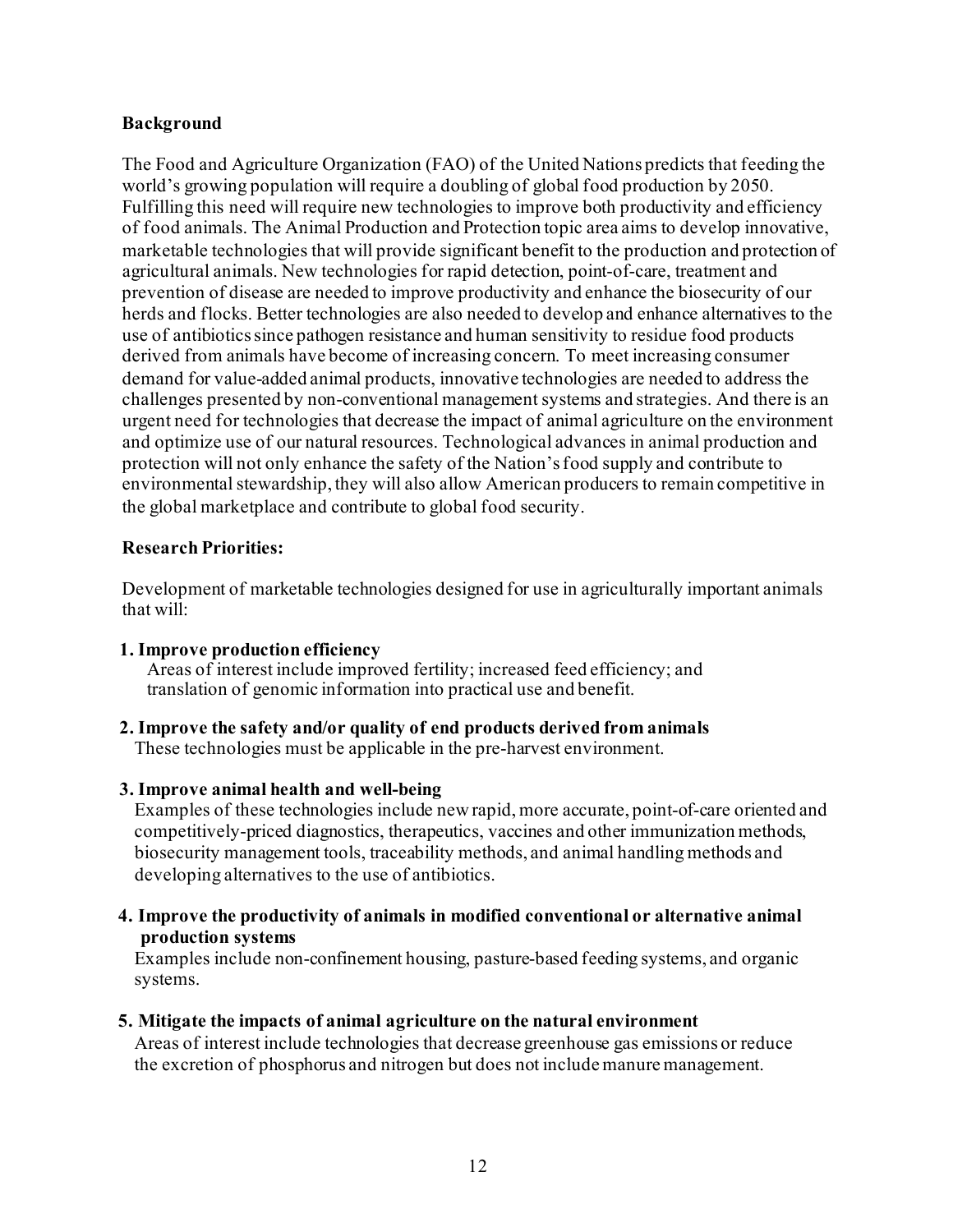#### **Other Key Information**

- 1. Applicants are strongly encouraged to contact the NPL regarding the suitability of research topics.
- 2. Applications that deal with post-harvest technologies for products derived from animals will not be accepted for review under this program area. Applications that deal with post-harvest technologies for foods derived from animals should be submitted under topic area 8.5 Food Science and Nutrition.
- 3. Applications dealing with aquaculture species should be submitted under topic area 8.7 Aquaculture.

## **Conservation of Natural Resources – Topic Area 8.4**

*Contact Dr. James Dobrowolski, National Program Leader for SBIR Conservation of Natural Resources at [james.dobrowolski@usda.gov](mailto:james.dobrowolski@usda.gov) or (202) 420-8918 regarding questions about the suitability of research topics or to arrange a telephone consultation.*

#### **Background**

The objective of this topic area is the conservation of soil, water, air and other natural resources on landscapes that produce agricultural, natural and forest/rangeland goods and services. The goal of the program is to commercialize innovative technologies that are developed with the purpose to conserve, monitor, improve and/or protect the quality and/or quantity of natural resources while sustaining optimal farm and forest productivity and profitability. We encourage new technologies and innovations that will help improve soil health, reduce soil erosion, improve water and air quality, improve nutrient management and conserve and use water more effectively.

#### **Research Priorities:**

Examples of appropriate subtopicsfor research applications from small businesses include**, but are not limited to, the following:**

#### **1. Water Quality and Quantity**

Develop new and innovative technologies to improve water management and conservation at the farm- and watershed-scales, and monitor the quality of surface water and groundwater resources for biotic and abiotic pollutants. Create improved technologies focused on the use of nontraditional water sources (treated wastewater, agricultural return flows and produced water from minerals extraction) for agricultural irrigation, and improve irrigation technologies to provide superior timing, distribution and cost-effective delivery of water and chemicals for the optimal growth of crops.

#### **2. Soil Health**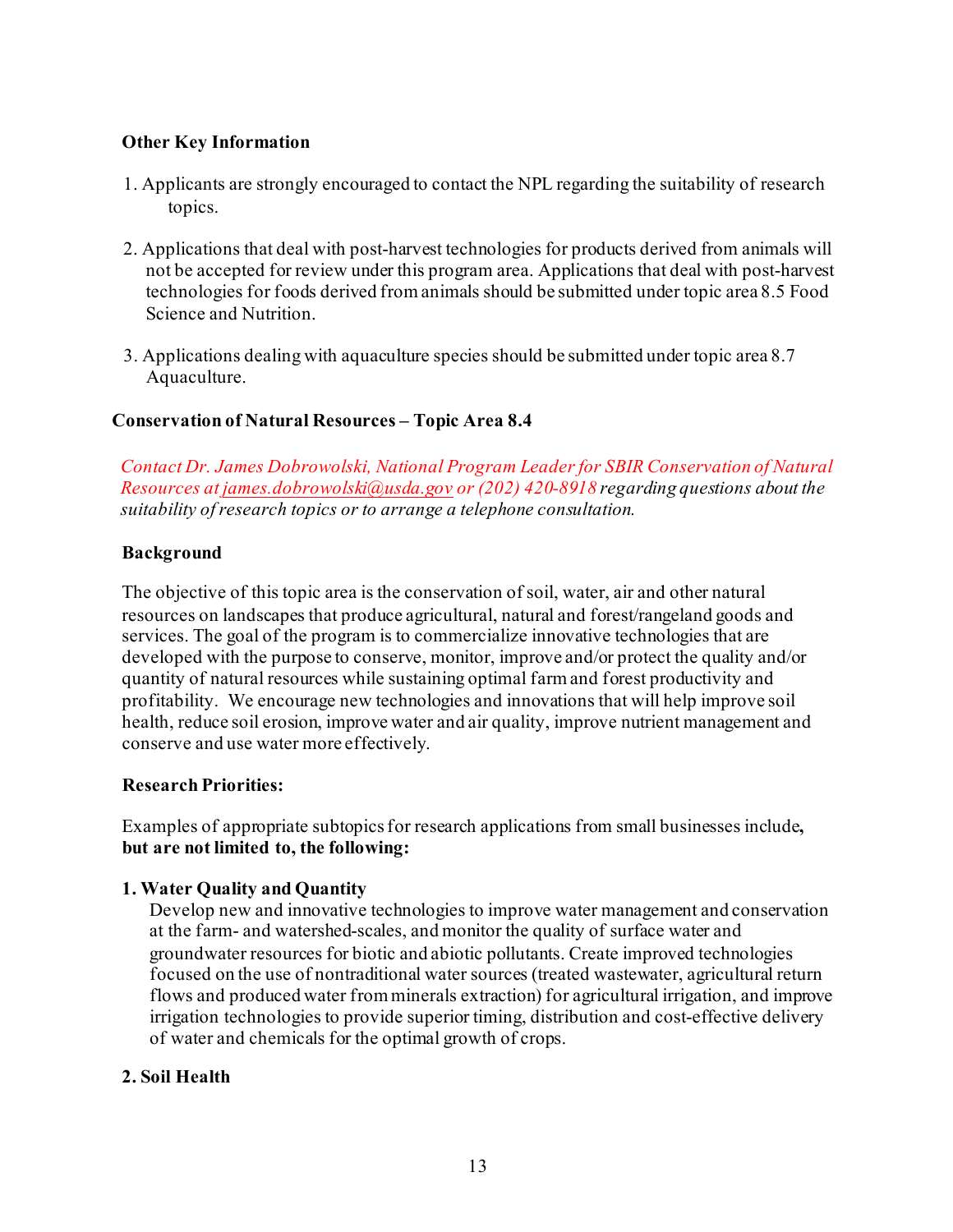Develop new technologiesfor measuring soil physical, chemical and biological properties including, but not limited to, soil nutrient content, microbial functional activity related to nutrient cycling, methods to remediate degraded soils and methods for monitoring and preventing soil erosion by wind and water.

#### **3. Air Resources**

Develop new and improved technologies to monitor air quality and reduce air pollution stemming from agricultural enterprises, including manures from livestock and poultry production systems.

## **4. Nutrient Management**

Develop new and improved technologies and macro- and micronutrient management practices that help maximize plant productivity while minimizing negative environmental impacts.

# **Other Key Information**

- 1. Applicants are strongly encouraged to contact the NPL regarding the suitability of research topics.
- 2. Applications that include software development or other data-intensive technologies are encouraged to apply for topics related to the Priority Research Areas listed above.

3. Applications that address animal manure or carcass waste for the production of biofuels and biobased products should be submitted to the 8.8 Biofuels and Biobased Products topic area.

4. Applicants should demonstrate that the proposed technology is innovative and not redundant with what is currently available. If similar technologies exist, please provide a comparison table contrasting your technology with others.

5. Technologies for the rapid detection of food borne hazards (microorganisms, chemicals, toxins) during pre- and post-harvest processing and distribution should be submitted to the 8.5 Food Science and Nutrition topic area.

## **Food Science and Nutrition – Topic Area 8.5**

*Contact Dr. Mallory Koenings, NPL for SBIR Food Science and Nutrition at [Mallory.Koenings@usda.gov](mailto:Mallory.Koenings@usda.gov) or (202) 604-1985 regarding questions about the suitability of research topics or to arrange a telephone consultation.*

## **Background**

The Food Science and Nutrition topic area aims to fund projects that support research focusing on developing new and improved processes, technologies, or services that address emerging food safety, food processing and nutrition issues. The program will fund projects to: 1) increase the understanding of the physical, chemical, and biological properties of food; 2)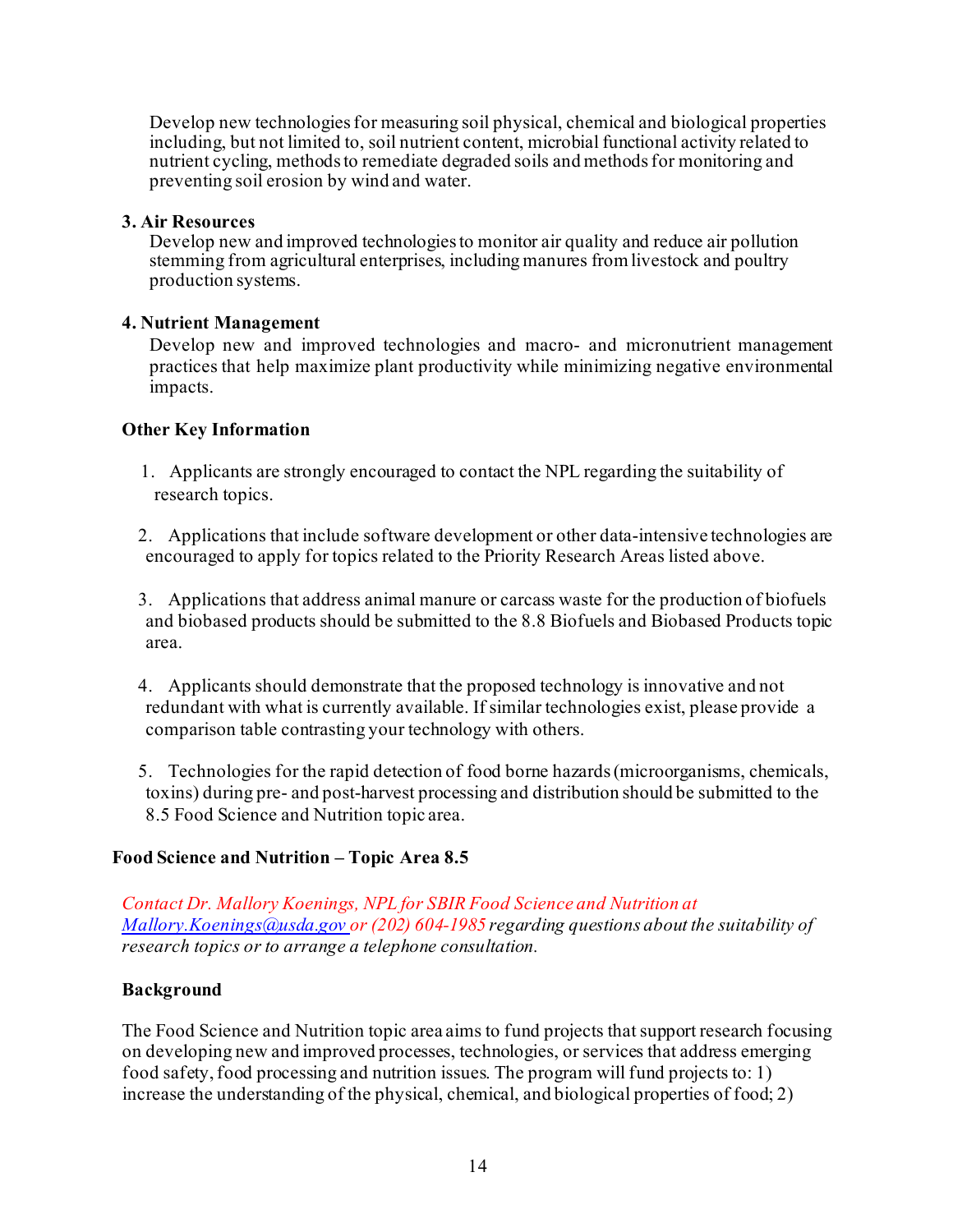improve methods for the processing and packaging of food products to improve the quality, safety and nutritional value of foods, and to reduce food waste; 3) develop technologies for rapid and sensitive detection of pathogens and toxins in foods, and 4) develop programs or products that increase the consumption of healthy foods and reduce obesity, or alleviate urban and rural food deserts. The outcome of a successful project is a proof of concept for a marketable product or patented process.

The long-term goals (10 years) of the program are to commercialize the production of useful new food products, processes, materials, and systems that reduce foodborne illness, obesity, enhance the nutritional quality and value of foods and/or bridge socioeconomic gaps in access to healthy foods.

## **Research Priorities:**

Examples of appropriate subtopicsfor research applications from small businesses include, **but are not limited to, the following:**

## **1. Food Safety**

Developing technologies for the detection or mitigation of foodborne hazards (microorganisms, chemicals, toxins) during pre- and post-harvest processing and distribution.

# **2. Food Quality-Engineering**

Developing innovative processing and packaging technologies or materials that reduce postharvest losses in foods while maintaining safety, quality and/or extending shelf life of the product.

## **3. Food Quality-Science**

Understanding the physical, biological, and chemical interactions and functionality of food in order to develop affordable food ingredients and/or food formulations that contribute to the development of high-quality foods.

## **4. Nutrition-Education**

Developing and implementing effective programs for educators and parents to foster healthy nutritional choices to combat obesity among children.

## **5. Nutrition-Science**

Improve functionality and efficacy of foods, nutrients and/or dietary bioactive components in promoting health.

# **6. Nutrition, Food Safety and Quality Data Tools**

Development of software tools and technologies that collect and analyze nutrient data, food safety and food quality data to enable producers, consumers and retailers make healthy choices and/or alleviate food deserts.

## **Other Key Information**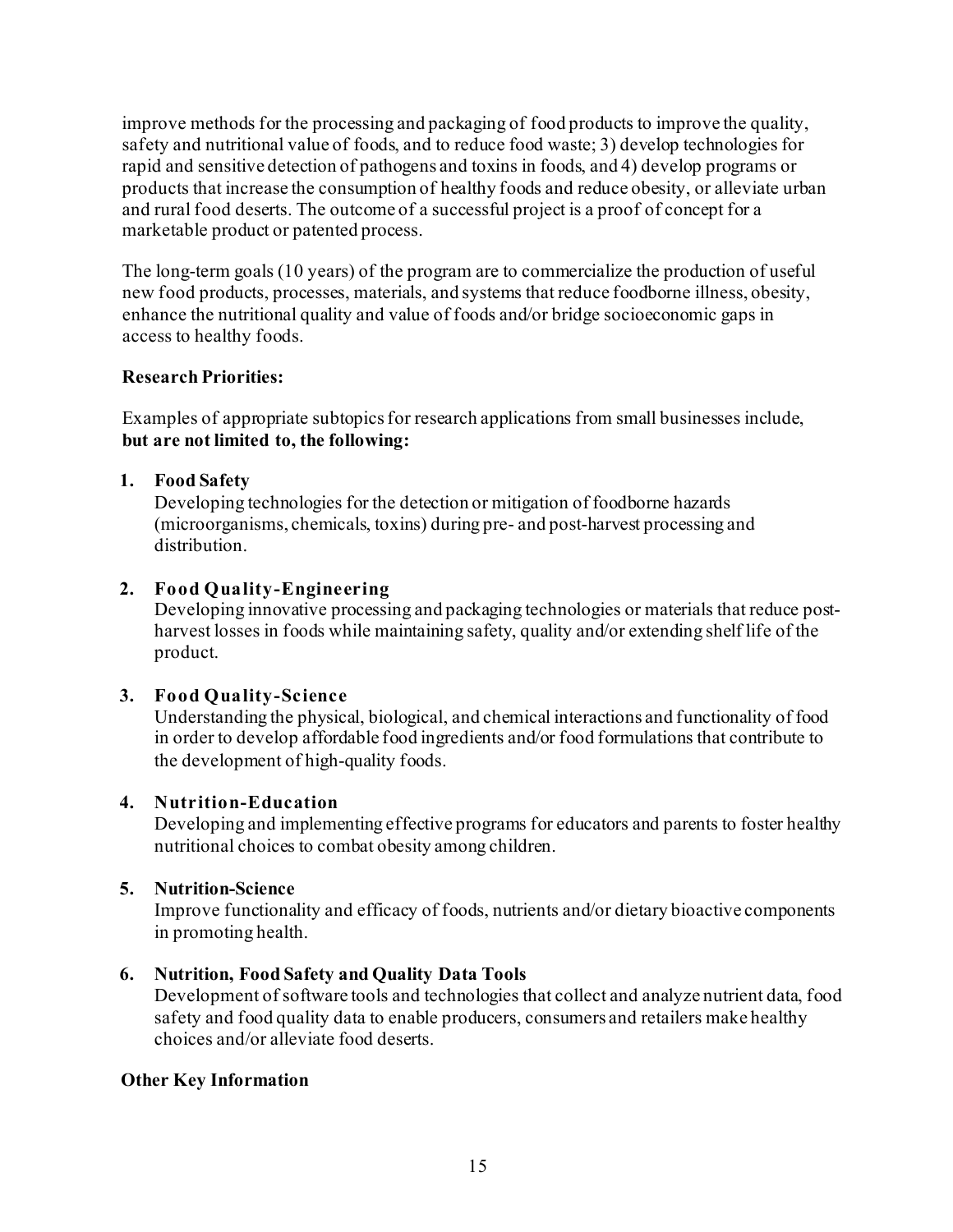- 1. Applicants are strongly encouraged to contact the NPL regarding the suitability of research topics.
- 2. Improvements of current commercial methodsshould address high false positive and high false negative rates associated with nucleic acid-based methods for detection of foodborne pathogens in produce and high false negative rates associated with immunoassays for detection of Salmonella.
- 3. New rapid detection tests should be designed to detect at least 1 cfu/25g of food using approachesthat reduce or eliminate enrichment and should be designed to allow for sampling of large volumes of food.
- 4. Projects on novelscreening methods for threat agents need strong letters of support from the appropriate Federal agency that will be the end user of the technology.
- 5. Projects that promote value-added products and processes are encouraged.
- 6. Projects that address functional foods to promote health are encouraged.
- 7. Projects that exclusively focus on nutritional supplements rather than food ingredients will not be considered.
- 8. Projects that focus on technologies for improving cost benefit and model-based analyses, including distribution, warehousing, and retailing systems as they relate to the economy are acceptable.
- 9. Applicants who have received previous SBIR funding should address outcomes for those projects.
- 10. Projects should include appropriate collaborations with experts in the field of investigation (i.e, a food scientist or nutritionist as a part of the development team for the project).

## **Rural and Community Development – Topic Area 8.6**

*Contact Dr. Richard Elrod, NPL for SBIR Rural and Community Development at [Richard.Elrod@usda.gov](mailto:Richard.Elrod@usda.gov) or (202) 445-5456 regarding questions about the suitability of research topics or to arrange a telephone consultation.*

#### **Background**

The objective of this topic area is to improve the quality of life in rural America by creating and commercializing technologies that addressimportant economic and socialdevelopment issues or challenges in rural America. Projects must explicitly discuss the specific rural problem or opportunity that willbe examinedand howthe proposedscience-based technology will successfullyaddressthe problem or opportunity. Applications must also include an objective to assessthe impacts ofthe proposedproject on the environmentorthe socio-economic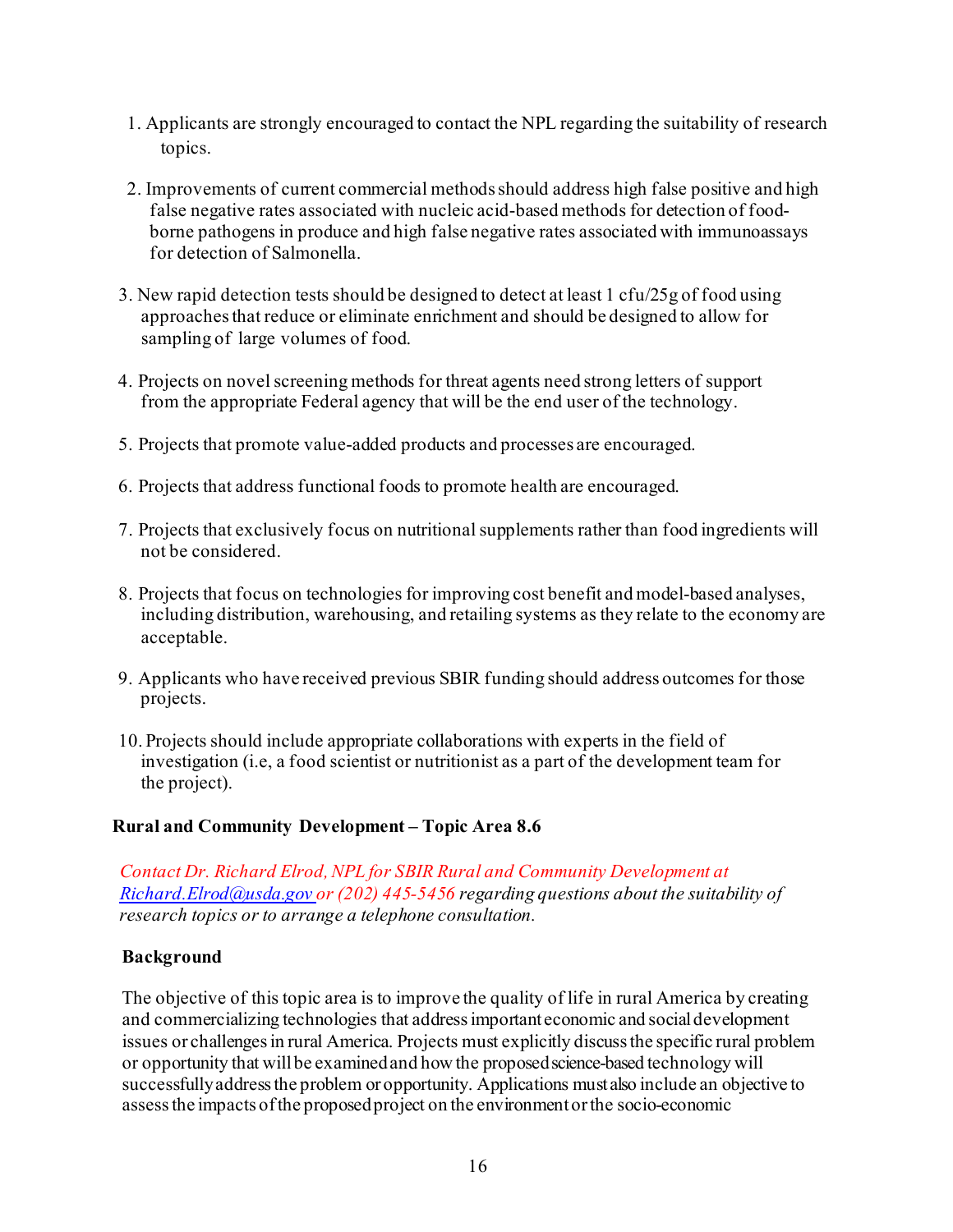development of rural areas. The applications neednotbe centered onagriculture but may be focused on any area that has the potential to provide significant benefit to rural Americans. USDA seeks a balanced portfolio that appropriately mixes high risk, high reward innovations with new applications of existing technologies.

# **Research Priorities:**

Examples of appropriate subtopicsfor research applications from small businesses include**, but are not limited to, the following:**

- **1. Development of services, information, and managerialsystems that improve the efficiency and effectiveness of Local Governments and Public and Private Institutions.** Topics may include educational programs, including virtual platforms, apps and gaming, which address the specific needs of people in rural areas (e.g., development of entrepreneurship and workforce skills); use of big data in community development planning; new housing designs or ways to improve function and outcomes of existing designs; improved health care delivery, including mobile or virtual health applications; innovative transportation and communication technologies and services that increase access to services for rural people; and marketing of new information and technologies to rural audiences.
- **2. Development of technologies and services that protect or enhance the environment while promoting economic development.**

Topics may include science-based innovations that explore the vast natural resources and amenities in rural communities with a focus on renewable energy. Examples may include technologies and services for harnessing big data to synthesize and communicate new knowledge for rural people, to help them make predictive decisions, and to foster datadriven innovation in agriculture, ecosystem protection, sustainable practices, food loss and waste reduction, energy conservation, and alternative energy source development – such as wind and solar energy (excluding biofuels).

## **3. Reducing the vulnerabilities of rural communities from hazards (excluding intentional acts such as terrorism).**

Procedures and data-enabled solutions are needed to make rural communities more sustainable to natural or unintentional hazardssuch as food-borne illnesses, food contamination, droughts, wildfires, hurricanes, climate variability, through better preparation, forecast and warning, response and rebuilding phases of hazard mitigation, including communication.

## **4. Development of technologies and services that specifically address the needs of youth, the elderly, disabled persons, military veterans, and the low-income sector of the rural population.**

Efforts are needed that will enhance human capital development, build earnings capacity, increase labor force participation and/or promote job creation to the most vulnerable populations in rural communities, use augmented reality and promote workforce development in rural communities, and promote food security, including issues of access to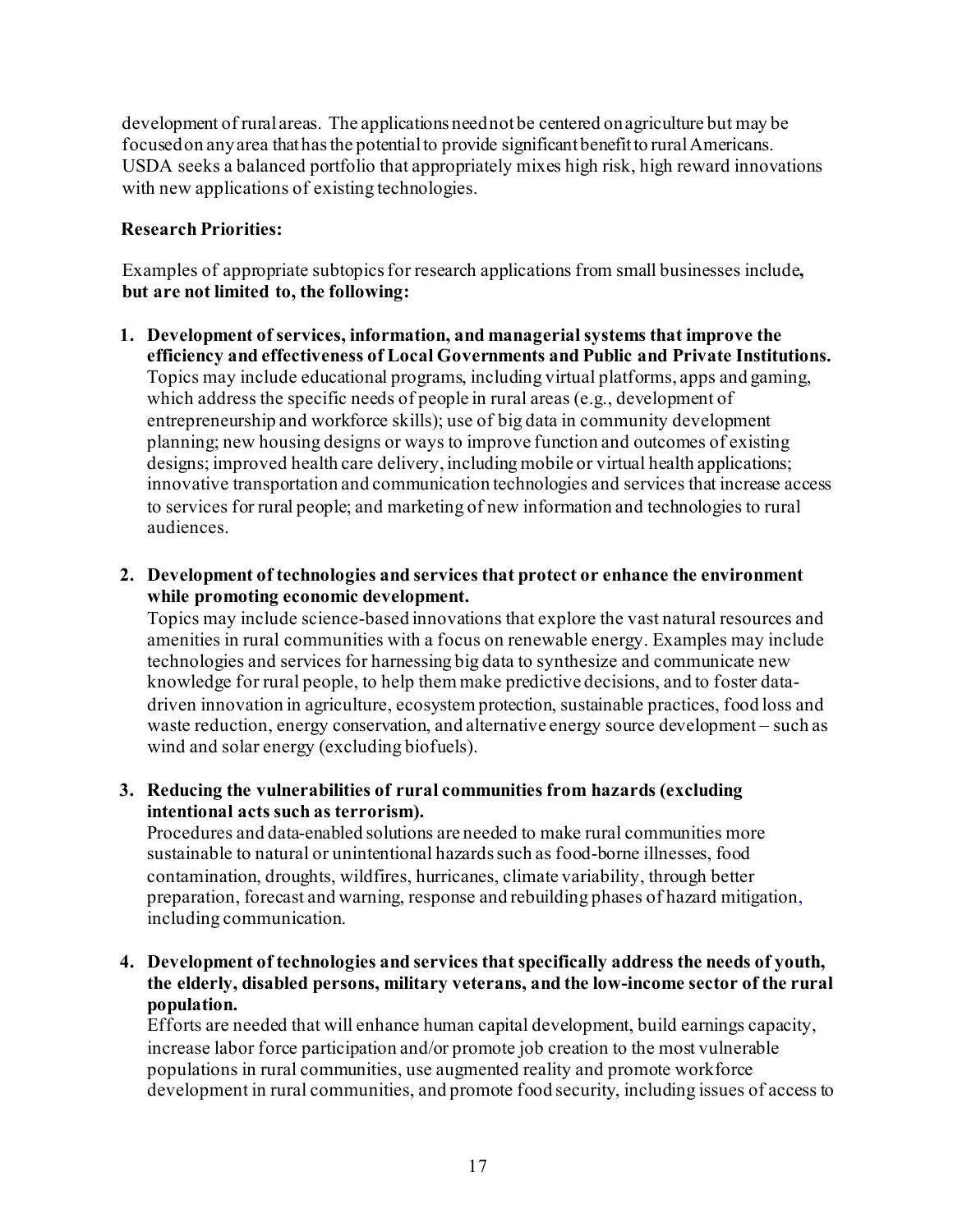adequate amounts and quality of foods.

**5. Increasing opportunities for employment and income generation in rural communities.** Topics may include, but are not limited to, creative place making, recreational economies, rural tourism, agri-tourism, e-commerce innovations that connect producers with markets, and off-farm value-added agricultural development.

# **6. Expanding broadband accessin rural communities.**

Rural broadband access is a major expansion opportunity. Topics may include, but are not limited to, exploration of white space and other spectrum in rural communities; technologies that increase rural bandwidth, connection speed, quality, and reach; initiatives that increase awareness, adoption, and diffusion of broadband among rural people; and opportunities to increase investment in rural broadband infrastructure.

## **Other Key Information**

- 1. Applicants are strongly encouraged to contact the NPL regarding the suitability of research topics.
- 2. Because this topic area addresses impact on rural communities, community letters of support are highly encouraged.
- 3. If funded, projects are expected to be science-based and enhance the environmental and economic vitality of rural communities. Therefore, applications must contain an objective to assess the impacts of the proposed project on the environment or the socio-economic development of rural areas.
- 4. Projects are expected to provide evidence of the rural market to be served. Moreover, PDs should identify any barriers to commercialization and discuss how they propose to address them during this and all future phases.
- 5. Applications dealing with on-farm production agriculture research should be submitted to topic area 8.12 Small and Mid-Size Farms.
- 6. Applications dealing with the development of biofuels and biobased products should be submitted to topic area 8.8 Biofuels and Biobased Products.

## **Aquaculture – Topic Area 8.7**

*Contact Dr. Timothy Sullivan, NPL for SBIR Aquaculture a[t Timothy.Sullivan@usda.gov](mailto:Robert.M.Smith@usda.gov), regarding questions about the suitability of research topics or to arrange a telephone consultation.*

## **Background**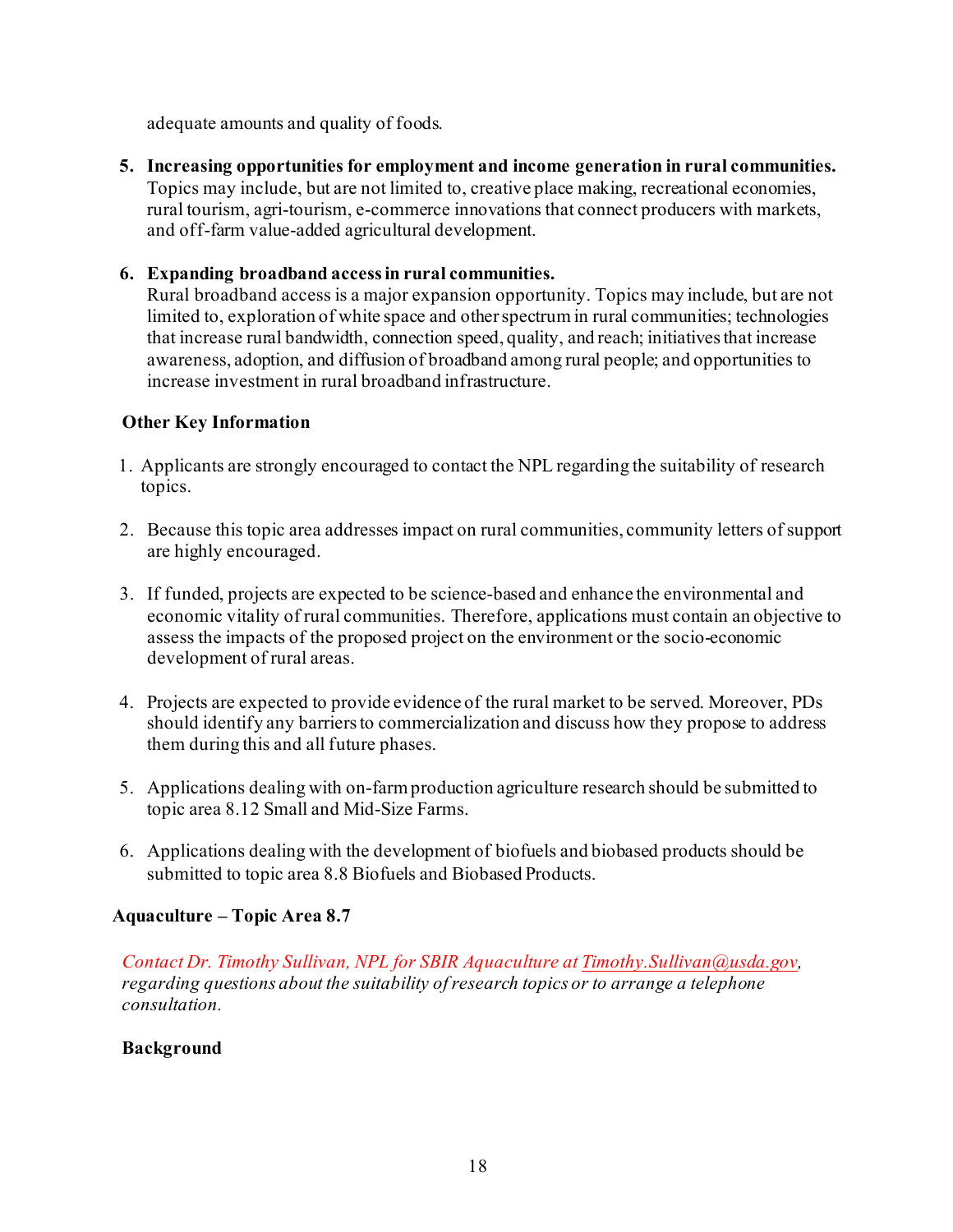The Aquaculture topic area funds research projects with the overall goal of leading to improved production efficiency and increased competitiveness of private sector, commercial aquaculture in the United States. This topic area aims to develop new technologies that will enhance the knowledge and technology base necessary for the expansion of the domestic aquaculture industry. Seafood production from the wild is under increased pressure due to overfishing, and therefore aquaculture is increasingly an important source of farmed seafood and an important contributor to food security. Studies on commercially important species of fish, shellfish and aquatic plants from both freshwater and marine environments are included. In this context, new technologies are needed to improve production efficiency, protect aquaculture species against disease, and ensure the quality of farmed seafood.

## **Research Priorities:**

To address identified needs or constraints that limit U.S. aquaculture, the following are provided as examples of appropriate subtopicsfor research applications from small businesses, including, **but not limited to,** the following:

## **1. Reproductive Efficiency**

Novel or innovative approaches to improve reproductive efficiency in aquaculture species including: greater control of maturation, ovulation and fertilization; improved gamete and embryo storage; improved larval rearing techniques; enhanced reproductive performance of broodstock; improved methods for cryopreservation of sperm and embryos; and methods to control sex determination.

#### **2. Genetic Improvement**

Novel or innovative approachesto improve production efficiency through genetic improvement of aquaculture species including: genetic mechanisms of sex determination; genetic basis for inheritance of commercially important traits, such as growth, temperature tolerance, and disease susceptibility; identification of major genes affecting performance; application of molecular biology and genomics and the integration of this technology into breeding programs; and performance evaluation of aquaculture species and utilization of crossbreeding and hybridization.

## **3. Integrated Aquatic Animal Health Management**

Novel or innovative approaches to reducing losses due to aquatic animal health in aquaculture production systems, including: physiological stress related to the aquatic production system environment; genetic, environmental, and nutritional components of aquatic health management; control of predation in aquaculture production systems; development of new vaccines or immunization procedures to enhance resistance to infectious diseases and parasites; development of diagnostic tests for specific diseases that pose a health hazard; and development of improved treatment methods for acute or chronic health problems caused by specific infectious or non- infectious agents, parasites, injuries and chemical and toxic agents.

## **4. Improved Production Systems and Management Strategies**

Novel or innovative approaches to improve existing or alternative production system design and management strategies including: development of biological, engineering and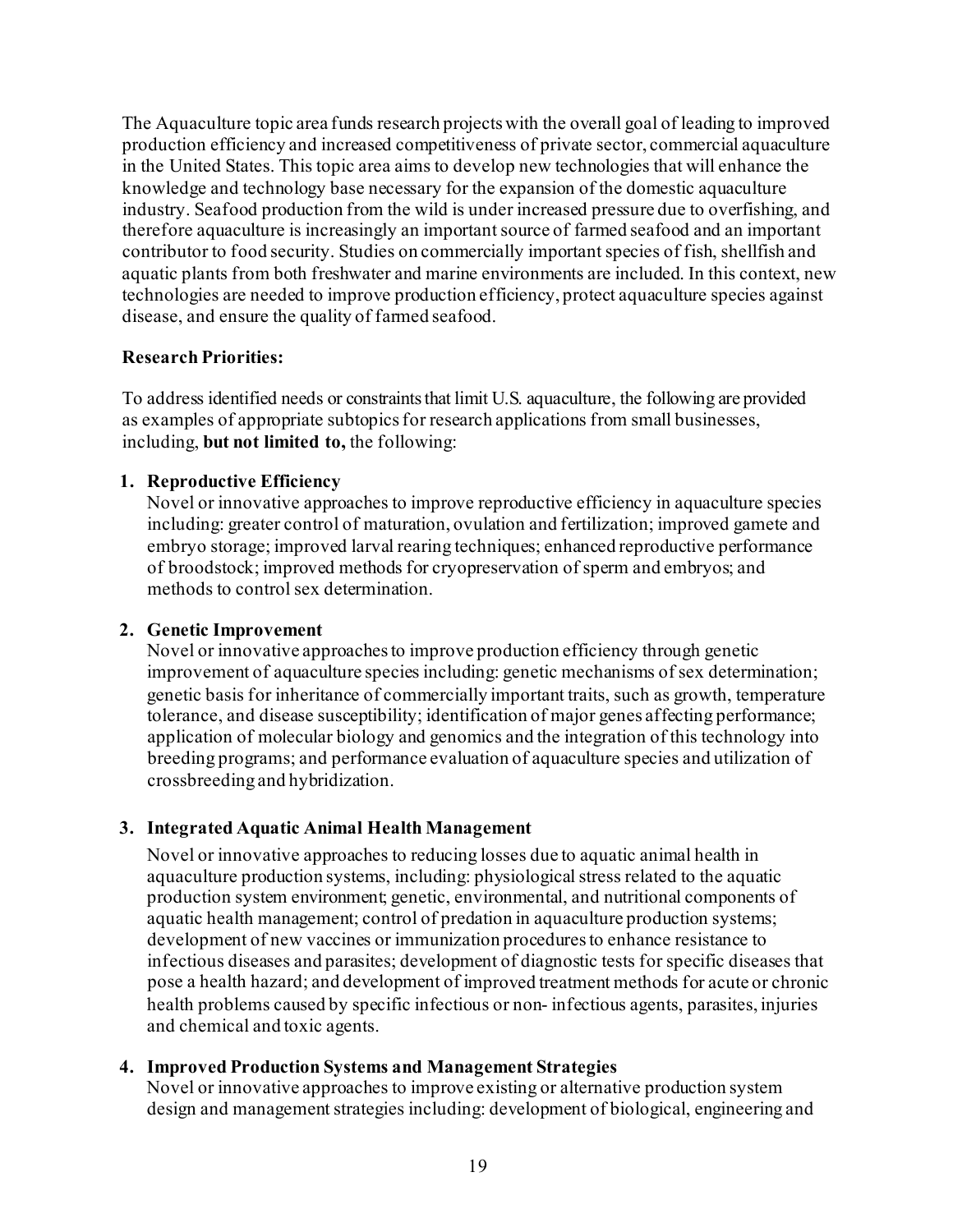economic design criteria and models; enhancement of water quality in existing production systems through aeration, flow patterns, etc.; characterization, handling and treatment of effluent from aquaculture production systems; improved harvesting methods and strategies; and improved operating efficienciesfor recirculation systems.

# **5. Algal Production Systems**

Novel or innovative approaches to improve the efficiency of algal production and feedstock logistics including: identification of new (or improved) species with improved nutritional profile for use in aquaculture feed, human food, or food supplements; development of improved bioreactor technology; and development of new methods for harvesting algal biomass.

# **Other Key Information**

- 1. Applicants are strongly encouraged to contact the NPL regarding the suitability of research topics.
- 2. For aquaponics, unless the focus is on developing significant technological improvements, proposals that deal with applying current aquaponics technology should be submitted to 8.12 Small and Mid-Size Farms
- 3. Applications that deal with the development of new food products derived from aquaculture species should be submitted under topic area 8.5 Food Science and Nutrition.
- 4. Applications that deal with biomass conversion or development of new products from algae should be submitted to the 8.8 Biofuels and Biobased Products topic area.

# **Biofuels and Biobased Products – Topic Area 8.8**

*Contact Dr. Timothy Conner, NPL for Biofuels and Biobased Products at [Timothy.Conner@usda.gov](mailto:Timothy.Conner@usda.gov) or (816) 926-1816 regarding questions about the suitability of research topics or to arrange a telephone consultation.*

## **Background**

The objective of this topic area is to promote the use of non-food biobased products and biofuels by developing new or improved technologies that will lead to increased competitiveness of value-added products from agricultural materials. This research will lead to new opportunities to diversify agriculture and enhance agriculture's role as a reliable supplier of raw materials to industry. Historically, appropriate research areas have included: development of improved technology for converting agriculturally derived raw materials into useful industrial products; development of new products from new industrial crops; and improving the effectiveness or cost-competitiveness of industrial products derived from agricultural materials in comparison to non-agriculturally derived products. In order to enhance the impact of the program, acceptance of applications will be limited to select Research Priority Areas.

## **Research Priorities:**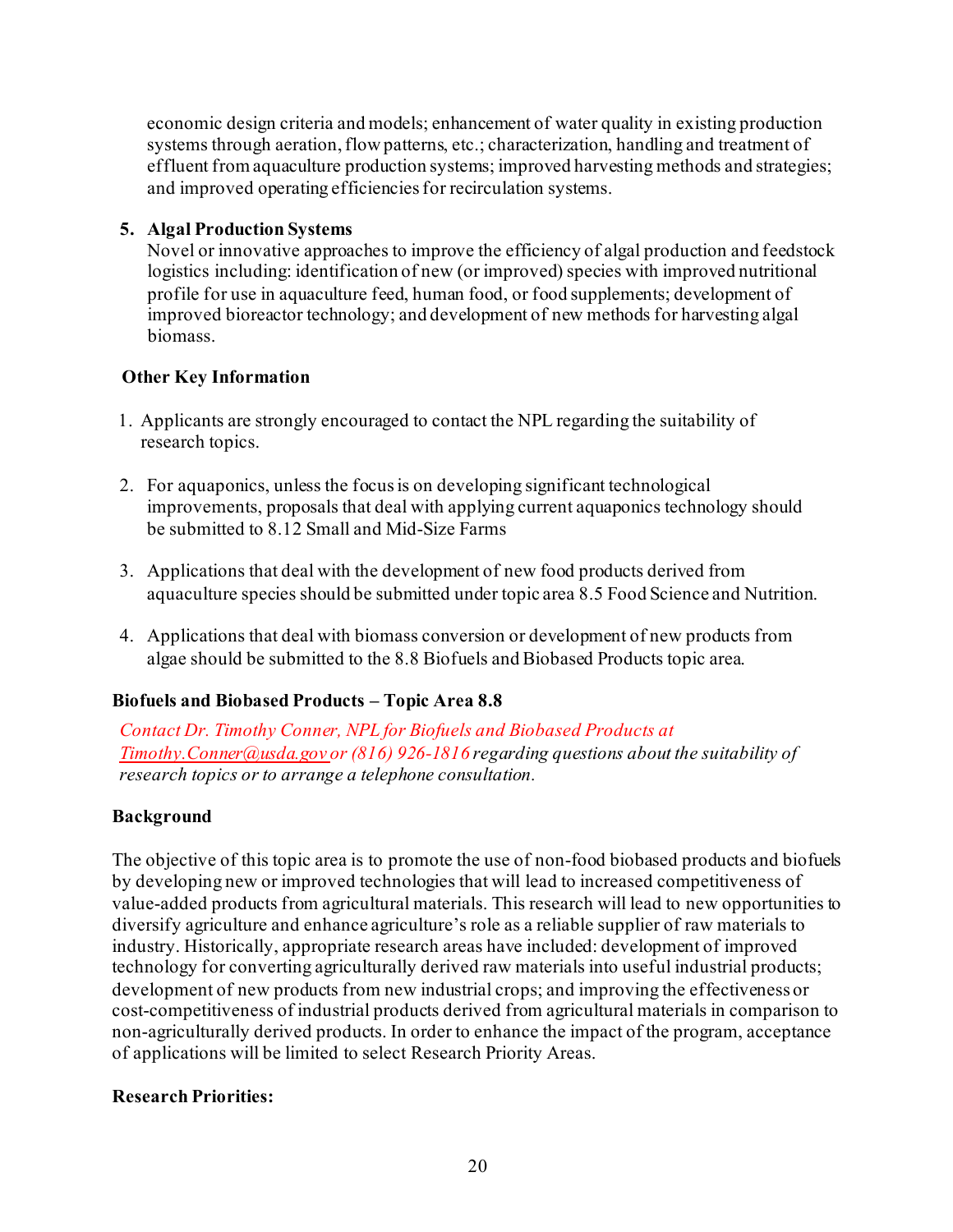Examples of appropriate subtopics for research applications from small businesses include, **but are not limited to**, the following:

# **1. New Non-food Biobased Products from New Industrial Crops**

Identification of markets and development of new biobased products and processes from new industrial crops or microbes. These products should be economically competitive and have environmental sustainability benefits compared to similar products on the market.

## **2. New Processes for the Manufacture of Industrial Products, Chemicals, or Biofuels**

New processes for the production of biobased industrial products, chemicals, or biofuels that will be competitive with the cost and performance of equivalent petroleum-based products*.* Support for biofuel projects includes the sustainable conversion of crops and agricultural residues into biofuels (conventional, cellulosic, or advanced biofuels) or coproducts that will improve the economic feasibility of production of those biofuels. Technologies must seek to minimize adverse environmental impacts such as energy use, water use, harmful byproducts, and life cycle carbon emissions in comparison to incumbent products.

# **Other Key Information**

- 1. Applicants are strongly encouraged to contact the NPL regarding the suitability of research topics.
- 2. Applications that include software development or other data-intensive technologies are encouraged to apply for topics related to the Priority Research Areas listed above.
- 3. Applications that deal with developing value-added biofuels (including ethanol) and biobased products from forest biomass should be submitted to the 8.1 Forest and Related Resources topic area.
- 4. Applications that deal with developing biofuels and bioenergy that will improve the sustainability of small and mid-size farms should be submitted to the 8.12 Small and Mid-Size Farms topic area.
- 5. Applications that deal with the genetic improvement or production of biomass feedstock crops except for woody biomass and algae should be submitted to the 8.2 Plant Production and Protection (Biology) topic area.
- 6. Applications that deal with the genetic improvement, production, or feedstock logistics of woody biomass feedstock crops should be submitted to the 8.1 Forest and Related Resources topic area.
- 7. Applications that deal with the genetic improvement, production, or feedstock logistics of photosynthetic algae should be submitted to the 8.7 Aquaculture topic area.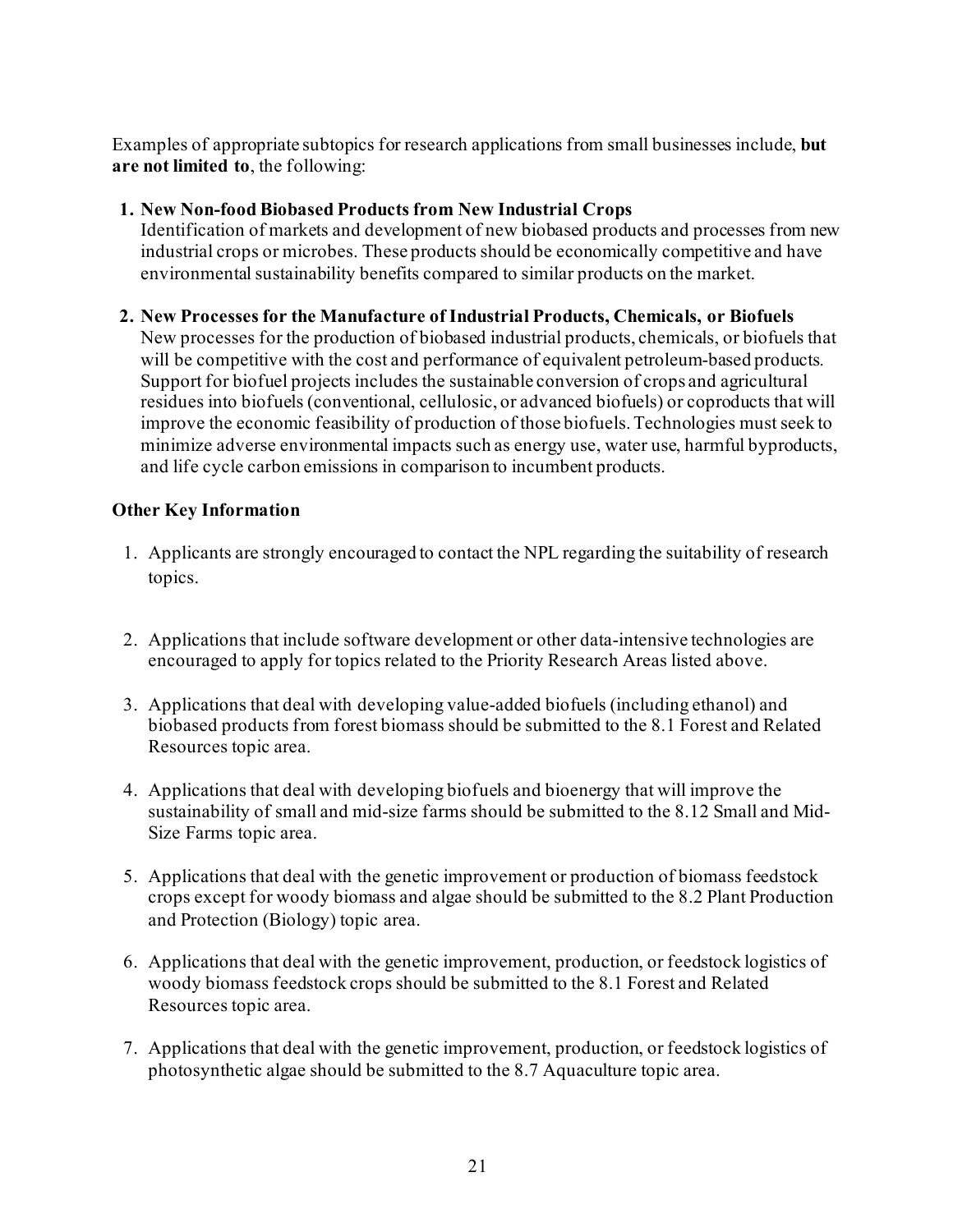- 8. Applications that deal with the engineering aspects of the planting, production or postharvest handling of biomass feedstock crops should be submitted to the 8.13 Plant Production and Protection – Engineering topic area.
- 9. Animal manure and carcass waste are considered acceptable feedstocks for applications to the 8.8 Biofuels and Biobased Products topic area.
- 10.Microbial approaches must demonstrate a credible path to industrially-relevant conversion rates, yields, and titers.

*NOTE: There are no Topic Areas 8.9 through 8.11.*

# **Small and Mid-Size Farms – Topic Area 8.12**

*Contact Dr. Denis Ebodaghe, National Program Leader for SBIR Small and Mid-Size Farms at [Denis.Ebodaghe@usda.gov](mailto:Denis.Ebodaghe@usda.gov) or (202) 445-5460 regarding questions about the suitability of research topics or to arrange a telephone consultation.*

## **Background**

The Small and Mid-Size Farms topic area aims to promote and improve the sustainability and profitability of small and mid-size farms and ranches (where annualsales of agricultural products are less than \$250,000 for small farms and \$500,000 for mid-size farms - hereafter referred to as small farms). The vast majority of farms in this country are small and they play an important role in the agricultural sector. The viability and sustainability of small farms is important to the Nation's economy and to the stewardship of our biological and natural resources. While some small farms are located in urban areas, mostsmall farms are located in rural areas, and these farms are critical to sustaining and strengthening the leadership and social fabric of rural communities. Applicants are strongly encouraged to emphasize how their project would contribute to the well-being of rural communities and institutions. In particular, applicants should emphasize how the results of their project would be disseminated to other small farmers and provide benefit to the small farm community.

## **Research Priorities:**

Examples of appropriate subtopicsfor research applications from small businesses include**, but are not limited to, the following:**

## **1. New Agricultural Enterprises**

Efforts are needed to develop new agricultural enterprises that are smallscale and focused on specialty farm products, both plant and animal, and on innovative ways to market these farm products through direct marketing, such as farmers markets or cooperatives where the financial return to the farmer is optimized or through specialty market outlets that offer a higher financial return. Emphasis is encouraged for organic and natural foods, specialty animal products, such as free-range poultry or natural beef, non-food specialty crops, such as medicinal herbs and value-added food, and non-food products.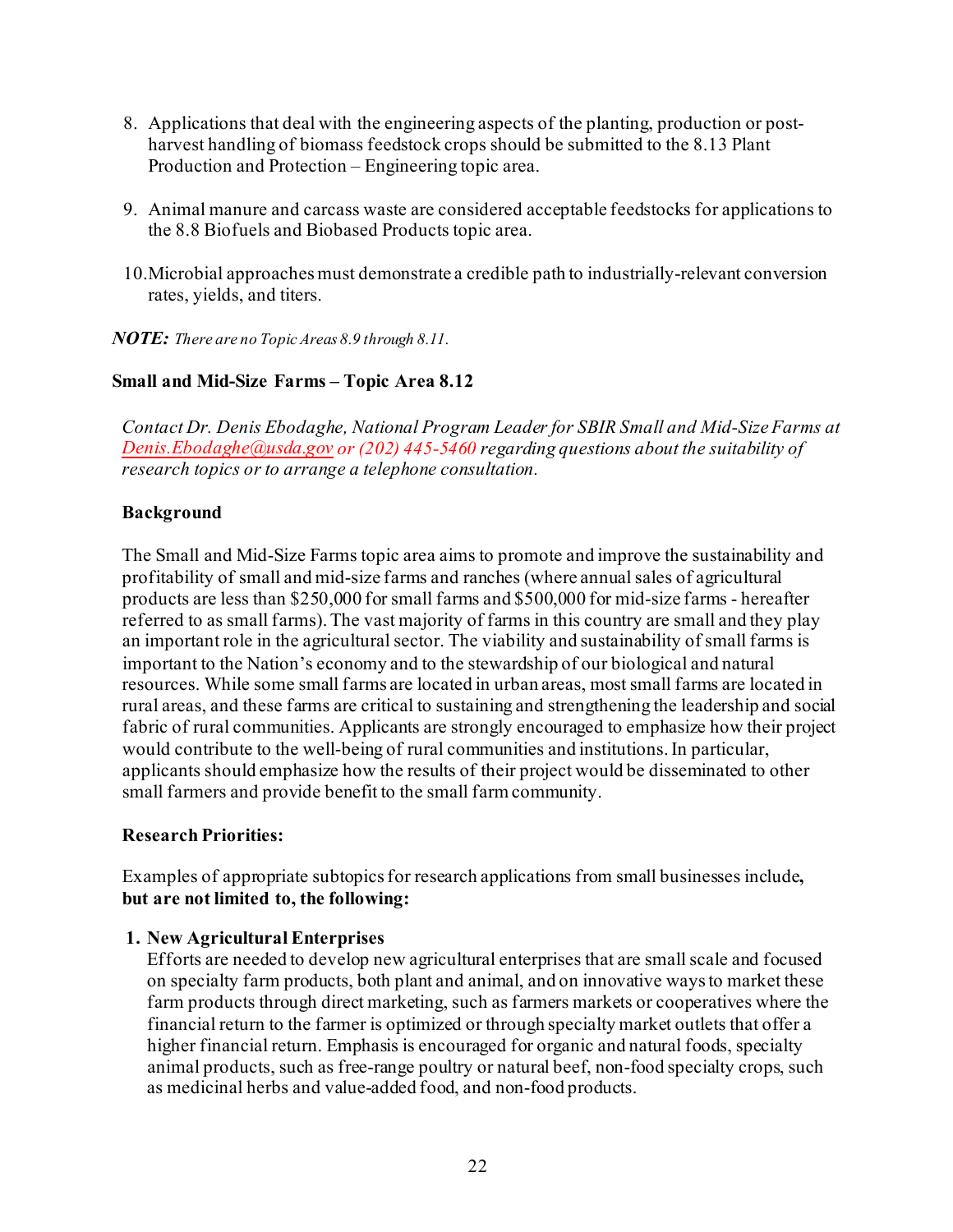#### **2. Development of New Marketing Strategies**

Efforts are needed to develop appropriate new strategies for marketing agricultural, forestry and aqua cultural commodities and value-added products produced by small farms in local, regional, national and international markets, including the assessment of consumer demand; identification of desired product characteristics, including packaging and processing methods; development of new and innovative utilization of existing production and processing technologies; and the promotion of efficient assembling, packing, processing, advertising and shipping methods.

#### **3. Farm Management**

Efforts are needed to develop tools and skills that are appropriate for small farms that will enhance the efficiency and profitability of small farms. New tools are also needed that will enhance farm safety. Development of new risk management tools to facilitate better planning is needed. Development of improved farm level life-cycle assessment tools that help small to mid-sized farms 1) improve operations through resource efficiency and 2) quantify ecosystem services provided is needed. Innovative waysto promote agro-tourism as a way to enhance farm profitability is encouraged.

#### **4. On Farm Natural Resources and Renewable Energy**

Efforts are needed to promote improved energy efficiency and conservation in farming operations through scaled up technologies and innovations that reduce operation costs, increase efficiency and increase profits while utilizing natural resources. Particular emphasis is needed to develop better ways to utilize on farm renewable energy sources, such as wind, solar, and geothermal energy. Innovations should be scalable to multiple farm markets and not only focused on an individual farm.

#### **5. Urban Farming**

In recent years there has been increasing interest in the establishment of small farmsin urban areas on roof tops, in abandoned buildings and in vacant lots. Efforts are needed to explore ways to make urban farming more energy efficient, environmentally sustainable and profitable. The most appropriate cropsfor urban farms need to be determined. Procedures that would increase the establishment of new urban farms need to be developed.

## **Other Key Information**

- 1. Applicants are strongly encouraged to contact the NPL regarding the suitability of research topics.
- 2. New Technologies and Innovations that address conservation of natural resources and renewable energy should be submitted to Topic Area 8.4 Conservation of National Resources.
- 3. For aquaponics, unless the focus is applying current aquaponics technology, proposals that deal with developing significant technological improvements should be submitted to 8.7 Aquaculture.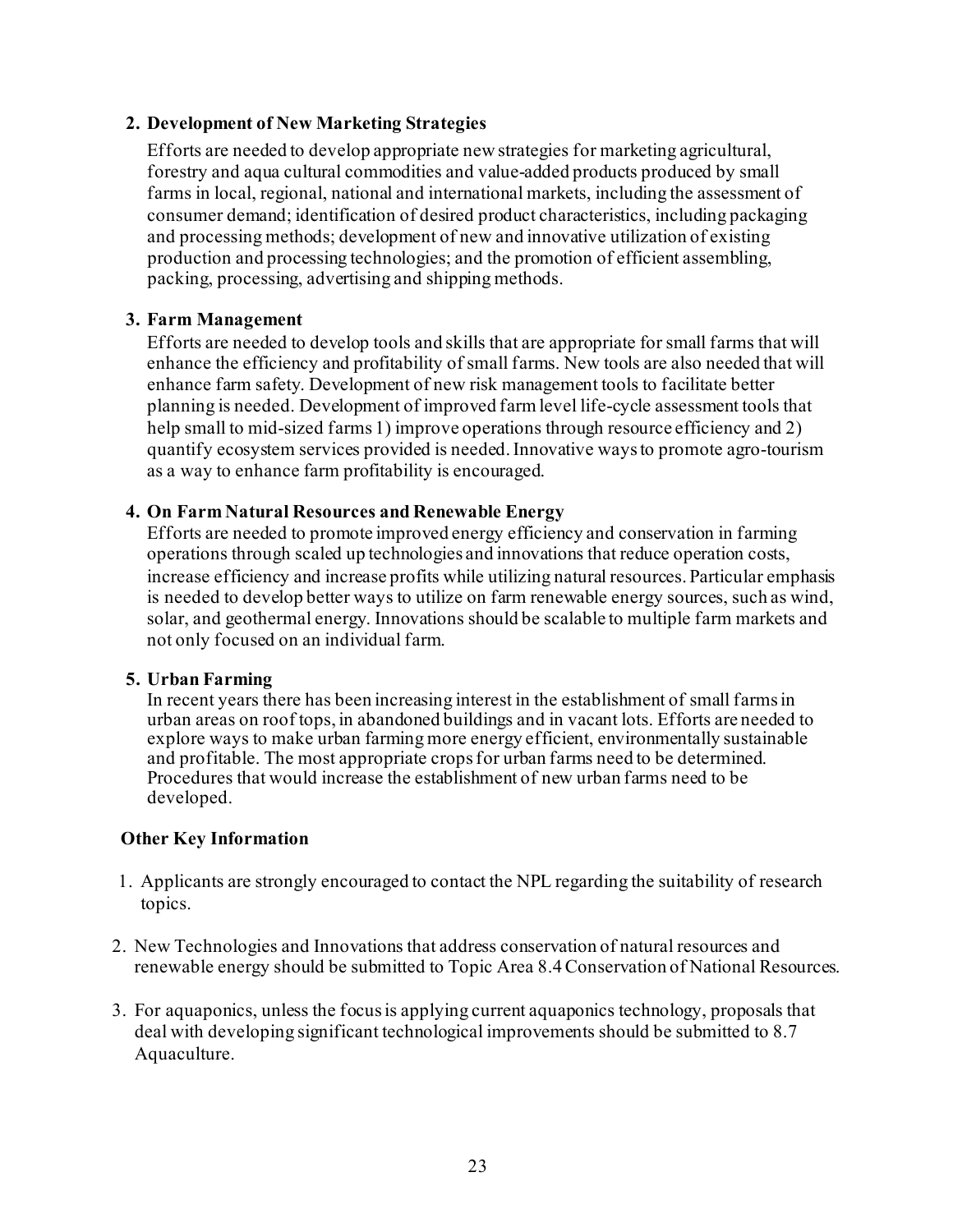#### **Plant Production and Protection (Engineering) – Topic Area 8.13**

*Contact Dr. Steven Thomson, National Program Leader for SBIR Plant Production and Protection Engineering a[t Steven.J.Thomson@usda.gov](mailto:Steven.J.Thomson@usda.gov) or (202) 603-1053 regarding questions about the suitability of research topics or to arrange a telephone consultation.*

## **Background**

The objective of this topic area is to enhance crop production in both conventional and organic systems by creating and commercializing engineering technologies that enhance system efficiency and profitability and that protect crops from pests and pathogens in economically and environmentally sound ways. Engineering projects **must** describe the system need; design specifications, and functionality and reliability; and cost benefit analysis. Where feasible, projects should describe the testing metrics, experimental design, and materials and methods to collect and analyze data on the metrics. Projects **must** address solutions that are scalable to address problems in commercial agriculture. Applications to the 8.13 topic area should focus on engineering solutions that directly improve crop production and protection. Applications proposing topics outside of crop production and protection should contact the NPL to ensure that that project is a fit in the program area. Applications for the Phase I program must address early stage, proof of concept research as is specified in this RFA. Adaptation of existing technologies to new crops, regions, pest, etc. must require significant innovation as to fit the proof of concept nature of the Phase I program.

#### **Research Priorities**

Examples of appropriate subtopics for research applications from small businesses include, **but are not limitedto, the following:**

#### **1. Improved crop production methods or strategies**

Enhance the efficiency of crop production by utilizing innovative methods and equipment for planting, growing and harvesting crop plants that optimize inputs and reduce operational costs. Topics may include but are not limited to**:**

**a. Technologies that enhance commercial horticulture production.**

Projects to improve the competitiveness of U.S. commercial horticulture production including flowering potted plant, bedding plant, cut flower production, seasonal crops, annuals, and perennials.

- **b. Production, harvesting, and postharvest handling of specialty crops.**  Projects to reduce manual labor needs, maintain or improve quality, improve handling, and reduce postharvest loss.
- **c. Cyber-physical systems to support precision agriculture.**

Projects that accelerate the integration of cyber-physical systems into precision agriculture including methods, tools, hardware, and software components. Projects should focus on developing new innovation that are improvements compared to existing technologies.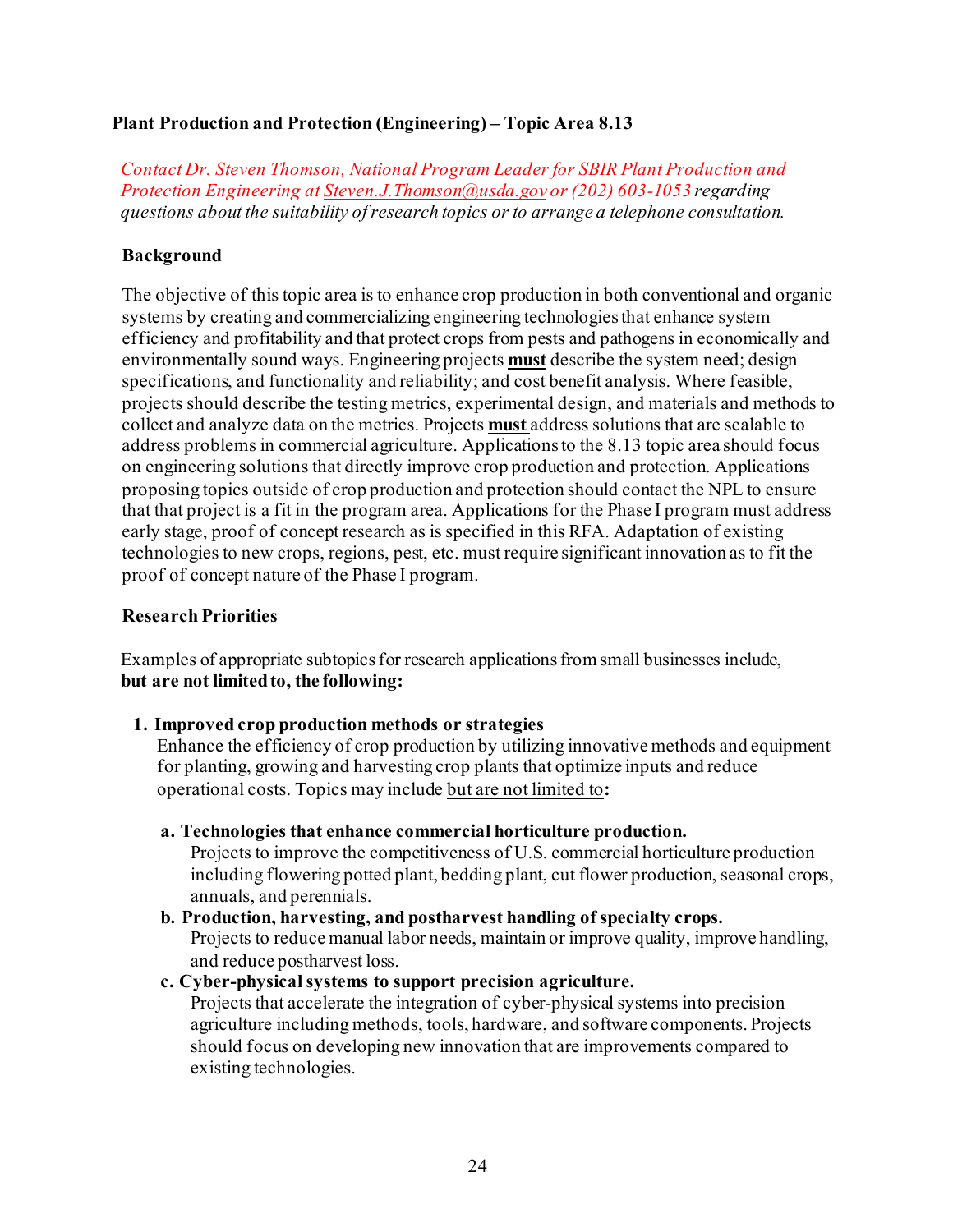#### **d. Controlled environment agriculture.**

Projects that develop crop management systems, greenhouse structures, and controlled environmental agriculture systems that promote energy conservation and efficiency, including the development of technology for the economic use of renewable energy resources. Projects should take into account the optimal conditions required for plant production, not only the reduction of energy.

#### **2. Plant protection against abiotic and/or biotics stresses**

Reduce the impact of plant pathogens, insect pests, weeds, and abiotic stresses on crop plants. Topics may include but are not limited to:

#### **a. Improved chemical application technology**

Projects that increase product efficacy, worker safety, and reduce off-target drift of applied chemicals.

#### **b. Monitoring, detection, and management.**

Projects that provide technical solutions for monitoring, detection, and management of pests and abiotic stresses at the earliest stage of their manifestation. Projects on diagnostics, decision support systems, and machine-assisted detection of plant pathogens and pests submitted to this area should focus on engineering methods, decision support analysis, and diagnostic output leading to mitigation of abiotic and biotic stresses. Projects should address known or emerging abiotic or biotic stresses that are reducing yields in commercial systems.

#### **3. Pollinators and crop production**

Engineering technologies that address the health and success of domesticated and natural pollinators of economically important crops.

## **Other Key Information**

- 1. Applicants are strongly encouraged to contact the NPL regarding the suitability of research topics.
- 2. Applications that deal with the feedstock logistics of woody biomass(including short rotation crops like willow and poplar) or rangeland and grassland management should be submitted to the 8.1 Forest and Related Resources topic area.
- 3. Applications that deal with genetic engineering for improved crop production and protection should be submitted to 8.2 Plant Production and Protection – Biology.
- 4. Applications that deal with irrigation technology and decision support for irrigation should be submitted to 8.4 Conservation of Natural Resources topic area.
- 5. Applications that deal with the production of algae for biofuel production should be submitted to the 8.7 Aquaculture topic area.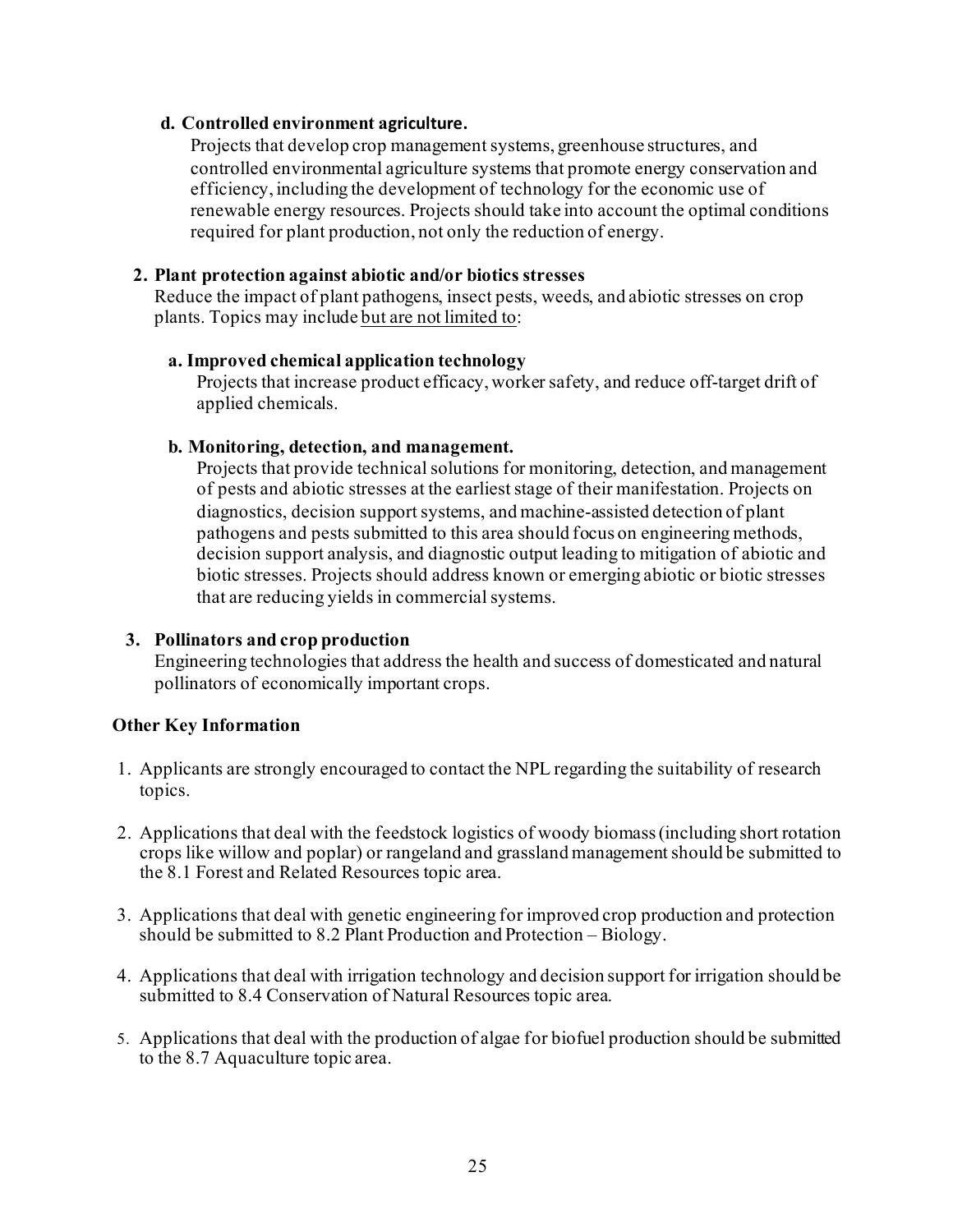In addition to the areas listed above, USDA NIFA recognizes agriculturally-related Manufacturing Technology and Energy Efficiency and Alternative and Renewable Energy as two cross-cutting priorities with relevance to all areas listed in this program solicitation. The USDA NIFA encourages applicants to address these priorities, as appropriate, within their applications. However, these are not meant to be standalone topic areas.

#### **Agriculturally-related Manufacturing Technology**

On February 26, 2004, the President issued Executive Order 13329 (69 FR 9181) entitled "Encouraging Innovation in Manufacturing." In response to this Executive Order, USDA NIFA encourages the submission of applications that deal with some aspect of agriculturally-related manufacturing technology. Since manufacturing impacts all aspects of agriculture and rural development, applications dealing with manufacturing could be submitted to any of the topic areas.

## **Energy Efficiency and Alternative and Renewable Energy**

In an effort to find alternatives to fossil fuels and to reduce overall energy usage, the USDA established research on energy efficiency and alternative and renewable energy as a high priority. Such research includes development of new energy crops, improved methods for producing biofuels, such as ethanol, butanol and biodiesel, producing hydrogen and other fuel gases from agricultural waste, and more efficient use of energy in agricultural production and in rural communities. Energy issues impact all aspects of agriculture and rural development and thus applications dealing with energy efficiency and alternative and renewable energy could be submitted to any of the topic areas.

## <span id="page-25-0"></span>**D. Potential Commercial Outcome**

In addition to supporting scientific research and development, another program goal is to provide incentives and opportunities for small business firms to convert USDA NIFA-sponsored research into technological innovations in the private sector. All proposed research should have some potential commercial outcome therefore the application will require additional information on market opportunities as described in Part IV, Field 8. Project Narrative. Additionally, if a Phase I applicant has received a prior Phase II grant from the USDA NIFA SBIR Program, the applicant is required to provide USDA NIFA with an update on the commercialization activities of the prior project (See Part IV, C. Section 9. SBIR/Small Business Technology Transfer Program (STTR) Information; Field 8. Documentation of Prior SBIR Phase II Awards).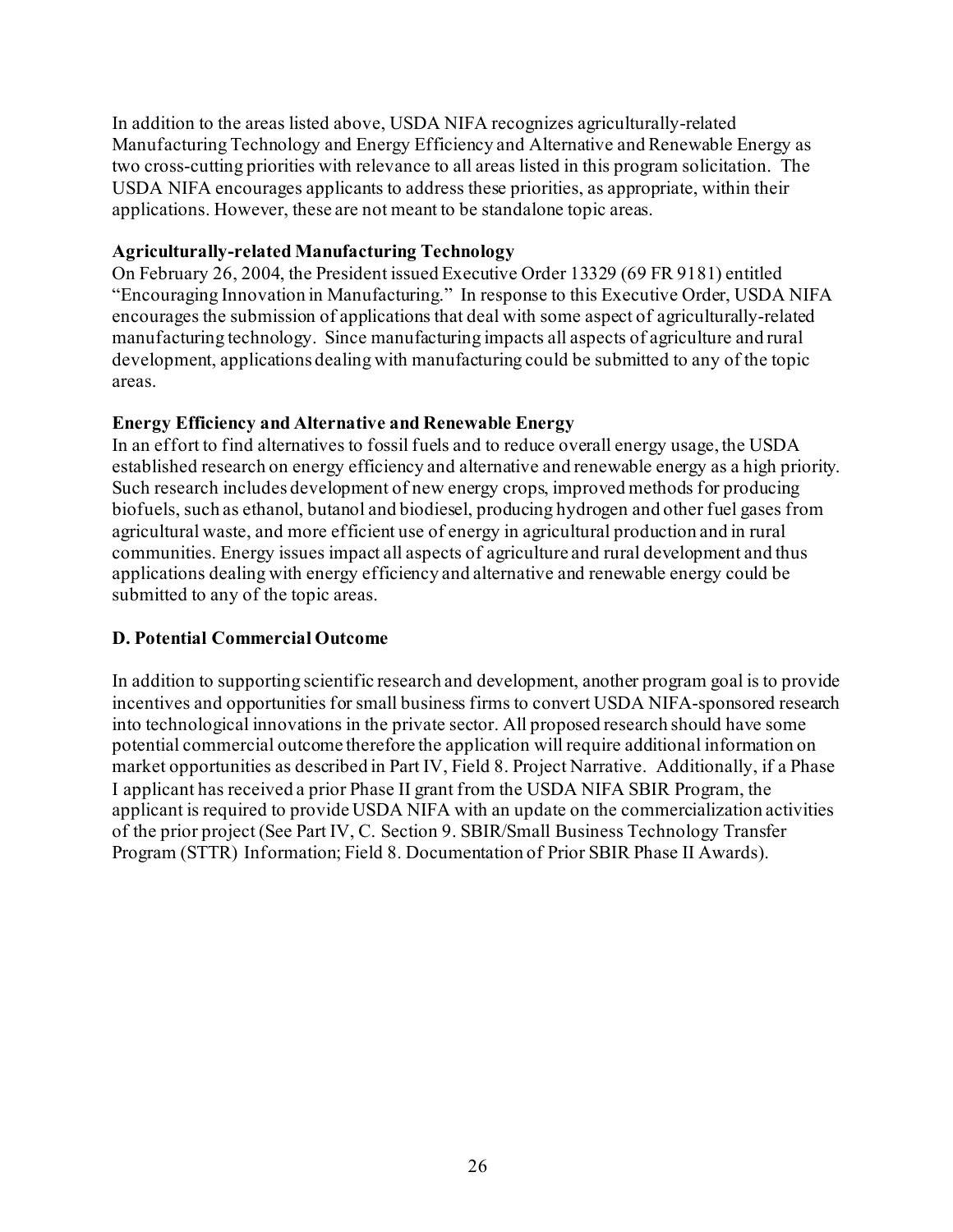# <span id="page-26-0"></span>**PART II—AWARD INFORMATION**

# <span id="page-26-1"></span>**A. Available Funding**

This RFA is being released prior to the passage of an appropriations act for FY 2021. USDA NIFA plans to fund approximately fifteen (15) percent of the Phase I applications within each of the ten (10) topic areas identified in this RFA. Enactment of continuing resolutions or an appropriations act may affect the availability, percentage level and timing of funding for this program.

There is no commitment by USDA NIFA to fund any particular application or to make a specific number of awards. Awards are based on the level of funding provided to the program in FY 2021. USDA NIFA will only award up to two (2) SBIR Phase I awards per Small Business Concern. In the event that more than two (2) applications are recommended for an award by the peer review panels across the entire program, NIFA SBIR staff will contact the applicant and request a written determination that describes which two (2) applications should be funded under this RFA. Any applications notselected by the applicant for funding may be resubmitted to the SBIR program under a future Phase I RFA to be reviewed under the USDA SBIR competitive peer review process and procedures.

The Automated Standard Applications for Payment System (ASAP), operated by the Department of Treasury's Bureau of the Fiscal Service, is the designated payment systemfor awards resulting from this RFA. For more information see [https://www.fiscal.treasury.gov/fsservices/gov/pmt/asap/asap\\_home.htm](https://www.fiscal.treasury.gov/fsservices/gov/pmt/asap/asap_home.htm).

# <span id="page-26-2"></span>**B. Types of Applications**

**New application**. This is a project application that has not been previously submitted to the SBIR Phase I Program. USDA NIFA will review all new applications competitively using the screening for administrative requirements, review panel evaluation of applications using evaluation criteria and selection process described in Part V—Application Review Requirements.

**Resubmission**. This is a project application that has been previously submitted to the SBIR Phase I Program. USDA NIFA will review all resubmission applications competitively using the screening for administrative requirements, review panel evaluation of applications using evaluation criteria and selection process described in Part V—Application Review Requirements.

# <span id="page-26-3"></span>**C. Project Types**

Phase I applications may not request more than \$100,000, or \$106,500 with TABA, for a period not to exceed 8 months. The planned period of performance dates are listed below, however these dates may change due to the enactment of continuing resolutions or an appropriations act.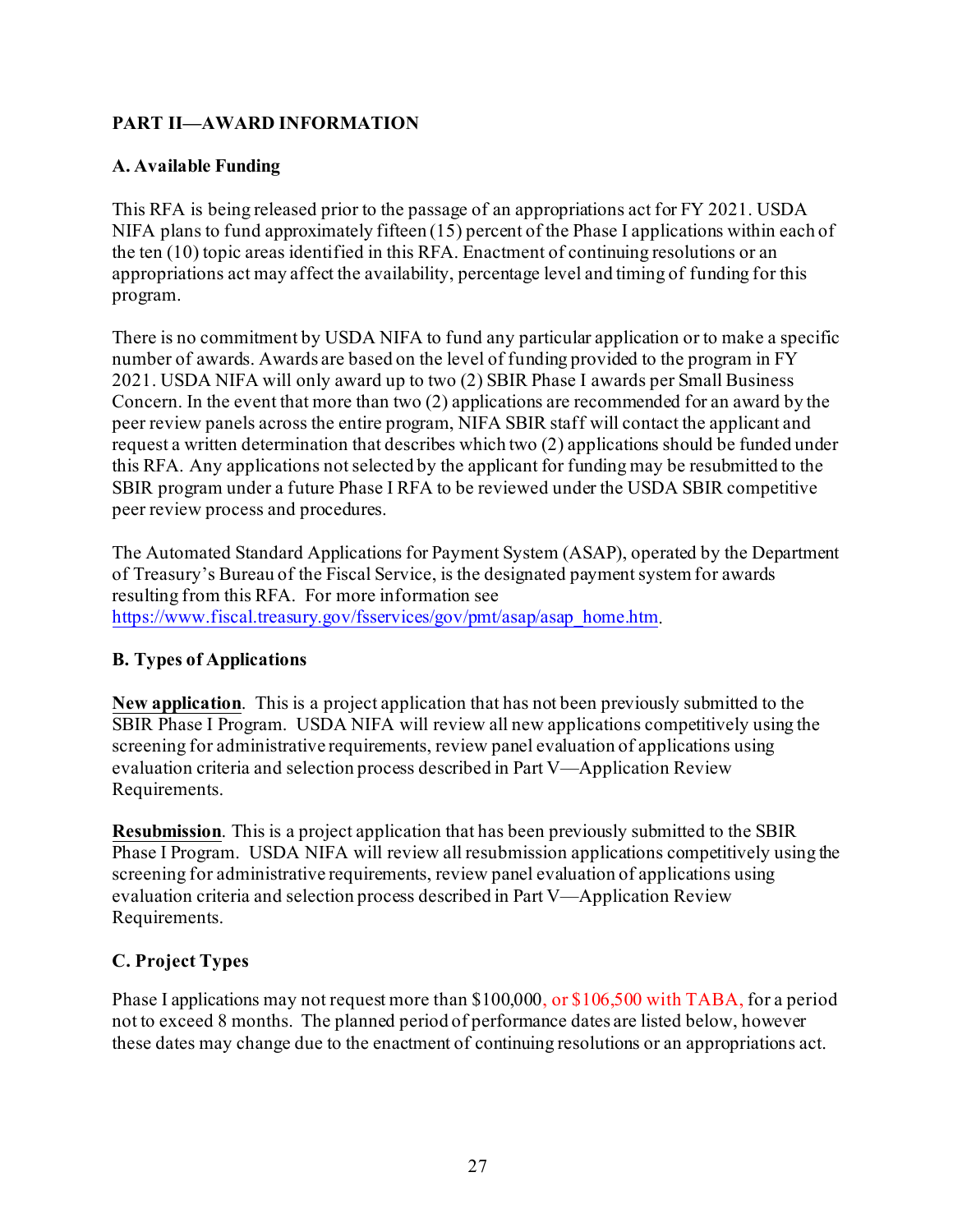#### **FY2021**

|         | Start                                                    | $\blacksquare$<br>End |
|---------|----------------------------------------------------------|-----------------------|
| Phase 1 | /2021<br>$\overline{\phantom{0}}$<br>$\mathbf{1}_{\ell}$ | 2/28/2022             |

#### <span id="page-27-0"></span>**D. Responsible and Ethical Conduct of Research**

In accordance with sections 2, 3, and 8 of 2 CFR Part 422, institutions that conduct USDAfunded extramural research must foster an atmosphere conducive to research integrity, bear primary responsibility for prevention and detection of research misconduct, and maintain and effectively communicate and train their staff regarding policies and procedures.In the event an application to NIFA results in an award, the Authorized Representative (AR) assures, through acceptance of the award that the institution will comply with the above requirements. Award recipients shall, upon request, make available to NIFA the policies, procedures, and documentation to support the conduct of the training. See [Responsible and Ethical Conduct of](https://nifa.usda.gov/responsible-and-ethical-conduct-research)  [Research](https://nifa.usda.gov/responsible-and-ethical-conduct-research) for further information.

Reporting Waste, Fraud and Abuse - In the event a company or individual suspects any waste, fraud and/or abuse, the company or individual can contact the USDA Office of Inspector General (OIG)'s hotline at<https://www.usda.gov/oig/hotline.htm> or at (800) 424-9121.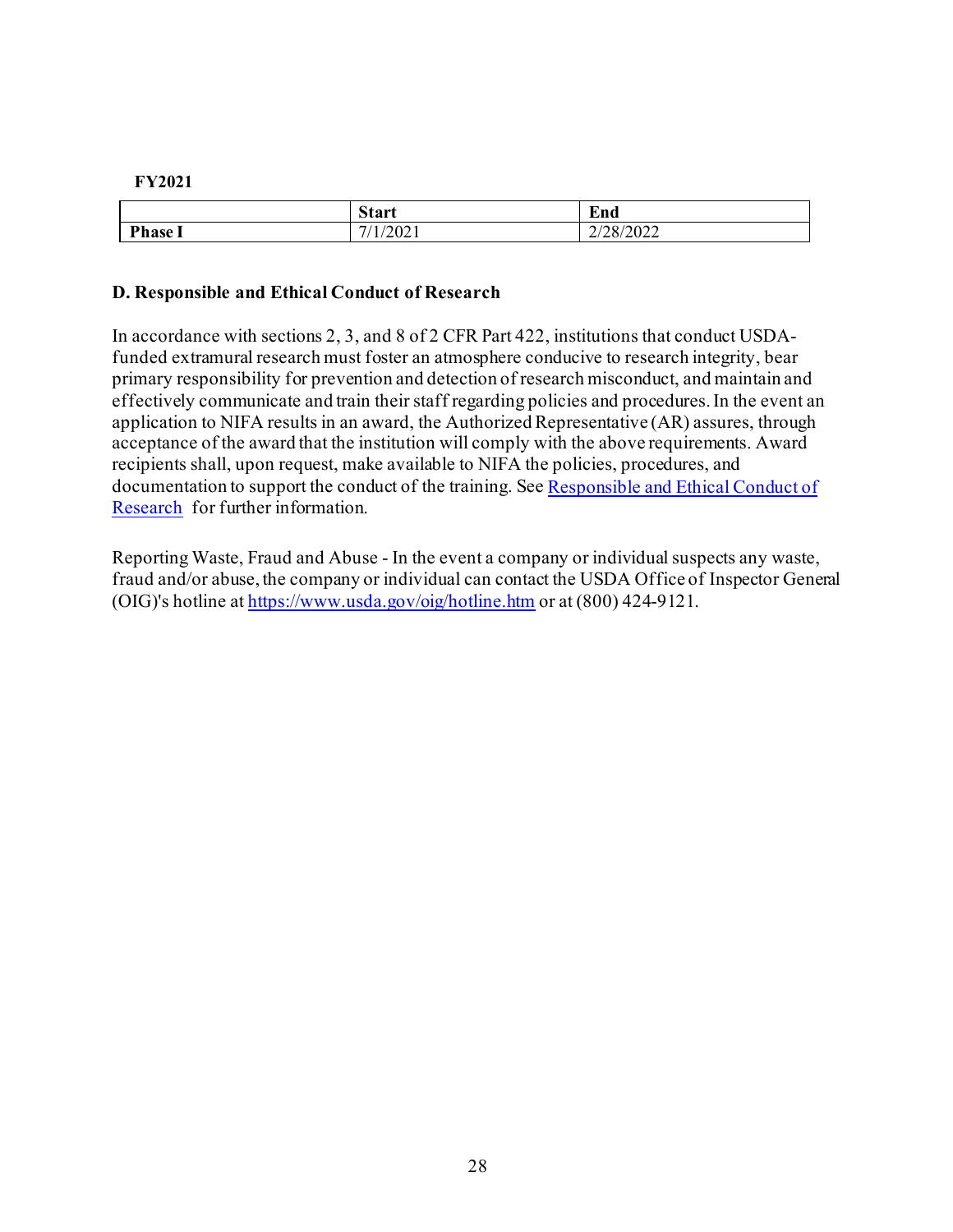# <span id="page-28-0"></span>**PART III—ELIGIBILITY INFORMATION**

# <span id="page-28-1"></span>**A. Eligible Applicants**

Each applicant submitting an application must qualify as a Small Business Concern (SBC) through registration with the SBA for R/R&D purposes at the time of selection (see definitions in section Part VIII). Failure to meet an eligibility criterion by the application deadline may result in the application being excluded from consideration or, even though an application may be reviewed, will preclude NIFA from making an award.

For those new to Federal financial assistance, se[e Grants 101](https://www.grants.gov/web/grants/learn-grants/grants-101.html). This site includes A Short Summary of Federal Grants and description of The Grant Lifecycle and other resources that are highly recommended for those seeking an understanding of Federal awards.

A potential grantee that is a subsidiary must show that the parent company or parent companies are also a small business entity and the parent company or parent companies must provide documentation supporting their small business status (the documentation should be included in, Other Attachments, of the Research and Related (R&R) Other Project Information form as directed by Part IV of this RFA). If the parent company or one of the parent companies is a nonprofit organization, then the subsidiary is not eligible to submit an SBIR application.

In addition, the primary employment of the Project Director/Principal Investigator (PD/PI) must be with the small business concern at the time of award and during the conduct of the proposed research. Eligible primary employment means that more than one-half (51%) of the PD's/PI's time is spent in the employ of the small business during the award period of performance. Primary employment with the small business precludes the applicant as a full-time employee with another organization or academic institution. While the PD/PI must work more than onehalf (51%) of his/her time for the small business during the entire grant period, there is no time requirement for the PD's/PI's work on the proposed research. Prior Federal Employees must provide documentation that post termination requirements from Federal Service has been completed at time of submission.

## **1. Size**

An SBIR awardee, combined with its affiliates, must not have more than 500 employees. The small business concern must be the primary performer of the proposed research effort. In Phase I, a **minimum of two-thirds (2/3)** of the research or analytical work, as determined by budget expenditures, must be performed by the proposing organization.

## **2. Work in the United States**

**For Phase I, the R/R&D work must be performed in the United States.** On rare and unique circumstances, for example, a supply, material or project requirement may not be available in the United States, agencies may allow that particular portion of the R/R&D work to be performed or obtained outside of the United States. Upon award, the Phase I awardee may request an exception as described in the award terms and conditions and submit to USDA NIFA for approval.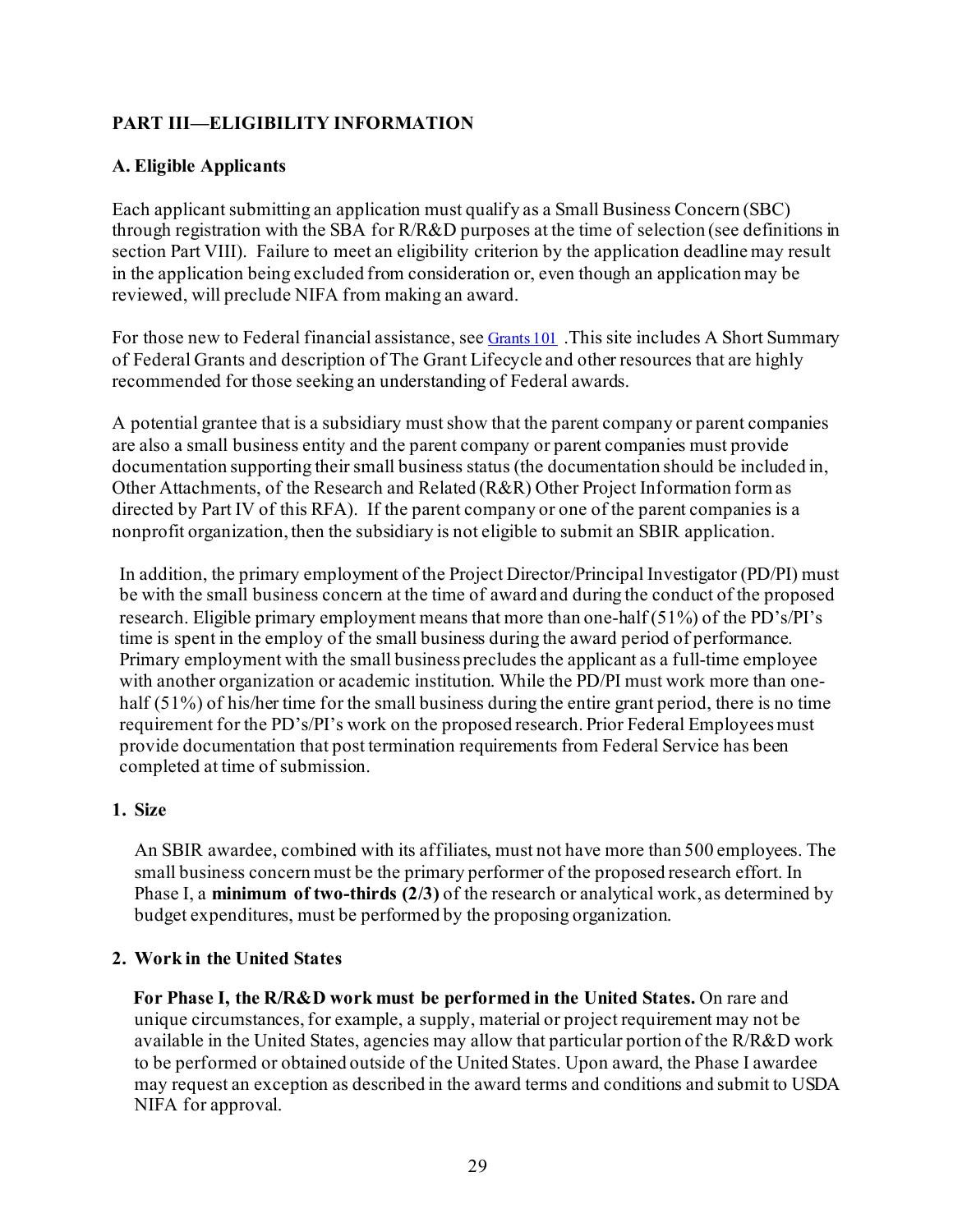#### **3. Benchmark**

Any company that has received at least 20 Phase I awards, regardless of the awarding agency, during the five-year period (Fiscal Year 2015 through 2020) must have received a minimum of five Phase II awards (25% conversion rate), regardless of the awarding agency, over the same five-year period to be eligible to submit a Phase I application in response to this solicitation. If a company has not received a SBIR award or has received less than 20 SBIR awards, this benchmark requirement does not apply.

# <span id="page-29-0"></span>**B. Cost Sharing or Matching**

*No Match Required* - The SBIR has *NO* matching requirement. NIFA will not factor matching resources into the review process as an evaluation criterion.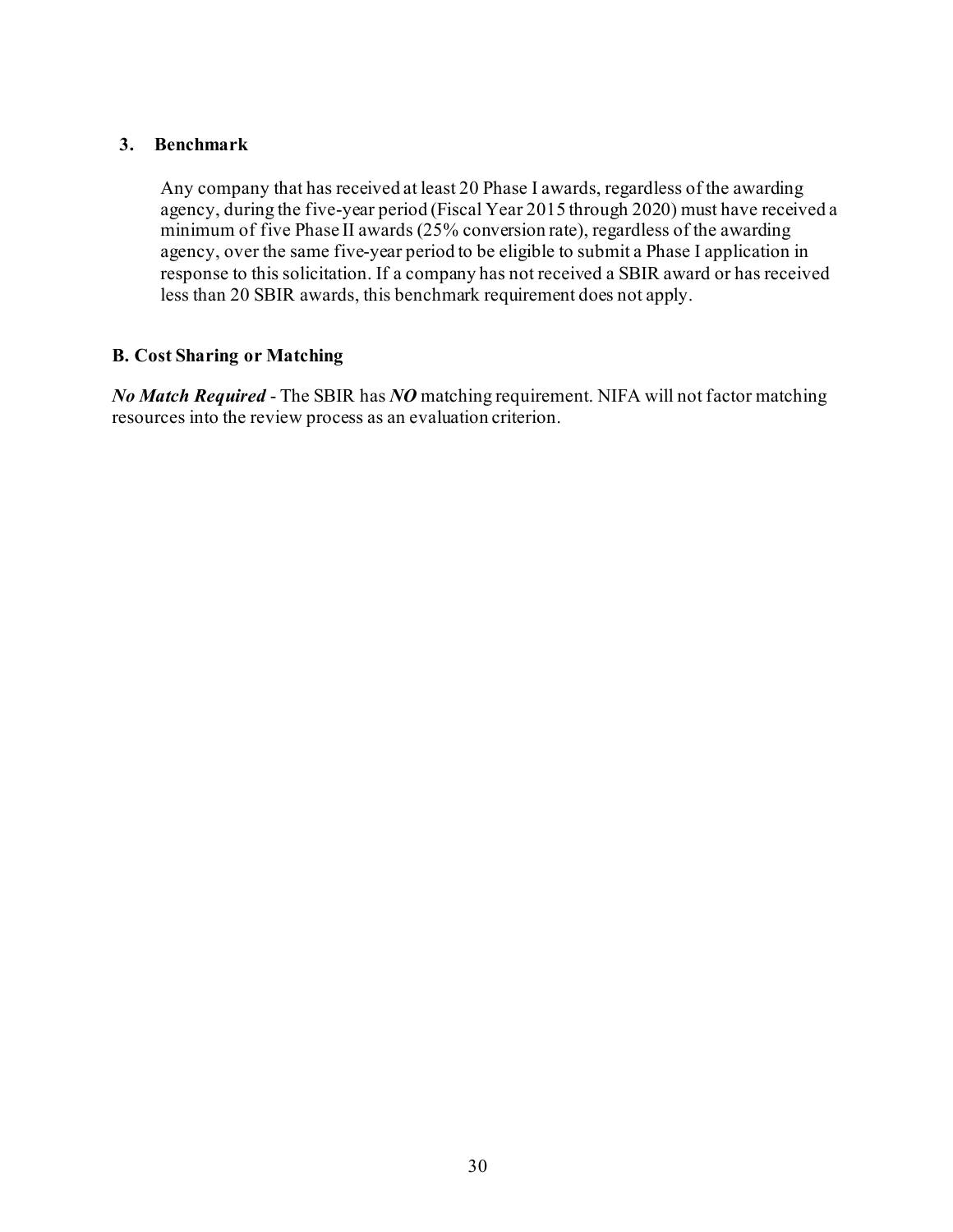# <span id="page-30-0"></span>**PART IV—APPLICATION AND SUBMISSION INFORMATION**

# <span id="page-30-1"></span>**A. Electronic Application Package**

Only electronic applications may be submitted via Grants.gov to NIFA in response to this RFA. Documents submitted via email will not be accepted. The electronic application for this RFA and additional resources are available o[n Grants.gov](https://www.grants.gov/). **Table 2** provides instructions on how to obtain an electronic application. **Part II § 1** of th[e NIFA Grants.gov Application Guide](https://apply07.grants.gov/apply/opportunities/instructions/PKG00249520-instructions.pdf) (Application Guide) contains detailed information regarding th[e Grants.gov](https://www.grants.gov/) registration process. We urge you to submit early to the Grants.gov system. For information about the pre-award phase of the grant lifecycle se[e http://www.grants.gov/web/grants/learn-grants/grants-101/pre-award-phase.html](http://www.grants.gov/web/grants/learn-grants/grants-101/pre-award-phase.html).

#### **New Users of Grants.gov**

| <b>Steps</b>                    | <b>Action</b>                                                                                                                                                                                                                                                                                                                                                                                                                                                                                                                                                                                                                                                                                                                                                                                                                                                                                                                                                |
|---------------------------------|--------------------------------------------------------------------------------------------------------------------------------------------------------------------------------------------------------------------------------------------------------------------------------------------------------------------------------------------------------------------------------------------------------------------------------------------------------------------------------------------------------------------------------------------------------------------------------------------------------------------------------------------------------------------------------------------------------------------------------------------------------------------------------------------------------------------------------------------------------------------------------------------------------------------------------------------------------------|
| Step One:<br>Register           | New Users to Grants.gov must register early with Grants.gov prior<br>to submitting an application (Register Here).                                                                                                                                                                                                                                                                                                                                                                                                                                                                                                                                                                                                                                                                                                                                                                                                                                           |
|                                 | Prior to preparing an application, we recommend that the Project<br>Director/Principal Investigator (PD/PI) first contact an Authorized<br>Representative (AR, also referred to as Authorized Organizational<br>Representative, or AOR) to determine if the organization is prepared to<br>submit electronic applications through Grants.gov. If not (e.g., the<br>institution/organization is new to the electronic grant application process<br>through Grants.gov), then the one-time registration process must be<br>completed PRIOR to submitting an application. It can take as long as<br>four weeks to complete the registration process so it is critical to begin<br>as soon as possible. In such situations, the AR should go to "Register,"<br>in the top right corner of the Grants.gov web page (or go to<br>https://www.grants.gov/web/grants/register.html), for information on<br>registering the institution/organization with Grants.gov. |
| Step Two:<br>Download Adobe     | Download and Install Adobe Reader (see Adobe Software Compatibility<br>for basic system requirements) to receive application materials.                                                                                                                                                                                                                                                                                                                                                                                                                                                                                                                                                                                                                                                                                                                                                                                                                      |
| Step Three: Find<br>Application | Using this funding opportunity number USDA-NIFA-SBIR-007712,<br>search for application here: Opportunity Package. You may submit an<br>application ONLY to the particular funding opportunity to which the<br>Grant Application Package is associated.                                                                                                                                                                                                                                                                                                                                                                                                                                                                                                                                                                                                                                                                                                       |
|                                 | Contained within the application package is the "NIFA Grants.gov<br>Application Guide." This guide contains an introduction and general<br>Grants.gov instructions, information about how to use a Grant                                                                                                                                                                                                                                                                                                                                                                                                                                                                                                                                                                                                                                                                                                                                                     |

#### <span id="page-30-2"></span>**Table 2.** Steps to Obtain Application Materials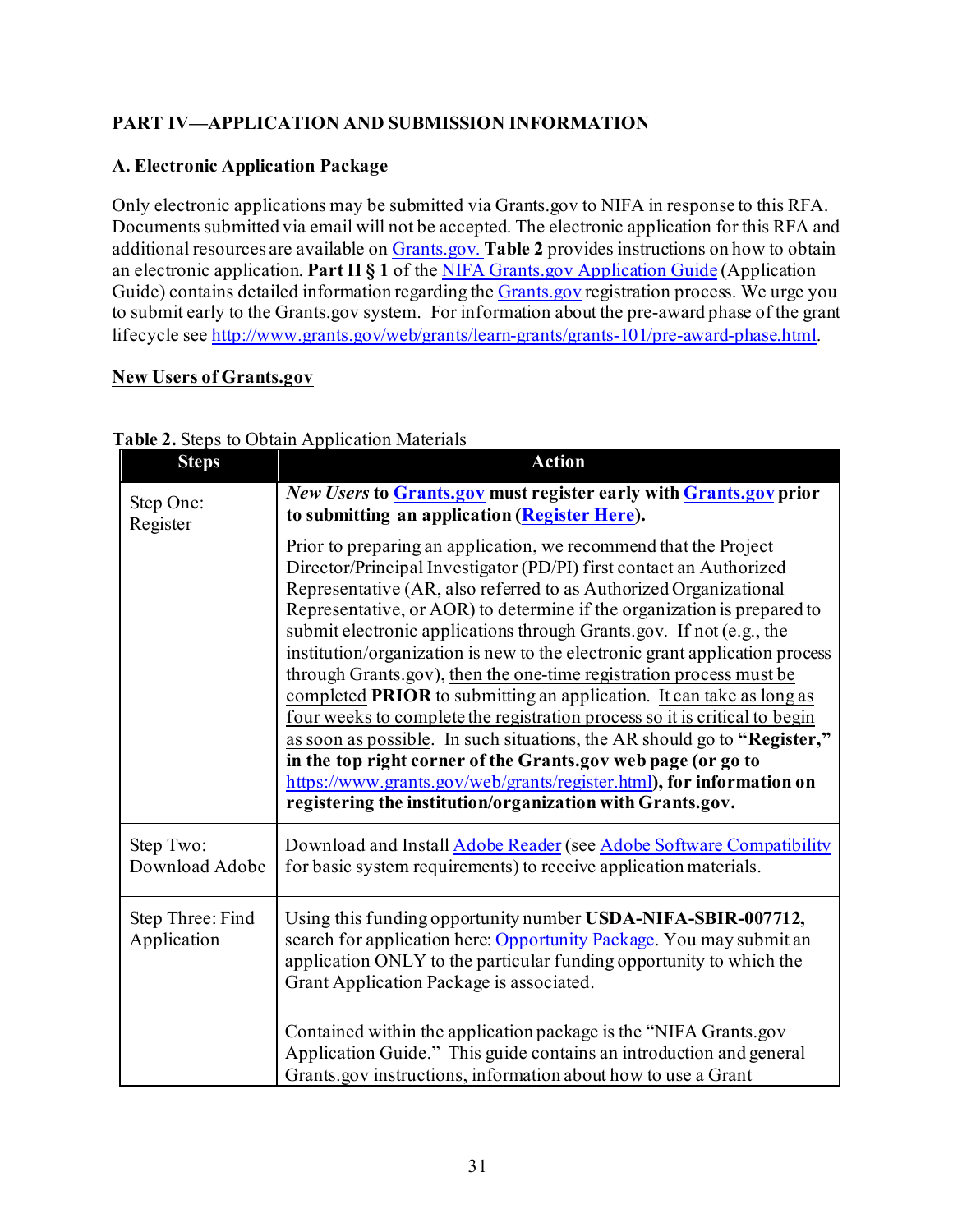| <b>Steps</b>                   | Action                                                                                                                                                                                                                                             |
|--------------------------------|----------------------------------------------------------------------------------------------------------------------------------------------------------------------------------------------------------------------------------------------------|
|                                | Application Package in Grants.gov, and instructions on how to complete<br>the application forms.                                                                                                                                                   |
|                                | Applicants considering applying to the second year should check the<br>USDA SBIR RFA webpage and Grants.gov after November 30, 2020<br>for the FY 2021 Funding Opportunity Number and Application Kit, as<br>well as for any programmatic changes. |
| Step Four: Assess<br>Readiness | Contact an AR prior to starting an application to assess the<br>organization's readiness to submit an electronic application.                                                                                                                      |

# <span id="page-31-2"></span>Table 3<sup>.</sup> Help and Resources

| <b>Grants.gov Support</b>                                                                                                                                                                                           | <b>NIFA Support</b>                                                                                                               |  |  |
|---------------------------------------------------------------------------------------------------------------------------------------------------------------------------------------------------------------------|-----------------------------------------------------------------------------------------------------------------------------------|--|--|
| <b>Grants.gov Online Support</b><br>Telephone support: 800-518-4726 Toll-<br>Free or 606-545-5035<br>Email support: $support(\mathcal{Q})$ grants.gov<br>Self-service customer based support:<br>Grants.gov iPortal | Email: SBIR@usda.gov<br>Key Information: Business hours: Monday<br>thru Friday, $7$ a.m. $-5$ p.m. CT, except<br>federal holidays |  |  |
| Key Information: Customer service<br>business Hours 24/7, except federal<br>holidays.                                                                                                                               |                                                                                                                                   |  |  |

# <span id="page-31-0"></span>**B. Small Business Administration (SBA) Registration**

**All companies that are submitting an application to any SBIR solicitation are required to register with the SBIR company registry and obtain an SBC Control Number. All companies are required to update their commercialization status through the SBIR company registry as well. Supporting documentation must be included in a company's application as a PDF file and attached under Field 12. Add Other Attachments.** Information related to the steps necessary to register with the SBIR company registry through SBIR.gov can be found a[t http://www.sbir.gov/registration](http://www.sbir.gov/registration).

## <span id="page-31-1"></span>**C. Content and Form of Application Submission**

The [Application Guide](https://apply07.grants.gov/apply/opportunities/instructions/PKG00249520-instructions.pdf) is part of the corresponding application package for this RFA. The RFA overrides th[e Application Guide](https://apply07.grants.gov/apply/opportunities/instructions/PKG00249520-instructions.pdf) if there is a discrepancy between the two documents. NIFA will accept subsequent submissions to an application until the application deadline. However, applicants that do not meet the application requirements, to include partial applications, risk being excluded from NIFA's review. NIFA will assign a proposal number to all applications that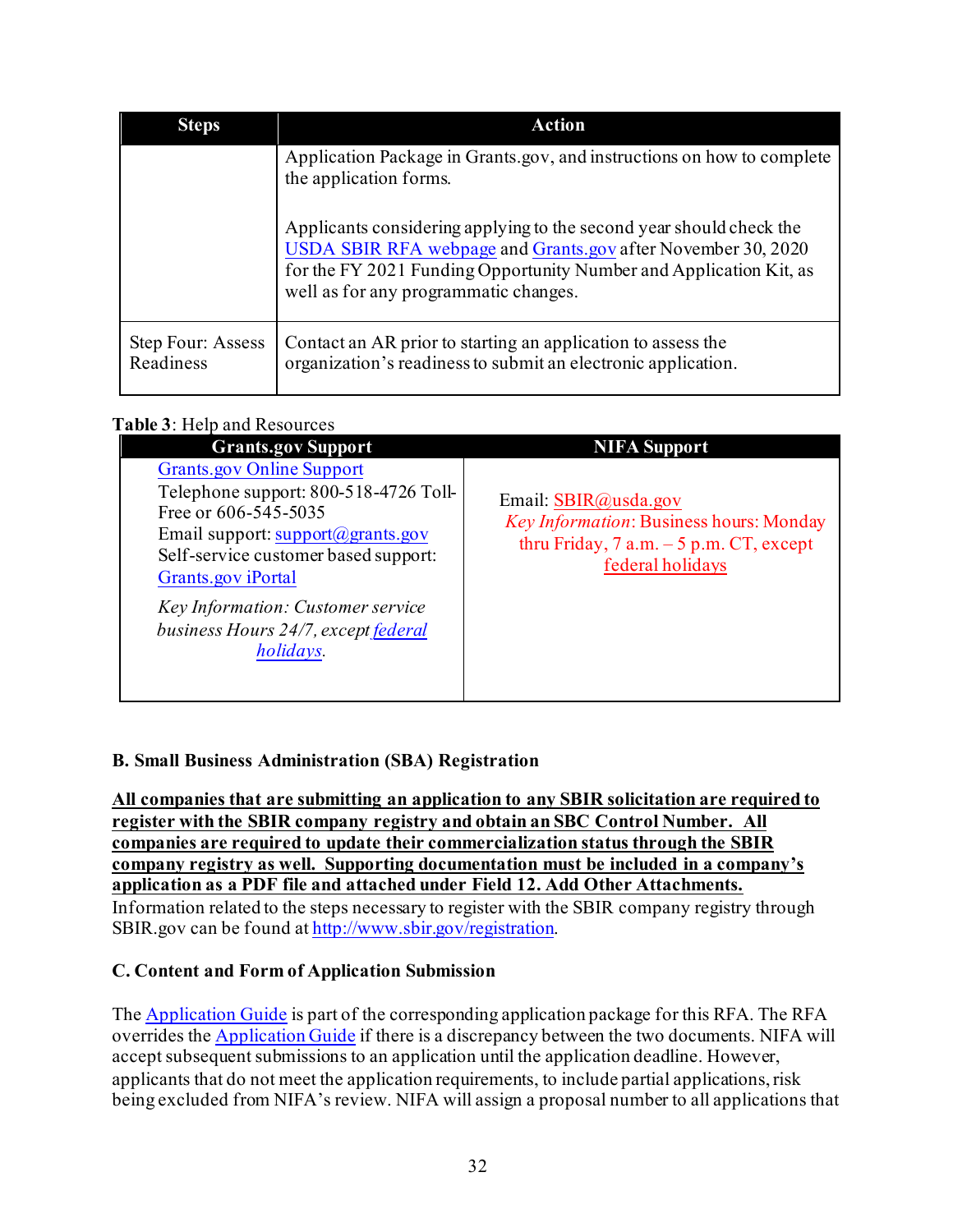meet the requirements of this RFA. Applicants must refer to the proposal number when corresponding with NIFA. **Table 4** outlines other key instructions for applicants.

**Note the attachment requirements (e.g., PDF) in Part III, Section 3 of the guide. ANY PROPOSALS THAT ARE NON-COMPLIANT WITH THE REQUIREMENTS (e.g., content format, PDF file format, file name restrictions, and no password protected files) WILL BE AT RISK OF BEING EXCLUDED FROM NIFA REVIEW. Grants.gov does not check for NIFA required attachments or whether attachments are in PDF format; see Part III, Section 6.1 of the guide for how to check the manifest of submitted files. Partial applications will be excluded from NIFA review.** 

**For any questions related to the preparation of an application,** review the NIFA Grants.gov Application Guide and the applicable RFA. If assistance is still needed for preparing application forms content, contact:

- 1. Email: [SBIR@usda.gov@](mailto:SBIR@usda.gov)usda.gov
- 2. Business hours: Monday through Friday, 7 a.m. 5 p.m. CST, excludin[g federal](https://www.opm.gov/policy-data-oversight/snow-dismissal-procedures/federal-holidays/)  [holidays.](https://www.opm.gov/policy-data-oversight/snow-dismissal-procedures/federal-holidays/)

Phase I applications must address only scientific research activities that leads to a commercialized innovation. **A small business must not propose technical assistance for the following:**

- **1. Demonstration projects**
- **2. Classified research**
- **3. Large equipment purchases including vehicles and farm equipment**
- **4. Construction or purchase of infrastructure, buildings or real property**
- **5. Financial assistance to start or create a company**
- **6. Patent applications**

Many of the research projects supported by the SBIR program lead to the development of new marketable innovations based upon the research results obtained during the project. However, projects that seek funding solely for product development where no research is involved (i.e., the funds are needed to permit the development of a product based on previously completed research) will not be accepted. Research may be carried out through the construction and evaluation of a laboratory prototype, where necessary.

Phase I applications must also describe the market opportunity of the innovation being researched under Phase I (Part IV, Field 8. Project Narrative). Applications that deal principally with developing proven concepts for commercial markets or scaling up previously developed prototypes for commercial production should not be submitted unless the concepts align with topic areas 8.6: Rural and Community Development and/or 8.12: Small and Mid-Sized Farms. Efforts that are aligned with developing proven concepts for commercial markets or scaling up previously developed prototypes are considered the responsibility of the private sector and therefore are not supported by USDA NIFA unless these are submitted to topic areas 8.6 and 8.12. An application must be limited to only one research problem.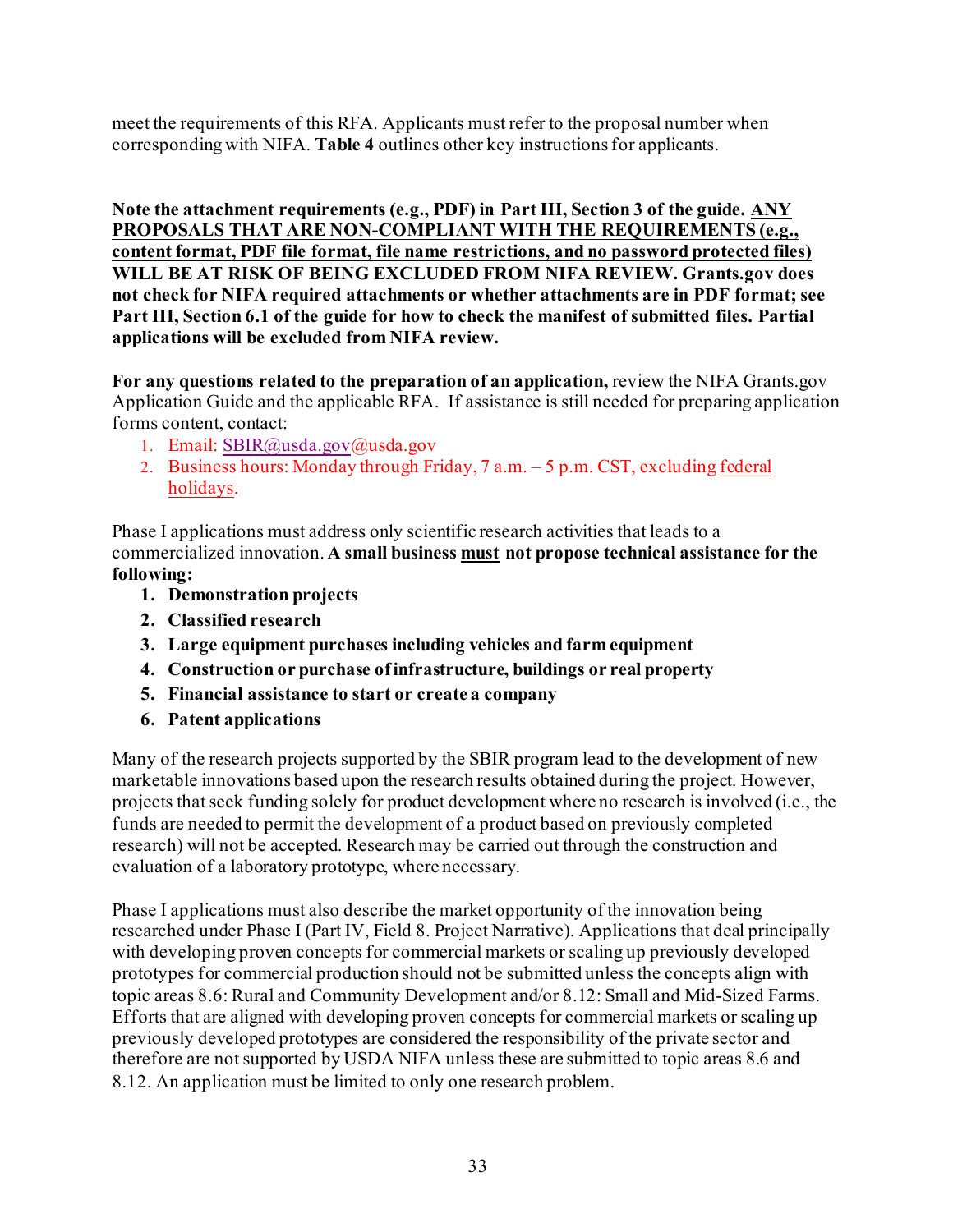#### **Literature surveys should be completed prior to the Phase I application and should not be proposed as part of the R&D effort.**

Applicants may respond to any of the topic areaslisted under Part I, Section C. SBIR Phase I topic areas. **The same application, however, may not be submitted under more than one topic area.** Organizations may submit separate applications under different topic areas or different applications under the same topic area outlined in this solicitation. Where similar research is discussed under more than one topic area, the applicant should choose the topic area description that is most relevant to the applicant's research concept. **Duplicate applications will not be reviewed.**

The purpose of a research application is to provide a written statement that contains sufficient information to persuade members of the research community who review the application and then advise the USDA NIFA SBIR professionalstaff that the proposed research is a sound approach to an important scientific question and is worthy of support under the stated USDA NIFA evaluation criteria. The application should be self-contained and written with the care and thoroughness accorded papers for publication. Each application should be reviewed carefully by the applicant prior to submission and by others knowledgeable on the subject to ensure inclusion of data essential for comprehensive evaluation.

**Modifications to the application will not be accepted after the closing date of this program solicitation.** Under some circumstances, changes, additions, or corrections may be necessary to an application submitted to the USDA NIFA SBIR program via Grants.gov **before the specified program solicitation closing date**. Modifications to applications will require a resubmission of the entire application package and the applicant must notify the program at  $\text{sbir}(\hat{a})$ usda.gov of the resubmission. **Submitting changes to Grants.gov without contacting the program contact could significantly delay your application submission and may result in the application not being reviewed.**

*Letter of Intent Number*- This solicitation does not require a letter of intent. Use "NA" for this field.

| <b>Instruction</b>                                                                        | <b>References</b><br>(All references are to the<br><b>Application Guide)</b> |
|-------------------------------------------------------------------------------------------|------------------------------------------------------------------------------|
| Attachments must be in a PDF format.                                                      | Part III § 3                                                                 |
| Check the manifest of submitted files to verify<br>attachments are in the correct format. | Part III $\S$ 6.1                                                            |
| Conduct an administrative review of the application<br>before submission.                 | Part VII and                                                                 |
| Follow the submission instructions.                                                       | Part IV $\S$ 1.5                                                             |

#### <span id="page-33-0"></span>**Table 4**: Key Application Instructions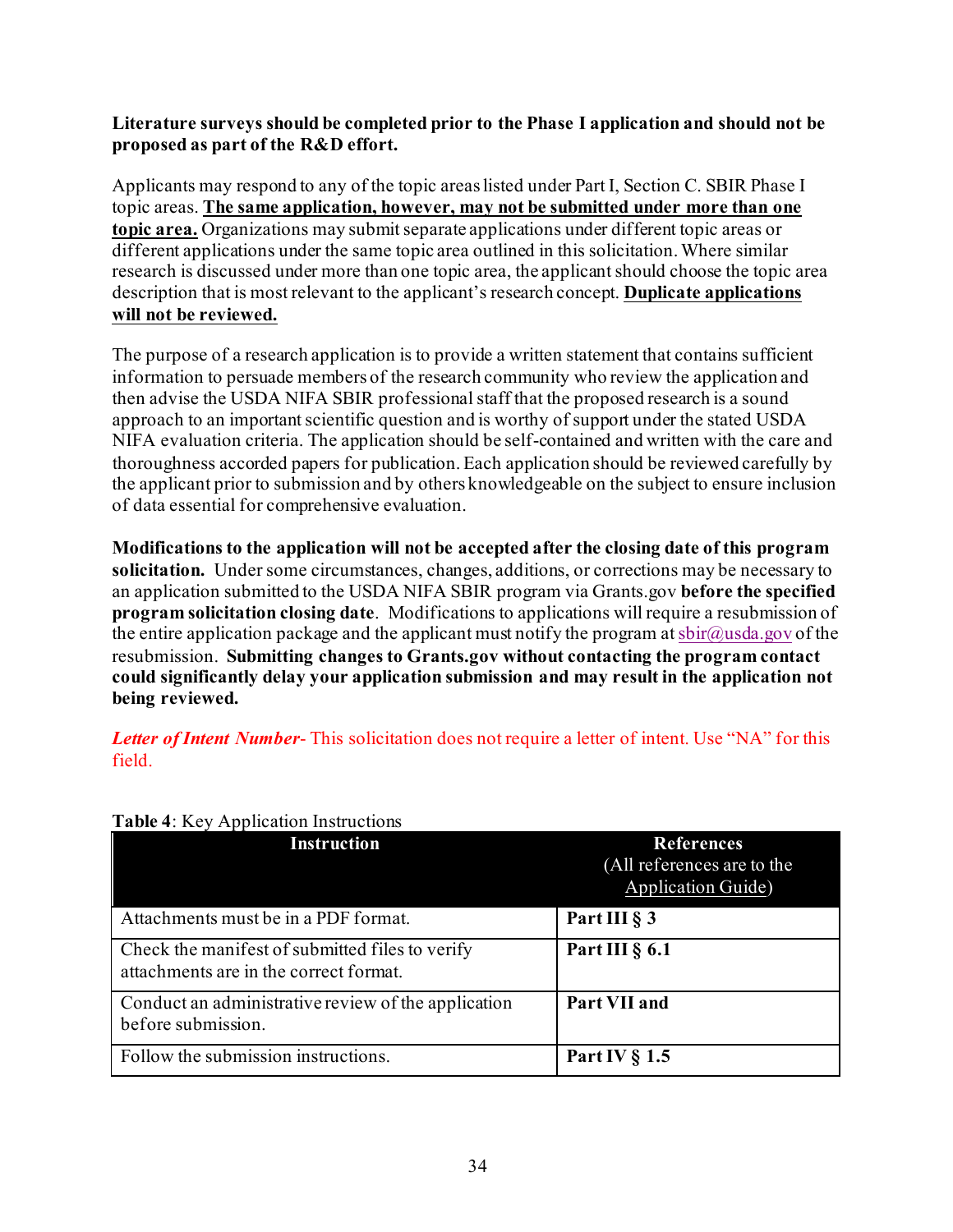| <b>Instruction</b>                                                                                                                               | <b>References</b><br>(All references are to the<br><b>Application Guide)</b> |
|--------------------------------------------------------------------------------------------------------------------------------------------------|------------------------------------------------------------------------------|
| Provide an accurate email address, where designated, on<br>the SF-424 R&R.                                                                       | Part IV $\S$ 1.5                                                             |
| Contact the Grants gov helpdesk for technical support,<br>and keep a record of the correspondence.                                               |                                                                              |
| Contact NIFA if applicant does not receive<br>correspondence from NIFA regarding an application<br>within $30$ days of the application deadline. |                                                                              |

# **1. SF 424 R&R Cover Sheet**

See Part V § 2 and Part V § 2.17 of th[e Application Guide](https://apply07.grants.gov/apply/opportunities/instructions/PKG00249520-instructions.pdf) for the required certifications and assurances.

**Field 5. Application Information-** The USDA NIFA SBIR program's official correspondence will be with either the PD or AOR.

**Field 12. Proposed Project Start Date and End Date** – The proposed duration of Phase I projects should normally not exceed eight months, except in special, justified circumstances. The planned period of performance dates are listed below, however these dates may change due to the enactment of continuing resolutions or an appropriations act. In most circumstances, the following dates should be used for these fields:

## **FY2021**

|         | $\sim$<br><b>Start</b>                                   | $\blacksquare$<br>End |
|---------|----------------------------------------------------------|-----------------------|
| Phase 1 | $\overline{ }$<br>/202 <sub>1</sub><br>$\mathcal{L}_{1}$ | /28/2022<br>⊷         |

**Field 17 (§ 2.17, Application Guide) Complete Certification** – Refer to the **[Application](https://apply07.grants.gov/apply/opportunities/instructions/PKG00249520-instructions.pdf)**  [Guide](https://apply07.grants.gov/apply/opportunities/instructions/PKG00249520-instructions.pdf) for information on the certifications that are being agreed to by checking this box. **Note:** An applicant who is delinquent on Federal debts must attach explanatory information detailing all relevant particulars concerning the Federal debt in PDF format in Field 12 of the R&R Other Project Information form (Other Attachments).

**Field 20. (§ 2.20 of Application Guide) Pre-application** – This is not applicable to the USDA NIFA SBIR program. No attachments should be added.

# **2. SF 424 R&R Project/Performance Site Location(s).See** Part V § 3 **of the [Application](https://apply07.grants.gov/apply/opportunities/instructions/PKG00249520-instructions.pdf)  [Guide.](https://apply07.grants.gov/apply/opportunities/instructions/PKG00249520-instructions.pdf)**

**3. R&R Other Project Information Form. See Part V § 4 of the [Application Guide.](https://apply07.grants.gov/apply/opportunities/instructions/PKG00249520-instructions.pdf)**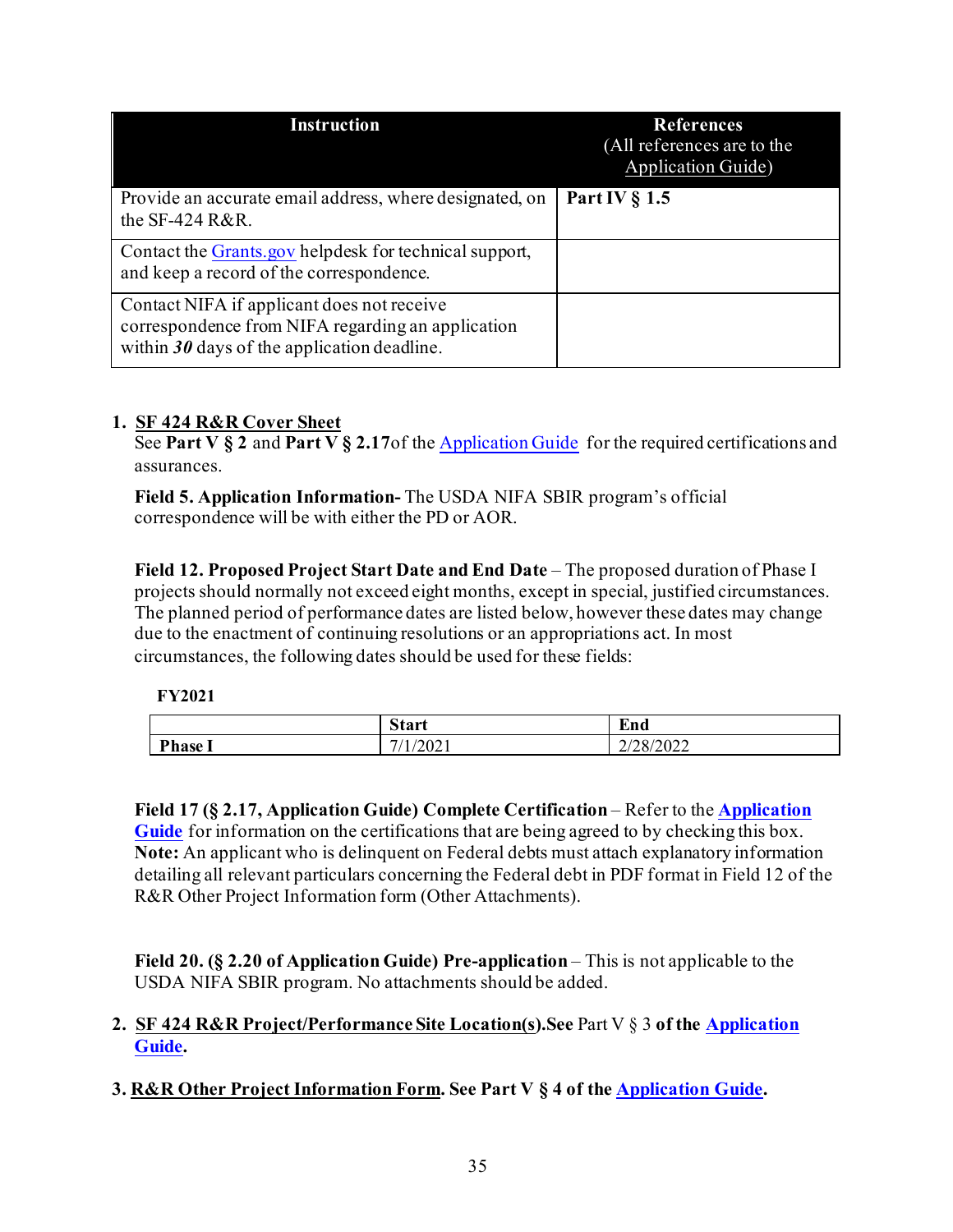**Field 7. Project Summary (PS)/Abstract.** The PS must show how the project goals align with the project goals of SBIR. See **Part V § 4.7** of th[e Application Guide](https://apply07.grants.gov/apply/opportunities/instructions/PKG00249520-instructions.pdf) for instructions and suggested templates. The PS is limited to *one* page with line spacing not exceeding six lines of text per vertical inch, including all figures and tables

The PS must include a description of the problem or opportunity, project objectives, and a description of the effort. The PS must also include a paragraph discussing the anticipated results and potential commercial applications of the proposed research. NIFA may publish the PS of successful applications; therefore, the PS should not contain proprietary information.

It is the responsibility of the applicant to review the attachment for page limit and PDF compliance before submission. Applicants must ensure that the abstract attachment meets the required page limit. NIFA will not review applications that exceed the required page limits.

#### **Field 8. Project Narrative (PN)– (PDF Format is Required)**

The PN must not exceed a total of 17 pages of written text. The only exception to the page limit requirement will be found in the directions as noted below under (1) Response to Previous Review. The font must be at least 12 point, Times New Roman with at least 1-inch margins regardless of whether it is single- or double-spaced., including all figures and tables. Labels for figures and tables may use a font no smaller than 10 point. The page limits outlined here ensure fair and equitable competition. Appendices to the PN are allowed if they are directly germane to the proposed project and are within the page limit. Do not add appendices to circumvent the page limit. Applicants **must not** include additional information such as cover sheets, table of contents, reference listings, budgets, and appendices unlessthe applicant intends for NIFA to consider them in the page count.

## **Applicants that do not address the items listed below risk being excluded from NIFA review.**

# **IT IS THE RESPONSIBILITY OF THE APPLICANT TO REVIEW THE PROJECT NARRATIVE ATTACHMENT FOR PAGE LIMIT AND PDF COMPLIANCE BEFORE SUBMISSION.**

1) Response to Previous Review – For applicants who are submitting an application in which the project described was previously submitted to the SBIR program, but not funded, the page limit for the Project Narrative is increased to 18 pages to permit a one page response to the previous reviews. Applicants should provide a clear statement acknowledging comments from the previous review, indicating revisions, rebuttals, etc. Furthermore, the revised application should clearly indicate the changes that have been made in the project. **If more than one page is required, additional pages should be taken from the 17-page limit of the Project Narrative so that the Project Narrative does not exceed a total of 18 pages when including the Response to Previous Review.**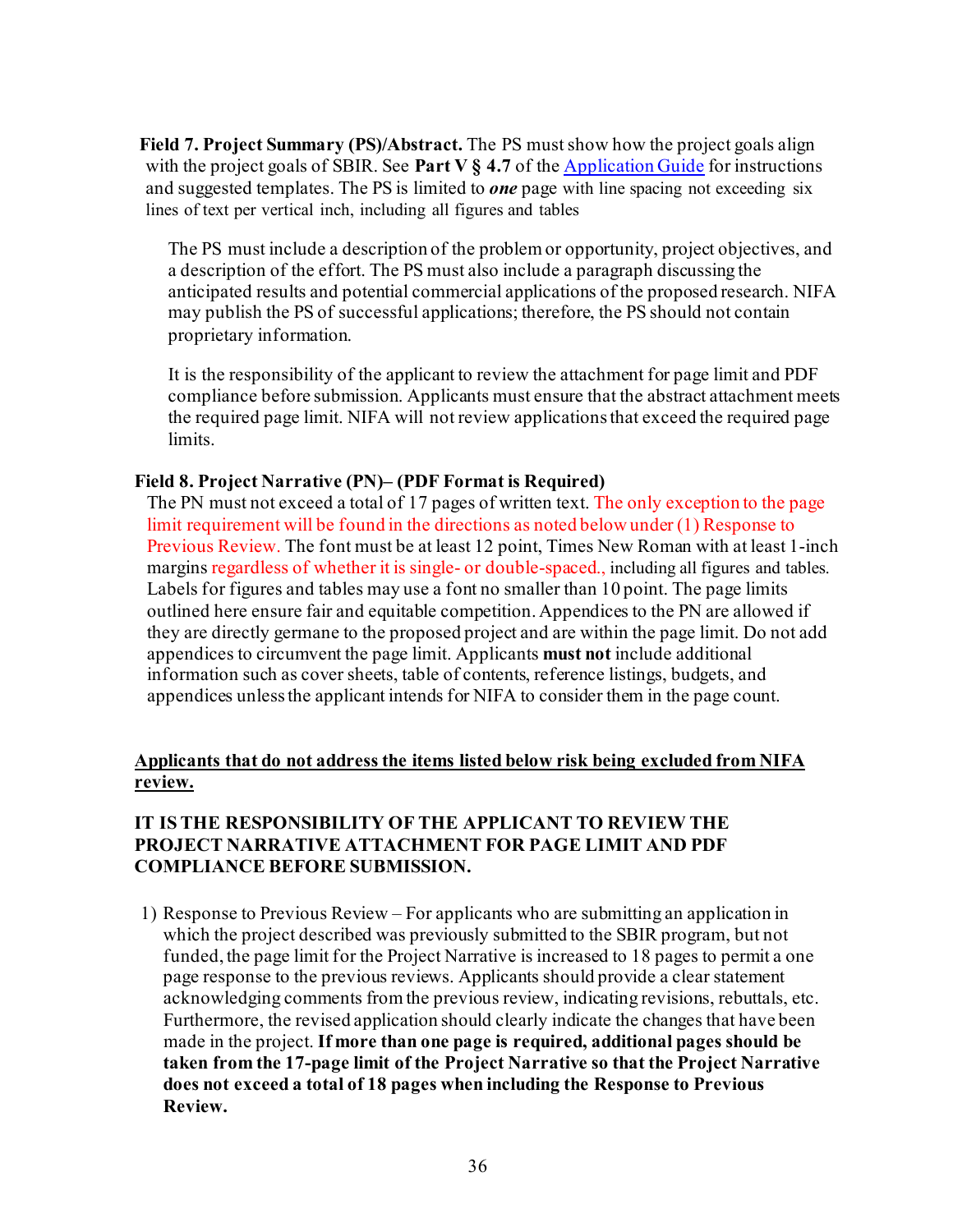- 2) Responsiveness to USDA NIFA SBIR Program Priorities Please indicate if the application has a connection to agriculturally–related manufacturing technology, energy efficiency and alternative and renewable energy. Provide a brief explanation of how the application is related to the area indicated.
- 3) Identification and Significance of the Problem or Opportunity Clearly state the specific technical problem or opportunity addressed and its importance.
- 4) Background and Rationale Indicate the overall background, technical approach and market needs to the problem or opportunity being pursued. This must include a statement of end-user needs. Describe how the proposed research plays a part in providing needed results. As a part of this section, it is critical that applications adequately cite relevant scientific literature to demonstrate support for your proposed research. **Moreover, all citations provided must be properly referenced in the Bibliography & References Cited as a separate attachment (see Field 9).** USDA NIFA has the right to decline any application where there is evidence of plagiarism.
- 5) Relationship with Research or Research and Development Discuss the significance of the Phase I effort in providing a foundation for the follow-on Phase II effort. State the anticipated results of the approach if the project is successful. This should address: (a) the technical, economic, social, and other benefits to the Nation and to users of the results, such as the commercialsector, the Federal Government or other researchers; (b) the estimated total cost of the approach relative to benefits; and (c) any specific policy issues or decisions that might be affected by the results.
- 6) Technical Objectives State the specific objectives of the research or research and development effort. Include the technical questions needed to establish the technical feasibility of the proposed approach.
- 7) Work Plan The work plan must provide an explicit, detailed description of the research or research and development approach. The plan should list the tasks to be performed, provide details of the methodology that would be used to research each task, including statistical analysis, if applicable, and indicate how and where the work will be carried out. The effort should attempt to determine the technical feasibility of the proposed concept. The work plan should be linked with the technical objectives of the research and the questions the effort is designed to answer. This section should constitute a substantial portion of the project narrative and can include graphics, tables, charts, etc...
- 8) Related Research or Research and Development Describe significant research or Research and Development (R&D) activities that are directly related to the proposed effort, including any conducted by the Project Director or by the proposing small business concern, how the proposed effort expands on the related work, and any planned coordination with outside sources. Describe any commercial products, services or innovations that are already in the market and if the project relates back to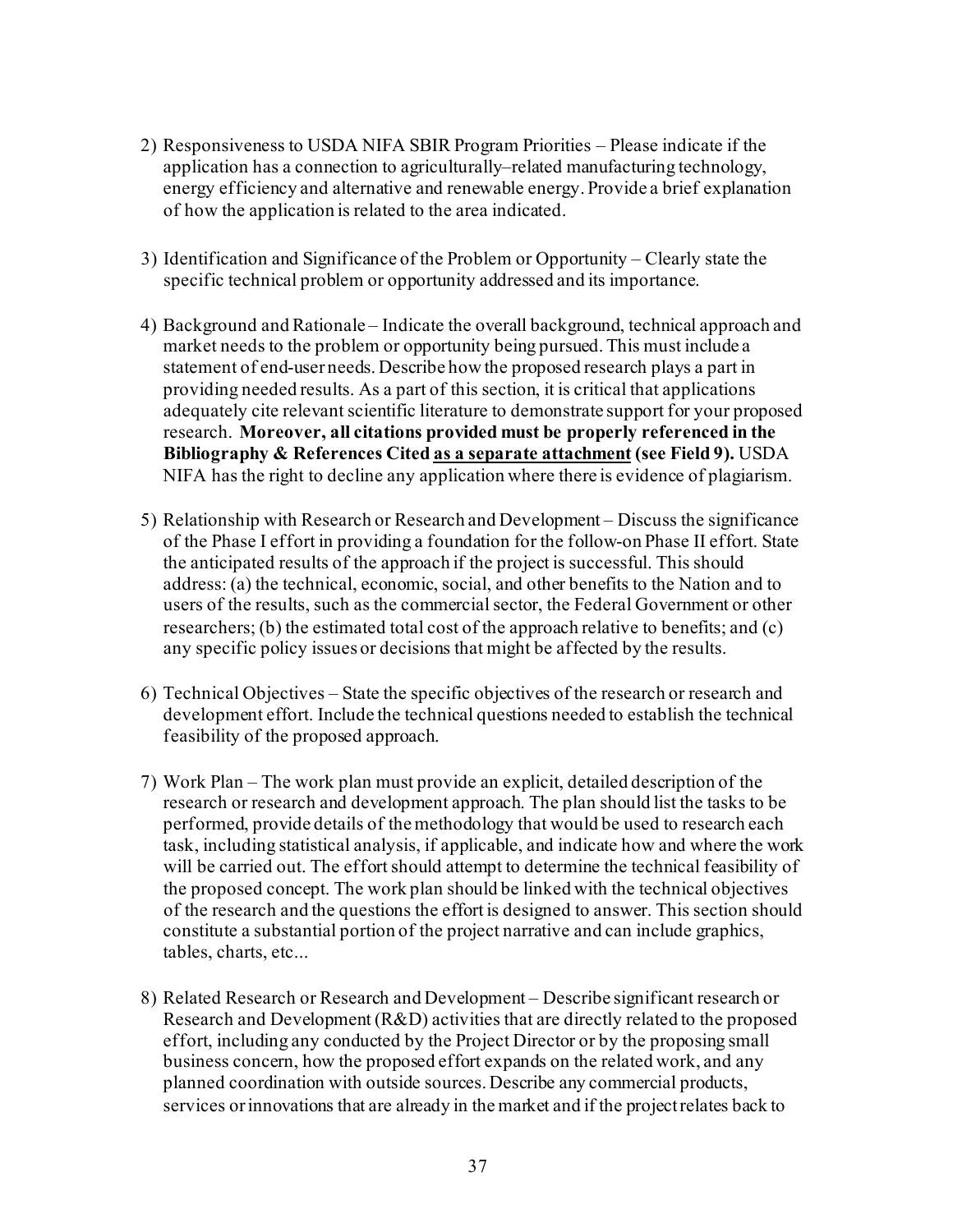that R&D. Discussion of existing innovations in the application should convince reviewers that the applicant is aware of related research and commercial innovations in the selected subject. It is critical that the applicant make a convincing case that the proposed research builds upon previousresearch and, if successful, will lead to the development of a new innovations or to substantial improvement of an existing product, process, service, or technology.

9) The Market Opportunity – Describe the market and addressable market for the innovation. Discuss the business economics and market drivers in the target industry. How has the market opportunity been validated? Describe your customers and your basic go to market strategy to achieve the market opportunity. Describe the competition. How do you expect the competitive landscape may change by the time your product/service enters the market?What are the key risks in bringing your innovation to market? Describe your commercialization approach. Discuss the potential economic benefits associated with your innovation, and provide estimates of the revenue potential, detailing your underlying assumptions. Describe the resources you expect will be needed to implement your commercialization approach.

## **Field 9. Bibliography & Cited References – (PDF Format is Required)**

Provide a complete list of all references cited in the application. For each reference, provide the complete name for each author, the year of the publication, full title of the article, name of the journal or book published, volume, and the page numbers. The references should be listed in alphabetical order using the last name of the first author.

## **Field 10. Facilities & Other Resources**

Describe the types, location, and availability of instrumentation and physical facilities necessary to carry out the work proposed.If the work will be conducted at a facility not owned and operated by the applicant, see Field 12 for additional information.

## **Field 11. Equipment Documentation**

Describe the types, location, and availability of equipment necessary to carry out the work proposed. Items of equipment to be purchased must be fully justified under this section. When purchasing equipment or a product under the SBIR funding agreement, the small business should purchase only American-made items whenever possible.

# **Field 12. Add Other Attachments**

See Part V. Section 4.12 of the NIFA Grants.gov Application Guide (Field 12 on the form) for instructions regarding mandatory Felony Convictions or Tax Delinquent Status. The following are additional instructions for documentation that may be required for your application.

**1) Use of Facilities or Equipment** – If university facilities, private facilities, or government laboratories are being used, there must be a letter in the application from the authorized organizational representative of the university, private facility, or government laboratory describing the arrangement and testifying that the facilities will be subject to the exclusive use and control of the applicant.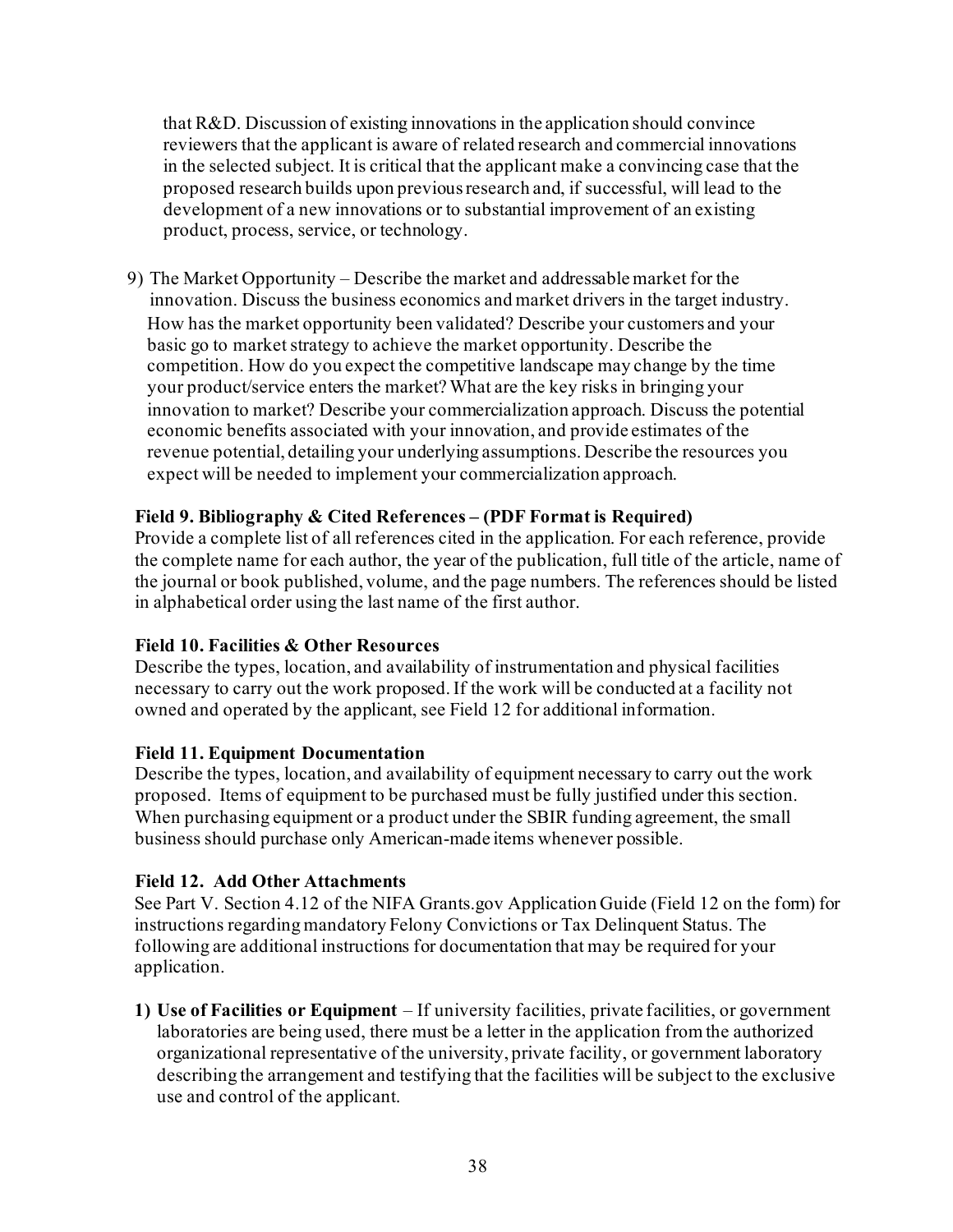- **2) Outside Services** Involvement of university, government, or other outside personnel in the planning and research stages of the project as consultants or through subcontracting arrangements is permitted and may be particularly helpful to small businesses that have not previously received Federal research awards. Establishment of a Cooperative Research and Development Agreement (CRADA) with a USDA laboratory or other Federal laboratory may also be beneficial to proposing firms. If the application involves outside consultants, subcontracts, or involvement with a CRADA partner, these arrangements should be described in detail. **Only one third (1/3) of the grant based on expenditures can be used for outside services. Applications must include letters from proposed consultants, subcontractors or CRADA cooperators indicating their willingness to serve in order for such participation to be considered during the application review and evaluation process**.
- **3) Letters of Support**  Letters of Support are strongly encouraged and should be included. Letters of support act as an indication of market validation and technical support for the proposed innovation and add significant credibility to the proposed effort. Letters of support should demonstrate that the company has initiated dialogue with relevant stakeholders (potential customers or end users, strategic partners or investors) for the proposed innovation and that a legitimate business opportunity may exist should the technology prove feasible. The letter(s) must contain affiliation and contact information for the signatory stakeholder. Letter of support from consultants or subcontractors may be provided if they are providing a critical role in the project, such as access to facilities, equipment or expertise. The recommended page limit for each individual letter is 2 pages. Letters and supporting documents from State, Local and Congressional representatives, are NOT considered letters of support and should not be submitted as part of the application. Applicants must include these letters of support in a PDF format and upload to Field 12 of the R&R Other Project Information form (Add Other Attachments).

If letters of support are not appropriate for this stage of an innovation, due to business considerations, then the applicant must clearly justify why letters of support are not being included in a 2 page document and include this in a PDF format and upload to Field 12 of the R&R Other Project Information form (Add Other Attachments). The justification should relate to the technical and commercial considerations of the innovation proposed in the application.

- **4) Duration Exceeds Normal Project Period**  The proposed duration of Phase I projects should normally not exceed eight (8) months, except in special, justified circumstances. Where a proposed research project requires more than eight months to complete Phase I, a longer project period, not to exceed twenty (20) months, may be requested. An applicant of a Phase I project with an anticipated duration beyond eight months should specify and justify the length of duration in the application at the time of its submission to USDA NIFA.
- **5) Applicant is a Subsidiary**  A potential grantee that is a subsidiary must show that the parent company or parent companies are also a small business entity and the parent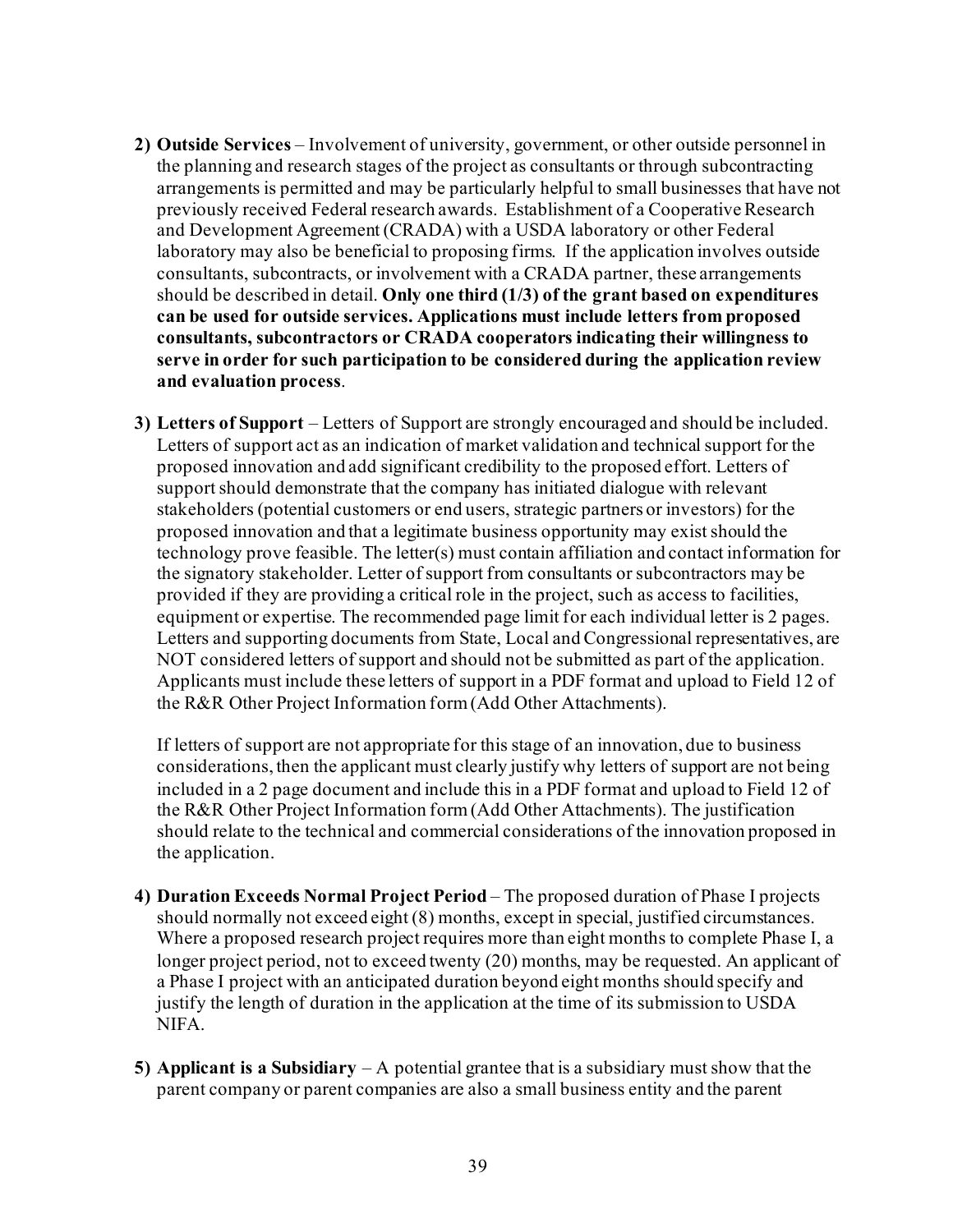company or parent companies must provide documentation supporting their small business status. The parent company or companies must reside in the U.S. and cannot be a nonprofit. The subsidiary must provide documentation to support its independent viable financial status.

- **6) Statement as to Delinquency on Federal Debts by Applicants for Federal Assistance**  An applicant that is delinquent on Federal debts must attach, in PDF format, explanatory information detailing all relevant particulars concerning the Federal debt.
- **7) Non-Domestic Performance Explanation** In the budget justification, provide the purpose, the destination, method of travel, number of persons traveling, number of days, and estimated cost for each trip. If details of each trip are not known at the time of application submission, provide the basis for determining the amount requested. All Applicants **MUST** note that per the terms and conditions of the award "All foreign travel performed under this project must be approved in writing by USDA NIFA prior to departure. If foreign travel is authorized under this project, the approved budget will identify funds for this purpose. Where foreign travel is contemplated subsequent to the effective date of the project, a written request must be submitted to the USDA NIFA outlining the purpose of the proposed trip, the inclusive dates of travel, the destination, and estimated costs involved."

# **4. R&R Senior/Key Person Profile (Expanded)**

Applicants must fill out a profile for the PD and anyone who will be supported by the budget. Detailed information related to the questions on this form is available in Part V, 5 of the NIFA Grants.gov Application Guide. This section of the guide includes instructions about senior/key person profile requirements, and details about the biographical sketch, and the current and pending support, and conflict of interest, including a link to a suggested template for the current and pending support. All biographical sketches must indicate the employment history of each PD and Co-PD for the last 10 years. Applicants must include the current and pending support form as an attachment in the application. The PD and Co-PDs must include a conflict of interest form. Templates for required forms can be found at **<https://nifa.usda.gov/resource/application-support-templates>**.

## **5. R&R Personal Data**

As noted in Part V, 6 of the NIFA Grants.gov Application Guide, the submission of this information is voluntary and is not a precondition of award. Part V.6 also notes the importance and use of the information.

#### **6. R&R Budget**

Detailed information related to the questions on this form is available in Part V, 7 of the NIFA Grants.gov Application Guide.

A Research and Related Budget form must be completed for each year (or partial year) for which work is proposed under this program solicitation. **Applicants must ensure that the budget provided in the R&R Budget forms matches the requested budget amount found in Field 15(a) on the SF–424 form and that this number does not exceed the budget ceiling.**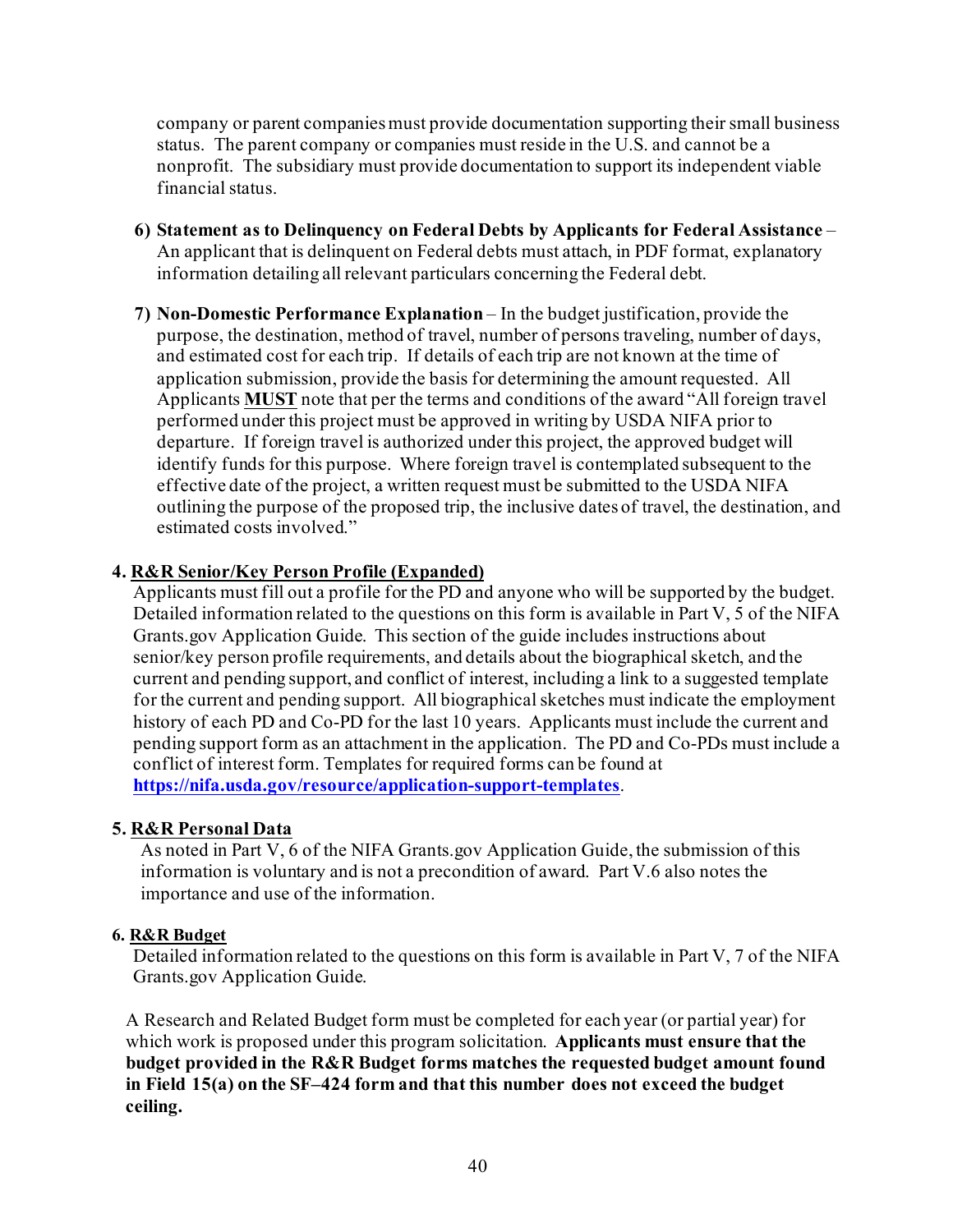**Request for use of Technical and Business Assistance (TABA):** [15 U.S.C. 638\(q\)](https://uscode.house.gov/view.xhtml?req=(title:15%20section:638%20edition:prelim)%20OR%20(granuleid:USC-prelim-title15-section638)&f=treesort&edition=prelim&num=0&jumpTo=true) permits SBIR Phase I awardees to enter into agreements with one or more vendors to provide Technical and Business Assistance (TABA). USDA is able to fund TABA assistance to all USDA SBIR Phase I grantees. Grant recipients have two options for receiving TABA assistance: (1) utilize services provided by a USDA vendor or (2) identify their own TABA assistance provider.

If you wish to receive TABA assistance from a USDA-funded vendor, you do not need to include this expense in your budget. If you are awarded a Phase I grant, you will receive notification from USDA and follow-up contact from a USDA-funded vendor on what services are available to you and how to obtain these services at no cost to your small business. If you wish to utilize your own TABA assistance provider, you are required to include this as "Other Direct Costs" in your budget, provide a detailed budget justification, and a signed letter of commitment from the provider. You may include up to \$6,500 for assistance. Please note that this commercialization assistance does not count toward the maximum grant size of \$100,000. For example, seeking commercialization assistance from your own provider could result in an increase of \$6,500 over the maximum grant limit. That is under this RFA with a maximum grant limit of \$100,000, the actual grant may increase to \$106,500 respectively. Reimbursement is limited to services received that comply with 15 U.S.C. § 638(q). In the event some or the entire amount listed is not expended on a commercialization assistance services as proposed, the remaining funds cannot be budgeted to other project costs and will be provided back to USDA. Re-budgeting of these funds is not allowable.

Indirect costs will be provided after the USDA NIFA Oversight Branch has completed a review of requested indirect costs and has made a determination on the rate as required by law. Typically, indirect costs are approved within 6 to 12 months depending on the negotiation process and if other Federal Agencies are cognizant.

Applicants must request a federal budget that is reasonable and must not exceed a ceiling of \$100,000 or \$106,500 if requesting TABA assistance from your own vendor. If an applicant requests a fee, the combined total of "Section I - Total Direct and Indirect Costs" and "Section J – Fee" on the Research & Related (R&R) Budget form must not exceed the ceiling of this full announcement. Proposals with budgets exceeding \$100,000 or \$106,500 will be returned without review.

**Field C. Equipment Description -** Performing organizations are expected to have appropriate facilities, suitably furnished and equipped. However, funding for items of equipment may be requested provided that they are specifically identified with the dollar amount and adequately justified, see Field K of the R&R Budget.

**Field D2. Foreign Travel Costs Funds Requested -** Requests for foreign travel must be approved based on the justification provided in the application. In the budget justification, provide the purpose, the destination, method of travel, number of persons traveling, number of days and estimated cost for each trip. If details of each trip are not known at the time of application submission, provide the basis for determining the amount requested. All Applicants **MUST** note that per the terms and conditions of the award: "All foreign travel performed under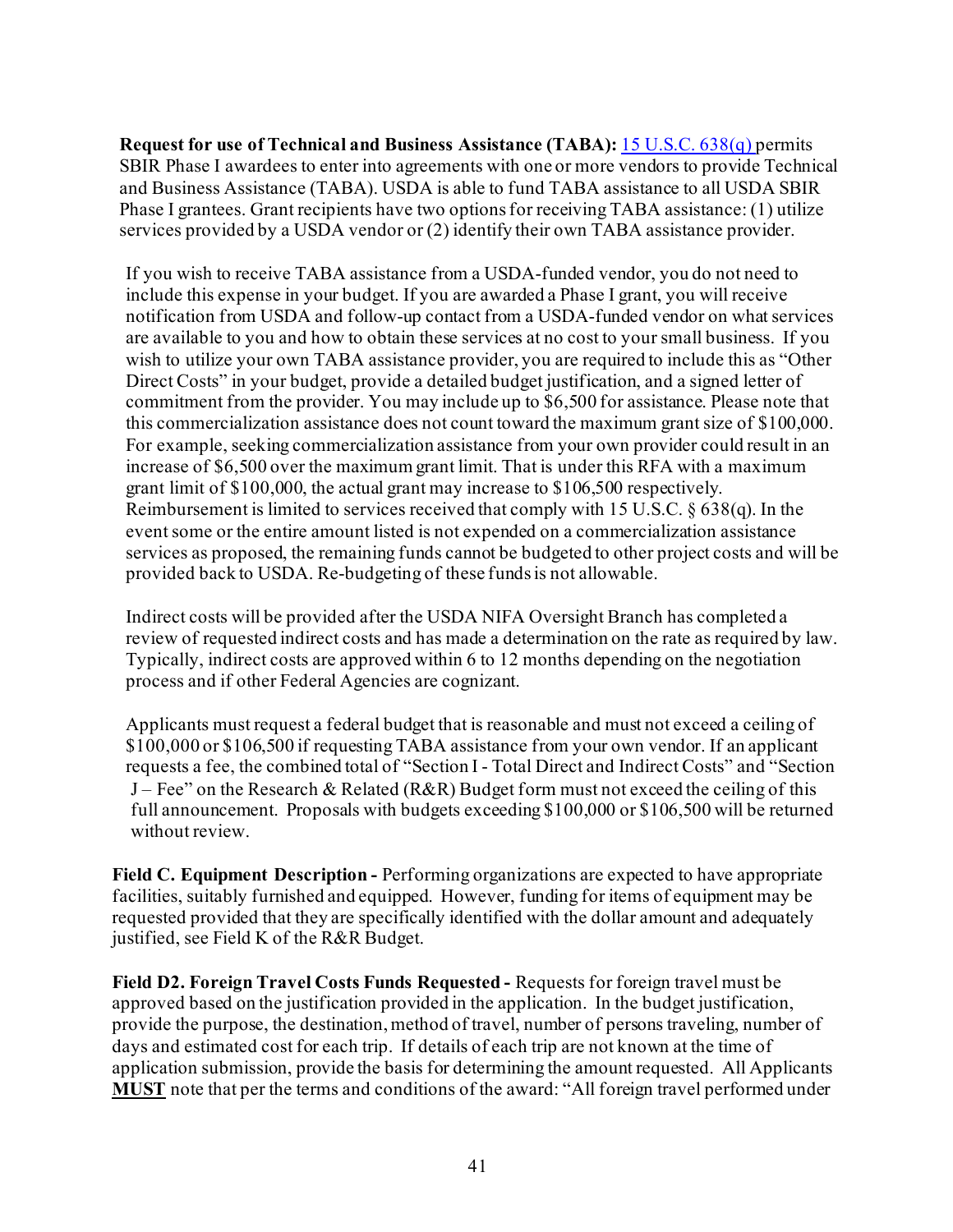this project must be approved in writing by USDA NIFA prior to departure. If foreign travel is authorized under this project, the approved budget will identify funds for this purpose. Where foreign travel is contemplated subsequent to the effective date of the project, a written request must be submitted to the USDA NIFA outlining the purpose of the proposed trip, the inclusive dates of travel, the destination, and estimated costs involved."

**Fields E 1-5. Participant/Trainee Support Costs -** Applicants must reference the NIFA Grants.gov Application Guide for directions.

**Fields F 1-10. Other Direct Costs -** Applicants must reference the NIFA Grants.gov Application Guide for directions.

**Field G. Direct Costs -** Applicants must reference the NIFA Grants.gov Application Guide for directions.

**Fields H 1-4. Indirect Costs - For further information and instructions regarding indirect costs, refer to Part V, section 7.9 of the NIFA Grants.gov Application Guide.** Additional guidance on indirect cost calculation for application to USDA NIFA can be found at <https://nifa.usda.gov/indirect-costs>. USDA NIFA does not have a cap on Indirect Costs for SBIR grants.

**Field J. Fee -** Applicants must reference the NIFA Grants.gov Application Guide for directions. **If an applicant requests a fee, the combined total of "Section I - Total Direct and Indirect Costs" and "Section J – Fee" on the Research & Related (R&R) Budget form must not exceed the ceiling of this program solicitation.** Please see Field K (6) below.

**Field K. Budget Justification** – **(PDF Format is Required) -** A budget justification with supporting detail for each budget category as noted in items (1) through (5) of this subsection must be attached. **A budget justification is required for each entity for which a Research and Related Budget Form is submitted.**

- **1) Salaries and Wages** Indicate the number and kind of personnel for whom salary support is sought, including job tasks. For key personnel, also indicate the number of work months of involvement to be supported with USDA NIFA funds, and explain how the level of compensation was established (e.g., the hourly rate of pay, the monthly rate of pay, or the yearly rate of pay).
- **2) Equipment** Performing organizations are expected to have appropriate facilities, be suitably furnished and equipped. However, funding for items of equipment may be requested, provided that they are specifically identified with the dollar amount and adequately justified. **Such requests should normally not exceed 10 percent of the budget**. Equipment is defined as an article of nonexpendable, tangible personal property having a useful life of more than one year and an acquisition cost of \$5000 or more per unit. Awardees are usually allowed to retain title to equipment purchased with funding provided under a SBIR funding agreement. However, in some instances, USDA NIFA may direct the awardee to vest title to a third party. **Awardees should plan to lease expensive equipment**. The inclusion of equipment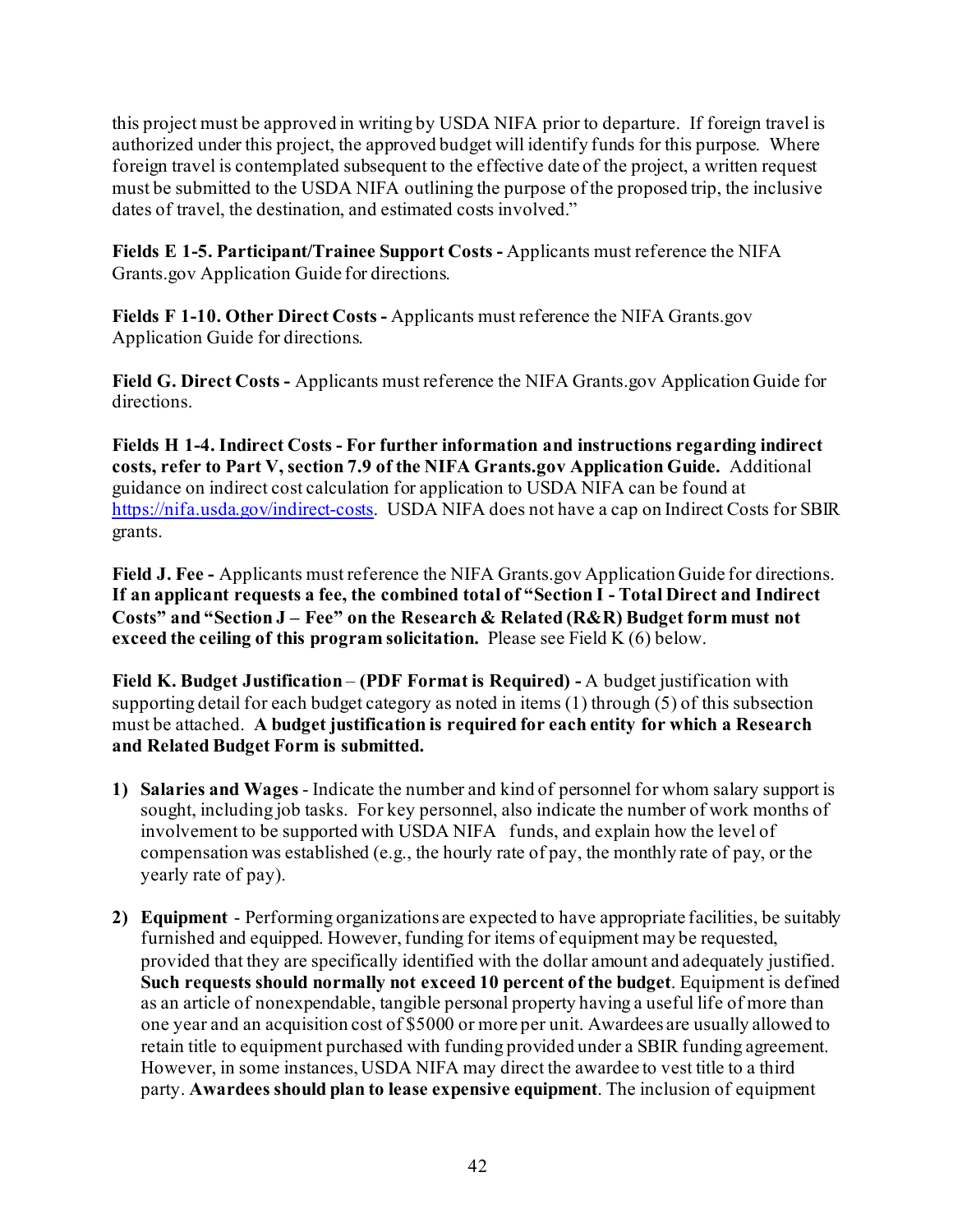will be carefully reviewed and will require prior approval from NIFA per 2 C.F.R. 200.439 with respect to need, reasonableness, and appropriateness for the research proposed.

- **3) Materials and Supplies** The types of expendable materials and supplies required should be indicated in general terms with estimated costs.
- **4) Travel** The type and extent of travel and its relationship to the project should be specified. Funds may be requested for field work or for travel to professional meetings. Requests for foreign travel may be approved by USDA NIFA based on the justification provided in the application and the terms and conditions for the grant. In the budget justification, provide the purpose, the destination, method of travel, number of persons traveling, number of days, and estimated cost for each trip. If details of each trip are not known at the time of application submission, provide the basis for determining the amount requested.
- **5) All Other Direct Costs** Other anticipated direct costs not included above should be itemized. Examples include, but are not limited to, subcontracts and consultants. See Field 12 "Other Attachments" of the R&R Other Project Information form for required documentation associated with subcontracts and consultants. A budget and budget justification stating sub-contractual and consulting costs and the rationale for the amount of the costs are required. In Phase I, a minimum of two thirds (2/3) of the research or analytical work, as determined by budget expenditures, must be performed by the proposing organization. Consultants' rate of pay normally cannot exceed \$629/day for an 8-hour day.
- **6) Fee** A reasonable fee, not to exceed seven percent of total Federal funds awarded (.07527 of Field I, Total Direct and Indirect Costs) is permitted under this program solicitation, but applicants are encouraged to minimize fee requests due to the small amount of funds available. **All fees are subject to negotiation with USDA NIFA**. **If a fee is requested, the amount should be indicated in Field J "Fee" on the R&R Budget form. If an applicant requests a fee, the combined total of "Section I - Total Direct and Indirect Costs" and "Section J – Fee" on the Research & Related (R&R) Budget form must not exceed the ceiling of this program solicitation. Budget requests that exceed the ceiling of this program solicitation will be excluded from review.**
- **7) Indirect Costs** See Part V, section 7.9 of the NIFA Grants.gov Application Guide for information about requesting indirect cost.
- **8) Cost Sharing** Cost sharing is permitted for applications under this program solicitation; however, cost sharing is not required, nor will it be an evaluation factor in considering the competitive merit of applications submitted.

## **7. R&R Subaward Budget Attachment**

Information related to the questions on this formis dealt with in detail in Part V, 8. of the NIFA Grants.gov Application Guide. By statute the USDA NIFA SBIR program can only allow up to one third (1/3) of the grant funds to be used for subcontracting and consulting purposes.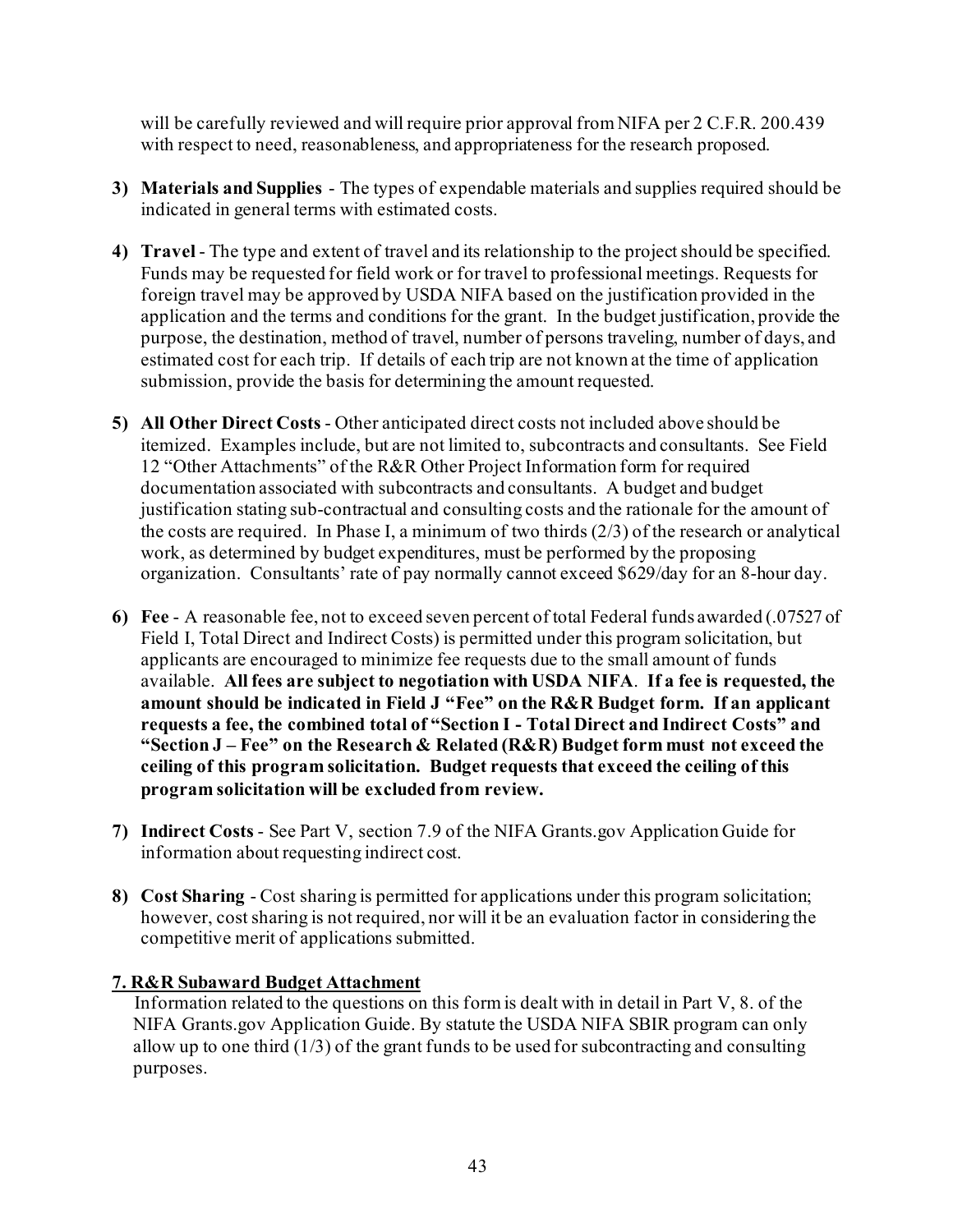#### **8. Supplemental Information Form**

Detailed information related to the questions on this form is available in Part VI, 1 of the NIFA Grants.gov Application Guide.

a) **Field 2.** Program to which you are applying. This refers to the **SBIR** topic area to which you are submitting your USDA NIFA SBIR application. For example:

Program Code Name- *Animal Production and Protection* Program Code-*8.3*

**If you have a question about which topic area is appropriate for your application, please contact the National Program Leader (NPL) in the area(s) in question. An application can only be submitted to one topic area. It is extremely important the Program Code Name and Program Code are spelled correctly and match exactly one of the topic areas indicated in Part I, section C of this program solicitation. Failure to complete these fields correctly could significantly delay the acceptance of your application into the program and the application may not be reviewed.**

**b) Field 8. Conflict of Interest List**. See Part VI, 1.8 of the NIFA Grants.gov Application Guide for further instructions. A conflict of interest attachment is **required** for USDA NIFA SBIR applications. Title the attachment as 'Conflict of Interest' in the document header and save file as 'ConflictofInterest'. A template can be found at <https://nifa.usda.gov/resource/application-support-templates>.

#### **9. SBIR/Small Business Technology Transfer Program (STTR) Information** Information related to the questions on this form is dealt with in detail in Part VI, 3 of the NIFA Grants.gov Application Guide unless otherwise noted below.

**Program Type –** Select SBIR only. USDA NIFA does not offer a STTR program. **SBIR/STTR Type –** Select Phase I.

**Field 7. Commercialization Plan –** Leave this section blank.

**Field 8. Documentation of Prior SBIR Phase II Awards –** There are two documents Phase I applicants must provide.

**Attachment 1:** A small business firm that submits a Phase I application and has received more than 15 Phase II SBIR awards during the preceding five fiscal years must document the extent to which it was able to secure Phase III funding to develop concepts resulting from previous Phase II SBIR awards. In addition, the documentation must include the name of the awarding agency, date of award, funding agreement number, amount, topic or subtopic title, follow-on agreement amount, source and date of commitment, and current commercialization status for each Phase II award. USDA NIFA shall collect and retain the information at least until the General Accounting Office submits the report required under section 105 of the Small Business Research and Development Enhancement Act of 1992.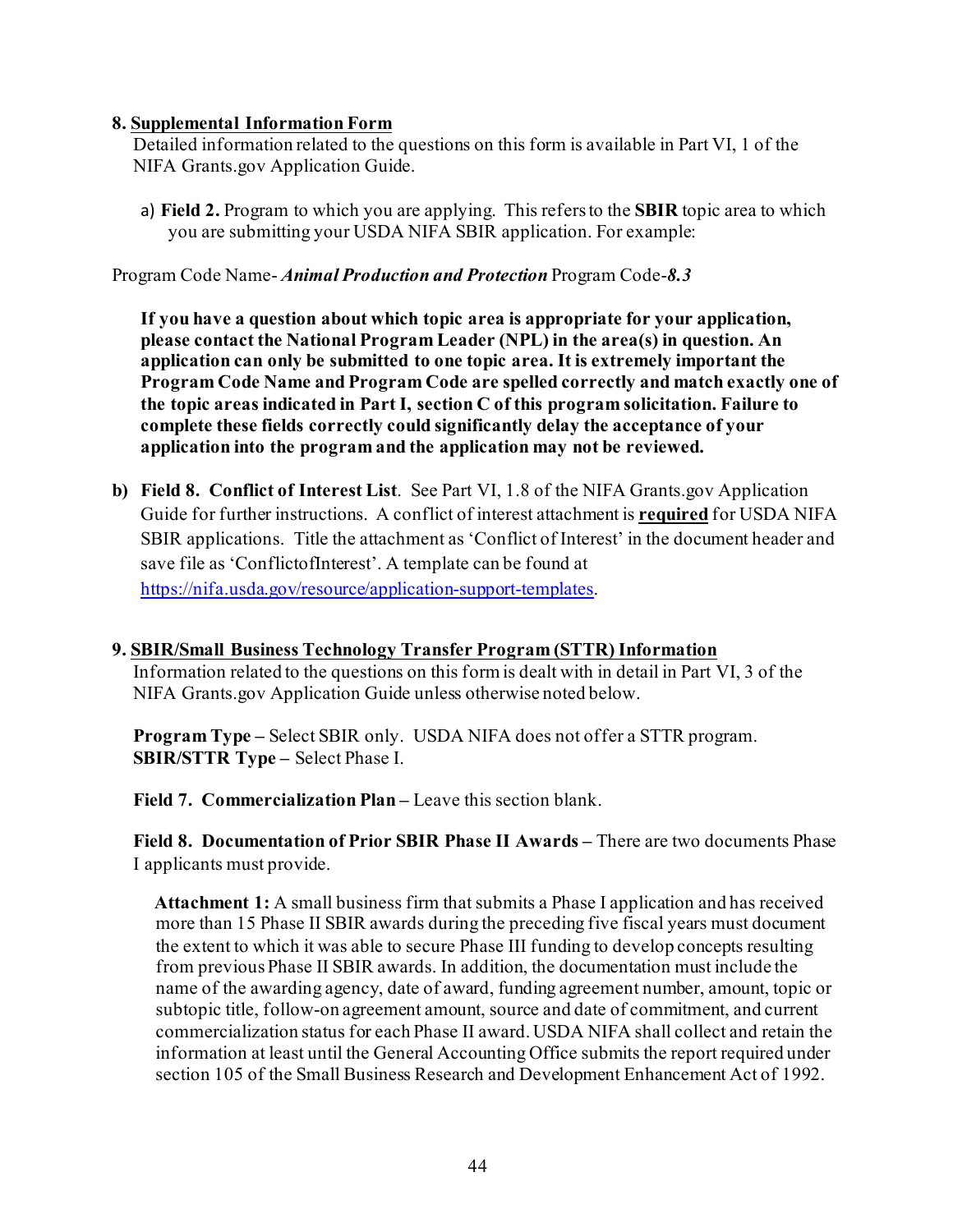If the applicant falls under the threshold indicated above, the applicant must provide an attachment stating that less than 15 Phase II awards have been granted to this organization/company during the preceding five fiscal years.

# **Attachment 2: Five (5) Page Limit.**

A small business firm that submits a Phase I application and has previously received Phase II funding under the USDA NIFA SBIR Program **must** document the extent to which it was able to secure Phase III funding and commercialize the technology, product or service funded by USDA NIFA SBIR. The documentation must include:

- 1. Business Name
- 2. Year Company was founded
- 3. Identify and name change your business has gone through with the past five years
- 4. List the parent company if you were a subsidiary or a spin-off
- 5. Percentage of company revenues for each of the past three (3) fiscal years from federal SBIR/STTR funding (include Phase I and Phase II awards).
- 6. Phase II Grant Information
- 7. Partnership-Related Activities
- 8. Funding: Describe any funding and third-party investments
- 9. Revenue & Sales that were directly attributed to the prior Phase II SBIR awards.
- 10. Intellectual Property Assets
- 11. Other Success Indicators (Employees, Acquisitions, Return on Investment (ROI),  $etc...$ )
- 12. Company Achievements

USDA NIFA SBIR shall collect and retain the information for its internal use. Any data provided under this section of the application may lead to USDA NIFA contacting the applicant to coordinate the development of additional information that can serve to inform the public and the Federal Government on the benefits of the USDA NIFA SBIR program to Small Businesses.

If the applicant does not have any prior USDA NIFA SBIR Phase II awards, the applicant must provide an attachment stating, "No prior USDA NIFA SBIR Phase II awards have been issued to [Insert Company Name]".

## <span id="page-44-0"></span>**D. Funding Restrictions**

1. *Fully negotiated rate*. Applicants must use the current negotiated Indirect Cost (IDC) rate established by its cognizant Federal agency (the agency that provides the most funds). If awarded, the applicant will be required to produce a negotiated IDC rate agreement from the cognizant agency in order to recover IDC. If unable to obtain a negotiated rate from its cognizant agency, the applicant is not permitted indirect cost reimbursement. Rather, the applicant may only be reimbursed for allowable direct costs. Violation of cost accounting principles is not permitted when re-budgeting or charging costs to awards. Rather, costs must be consistently charged as either indirect or direct costs.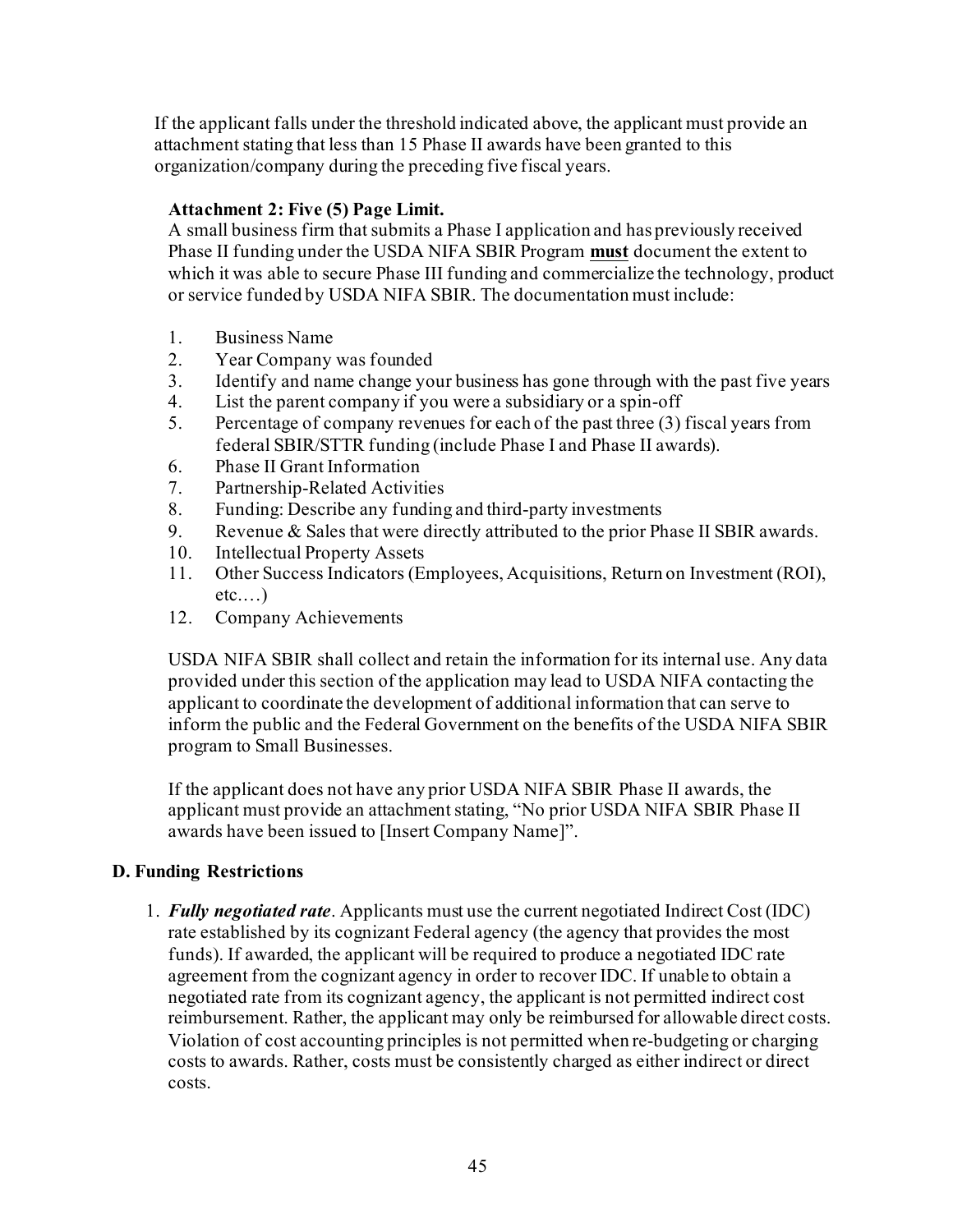If the applicant wants full IDC, but does not have a negotiated rate, and NIFA is the cognizant agency, the applicant must calculate an IDC rate in order to request IDC (see [Sample IDC calculations](https://nifa.usda.gov/indirect-costs)). Applicants are not required to complete the IDC package during the application process. Applicants need only to calculate an IDC rate to serve as a basis for requesting IDC. If awarded, the applicant will be required to submit a complete IDC proposal package in order to obtain a negotiated rate.

2. Successful applicants must not use grant funds awarded under the authority of this RFA to renovate or refurbish research, education, or extension space; purchase or install fixed equipment in such space; or to plan, repair, rehabilitate, acquire, or construct buildings or facilities.

# <span id="page-45-0"></span>**E. Submission Dates and Times**

We recommend that you conduct an administrative review of the application before submission of it via Grants.gov to ensure that it complies with all preparation instructions including page limits and pdf format. An application checklist is included in Part VII of the NIFA Grants.gov Application Guide to assist with this review.

# **Instructions for submitting an application are included in Part IV, Section 1.9 of the NIFA Grants.gov Application Guide.**

Applications must be received by Grants.gov by **5 p.m. Eastern Time on October 22, 2020**. Applications received after this deadline **WILL NOT** be considered for review or funding.

## **If you have trouble submitting an application to Grants.gov, you should FIRST contact the Grants.gov Help Desk to resolve any problems. Keep a record of any such correspondence. See Part IV. A for Grants.gov contact information.**

Applicants must allow additional time for electronic submission and plan ahead to allow time for correction of technical errors identified by Grants.gov. It is recommended that applicants begin submitting their completed application at least one day prior to the deadline. The USDA NIFA SBIR Program will rarely accept late applications. **Exceptions are only made for delays due to natural disasters or technical problems experienced by Grants.gov that impacts the entire applicant community.** Documentation of the problem will be required. Exceptions made for technical problems will be for Grants.gov system failures prior to the deadline that impacts the entire applicant community. Applicants who have problems with their submissions to Grants.gov must call the Grants.gov help desk to resolve the problems and keep a record of the following:

- 1. Grants.gov Tracking Numbers
- 2. Case numbers provided by Grants.gov
- 3. Any correspondence with Grants.gov regarding the submission problem
- 4. Any correspondence with SAM and Dunn and Bradstreet during the registration process

Once the application is successfully submitted to Grants.gov the applicant must forward the information above via email to  $sbin@u sda.gov$ . Information obtained from the case number and correspondence will be used to verify if the submission problem was due to a Grants.gov system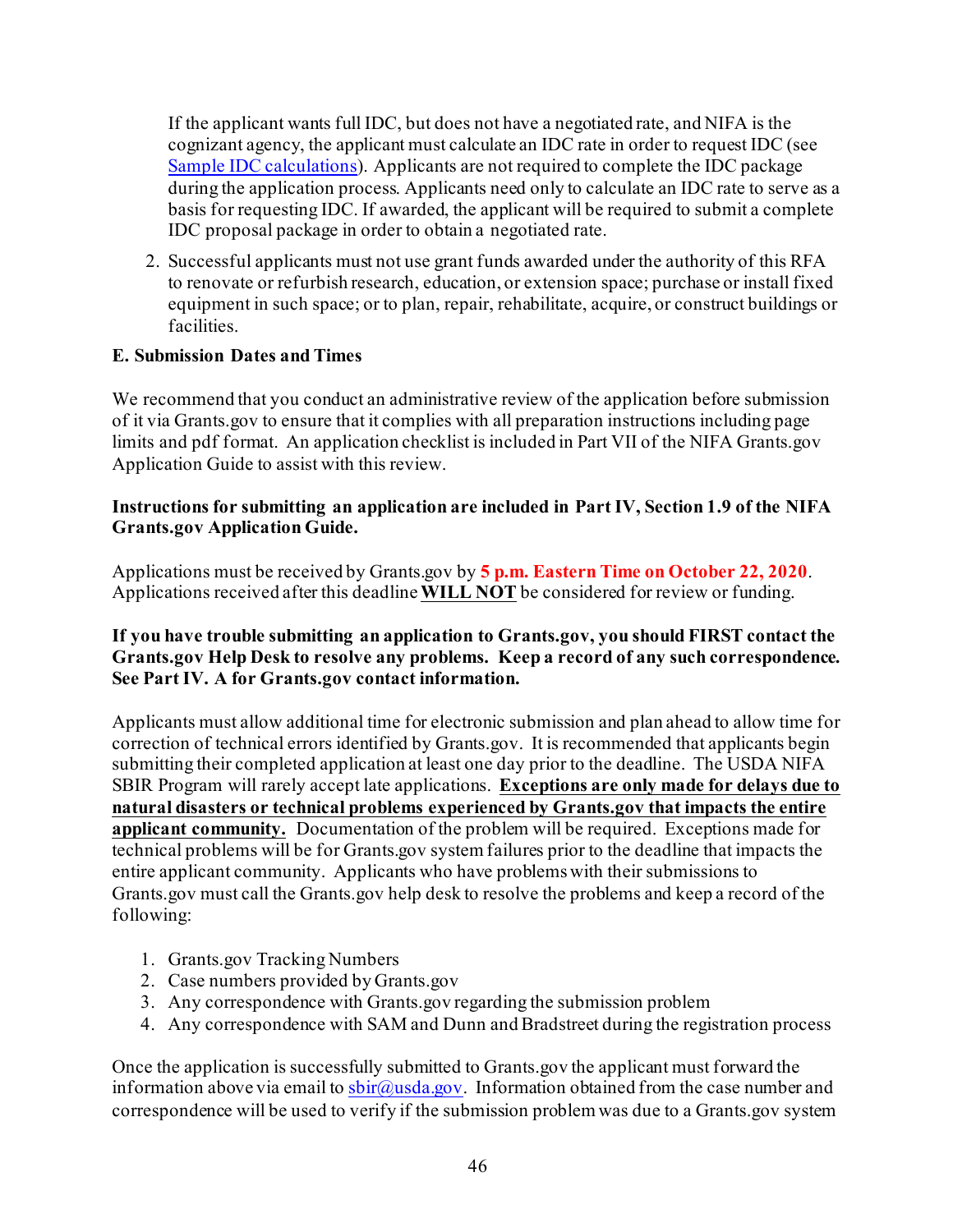failure that impacted the entire applicant community or due to a problem with the applicant. This information will be used to determine the final decision to accept or not accept a late application.

We send email correspondence to the AR regarding the status of submitted applications. We strongly encourage you to provide accurate email addresses, where designated, on the SF-424 R&R Application for Federal Assistance.

If the AR has not received correspondence **from NIFA** regarding a submitted application within 30 days of the established deadline, contact the Agency Contact identified in Part VII of the RFA and request the application number that was assigned to the application. **Failure to do so may result in the application not being considered for funding by the peer review panel. Once the application has been assigned an application number, you should cite this number on all future correspondence.**

## <span id="page-46-0"></span>**F. Other Submission Requirements**

You should follow the submission requirements noted in Part IV, Section 1.5 in the document entitled "NIFA Grants.gov Application Guide."

It is anticipated that the evaluation of SBIR Phase I applications will require approximately six months from submission deadline, and no information on application status will be available until final selections have been made. Both successful and unsuccessful applicants will be notified of final award decisions via email within approximately 6 months after the submission deadline.

For information about the **status of a submitted application**, see Part III, Section 6 of the NIFA Grants.gov Application Guide.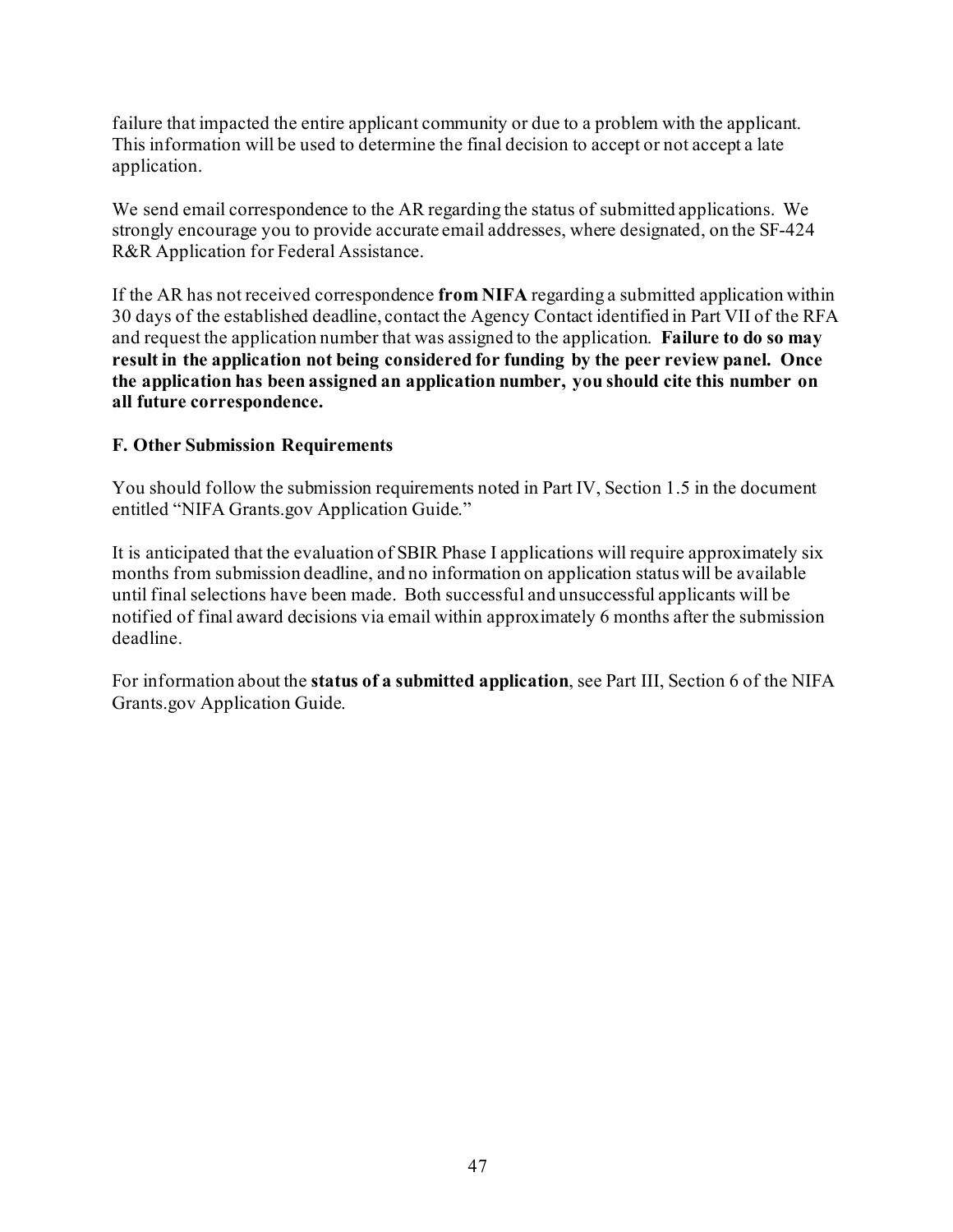# <span id="page-47-0"></span>**PART V—APPLICATION REVIEW REQUIREMENTS**

## <span id="page-47-1"></span>**A. General**

**We evaluate each application in a two-part process. First, we screen each application to ensure that it meets the administrative requirements as set forth in this RFA.** Second, a scientific peer- review process will be used to technically evaluate applications that meet the administrative requirements using a review panel **(se[e NIFA Peer Review Process](https://nifa.usda.gov/sites/default/files/resource/NIFA-Peer-Review-Process-for-Competitive-Grant-Applications_0.pdf)).**.

#### **Scientific Peer Review Process:**

NIFA selects reviewers for the review panel based upon their training and experience in relevant scientific, extension, or education fields, taking into account the following factors:

- 1. the level of relevant formal scientific, technical education, or extension experience of the individual, as well as the extent to which an individual is engaged in relevant research, education, or extension activities;
- 2. the need to include experts from various areas of specialization within relevant scientific, education, or extension fields;
- 3. the need to include other experts (e.g., producers, range or forest managers/operators, and consumers) who can assess relevance of the applications to targeted audiences and to program needs;
- 4. the need to include experts from a variety of organizational types (e.g., colleges, universities, industry, state and Federal agencies, and private profit and non-profit organizations) and geographic locations;
- 5. the need to maintain a balanced composition with regard to minority and female representation and an equitable age distribution; and
- 6. the need to include reviewers who can judge the effective usefulness of each application to producers and the general public.

After each peer review panel has completed its deliberations, the responsible program staff of NIFA will recommend that your project is either approved for support from currently available funds or declined due to insufficient funds or unfavorable review.

NIFA reserves the right to negotiate with the PD/PI and/or the submitting organization or institution regarding project revisions (e.g., reductions in the scope of work, funding level, period, or method of support) prior to recommending any AFRI project for funding.

After the review process has been completed, NIFA sends copies of reviews, *not* including the identity of reviewers, and a summary (if applicable) of the review panel comments to the PD.

NIFA reserves the right to triage applications based on an unfavorable review. Triaged applications will receive at a minimum the individual review comment.

USDA-NIFA SBIR staff understand that applicants may at times disagree with the outcome of the panel deliberations, review comments, panel summary, recommendations or the funding line. Applicants may request a debriefing from the National Program Leader for the SBIR topic area to discuss the review and outcome.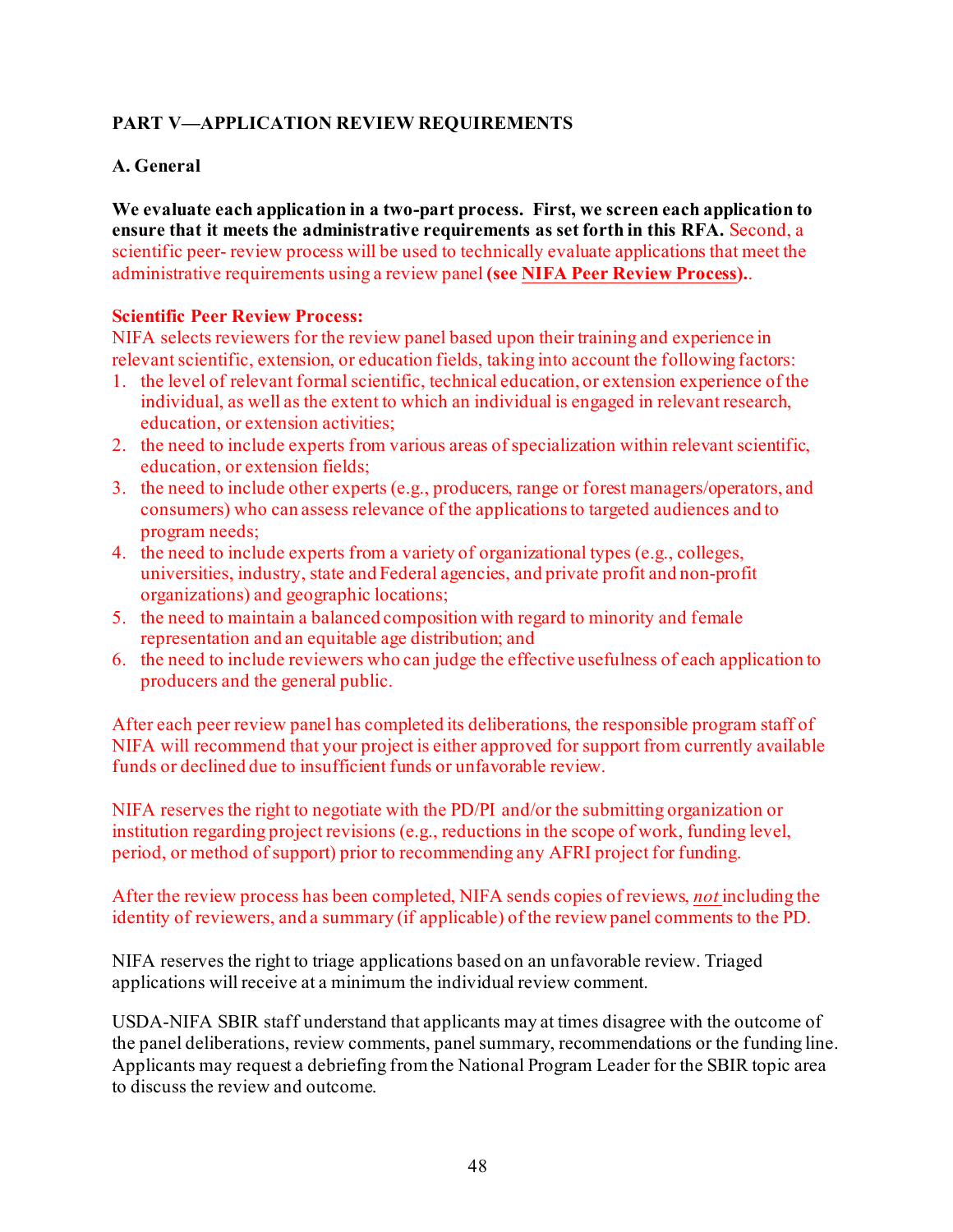Due to the competitive nature of the program and limited funding, *recommendations to fund or not fund an application will remain final, regardless of the outcome of the debriefing, and the decision cannot be contested by the applicant.* 

USDA NIFA SBIR staff will not move any application above another application that ranked higher in the panel recommendations unless an applicant that was recommended for an award has failed to meet eligibility requirements for the program or cannot pass the administrative review. In these rare cases, USDA NIFA SBIR staff have the right to not fund any additional Phase I projects or based on the panel recommendation select the next Phase I application that fell below the funding line and was next in line for funding.

Resubmitted applications are not guaranteed to be recommended for an award regardless of the number of times the application has been submitted to the USDA SBIR program.

Phase I applicants that are unsuccessful of being recommended for an award will have an opportunity to resubmit the application under the next USDA SBIR Phase I cycle and can respond to reviewer and panel comments at that time.

USDA NIFA will only award up to two (2) SBIR Phase I awards per Small Business Concern that submits multiple applications under this RFA. If a Small Business Concern submits more than two (2) applications under this RFA and in the event that more than two (2) applications are recommended for an award across the entire USDA SBIR program, NIFA SBIR staff will contact the Small Business Concern and request a written determination from the Small Business Concern that describes which two (2) applications should be funded under this RFA. Any applications not selected by the Small Business Concern for funding will be declined for funding and may be resubmitted to the SBIR program under future Phase I RFA's to be reviewed under the USDA SBIR competitive peer review process and procedures. Due to the competitive nature of the program and limited funding, resubmissions are not guaranteed to be selected for funding under future USDA SBIR RFA's.

USDA NIFA SBIR program reserves the right to negotiate with the PD/PI and/or with the submitting organization or institution regarding project revisions (e.g., reductions in the scope of work, funding level, period, or method of support) prior to recommending any project for funding.

# <span id="page-48-0"></span>**B. Evaluation Criteria**

NIFA anticipates that the evaluation of SBIR Phase I applications will require approximately six months from submission deadline. No information on application status will be available until NIFA makes the final selections. NIFA will notify both successful and unsuccessful applicants of final award decisions via email. For information about the status of a submitted application, see Part III § 6 of th[e Application Guide.](https://apply07.grants.gov/apply/opportunities/instructions/PKG00249520-instructions.pdf)

We will use the evaluation criteria below to review applications submitted in response to this RFA: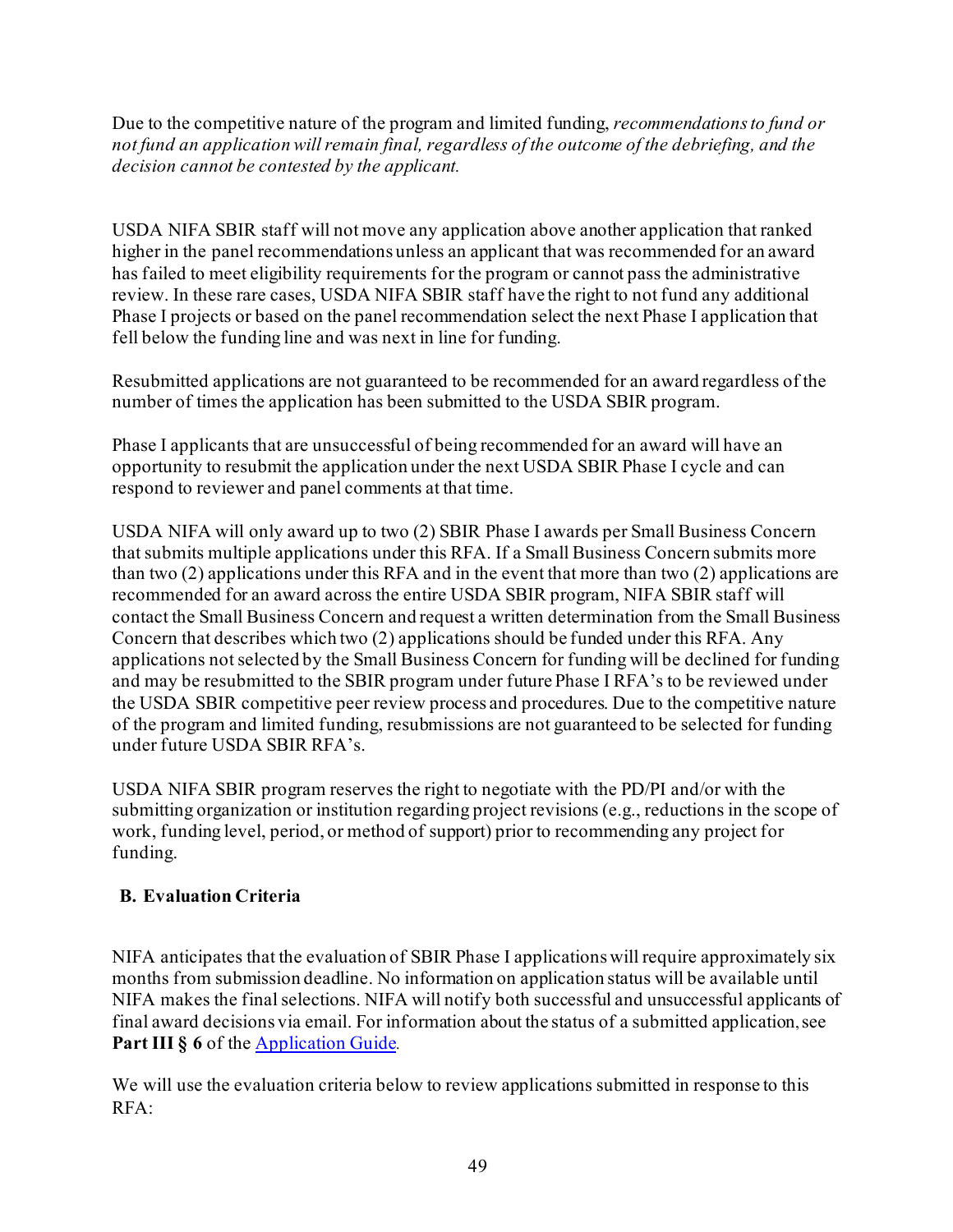# **1. Initial Screening Criteria**

Applicants should be aware that applications that do not satisfy all of the screening criteria will be returned to the proposing entity without review. Returned applications may not be resubmitted (with or without revision) under this solicitation. The initial screening criteria are the following:

The proposing firm must qualify as a small business concern and have received an SBC Control Number. USDA NIFA uses the Small Business Administration (SBA) SBIR company registry certification that the applicant is to provide with the application to confirm the applicant is a small business concern.

a) The application must meet the Application Content and Format requirements as described in this RFA. This includes page length requirements, all required forms and all files in PDF.

b)The proposed budget must be within the dollar ceiling identified in this RFA.

c)The proposed Phase I project must fall within one of the USDA NIFA SBIR topic areas.

d) An application must contain adequate scientific/technical and market opportunity information that clearly states the project plan and objectives. USDA NIFA reserves the right not to submit for review any application that it finds to have insufficient information.

## **Phase I Application Evaluation Criteria**

The evaluation criteria that will be used by reviewers to evaluate all applications are listed below. NIFA uses an electronic Peer Review System (PRS) that allows reviewers of the application the ability to provide comments, scores and recommendations to SBIR staff. NIFA provides guidance and instructions to the reviewers on how to access PRS and that the following review criteria serves as the basis for the review. Approximately equal consideration will be given to each criterion, **except for items (A) and (B) which will receive twice the value of any of the other items:**

# **(A) Phase I Scientific and Technical Feasibility:**

These evaluation criteria will be used for the review of all applications.

- 1. Project objectives and outcomes are clearly described, adequate, and appropriate. All project components (i.e., research and commercialization) are reflected in one or more project objectives;
- 2. Proposed approach, procedures, or methodologies are innovative, original, clearly described, suitable, and feasible;
- 3. Expected results or outcomes are clearly stated, measurable, and achievable within the allotted time frame requested by the applicant;
- 4. Proposed research fills knowledge gaps that are critical to the development of new innovations to address the stated problem or issue;
- 5. Proposed research is up-to-date on the current state of the art (i.e., literature reviews have been completed);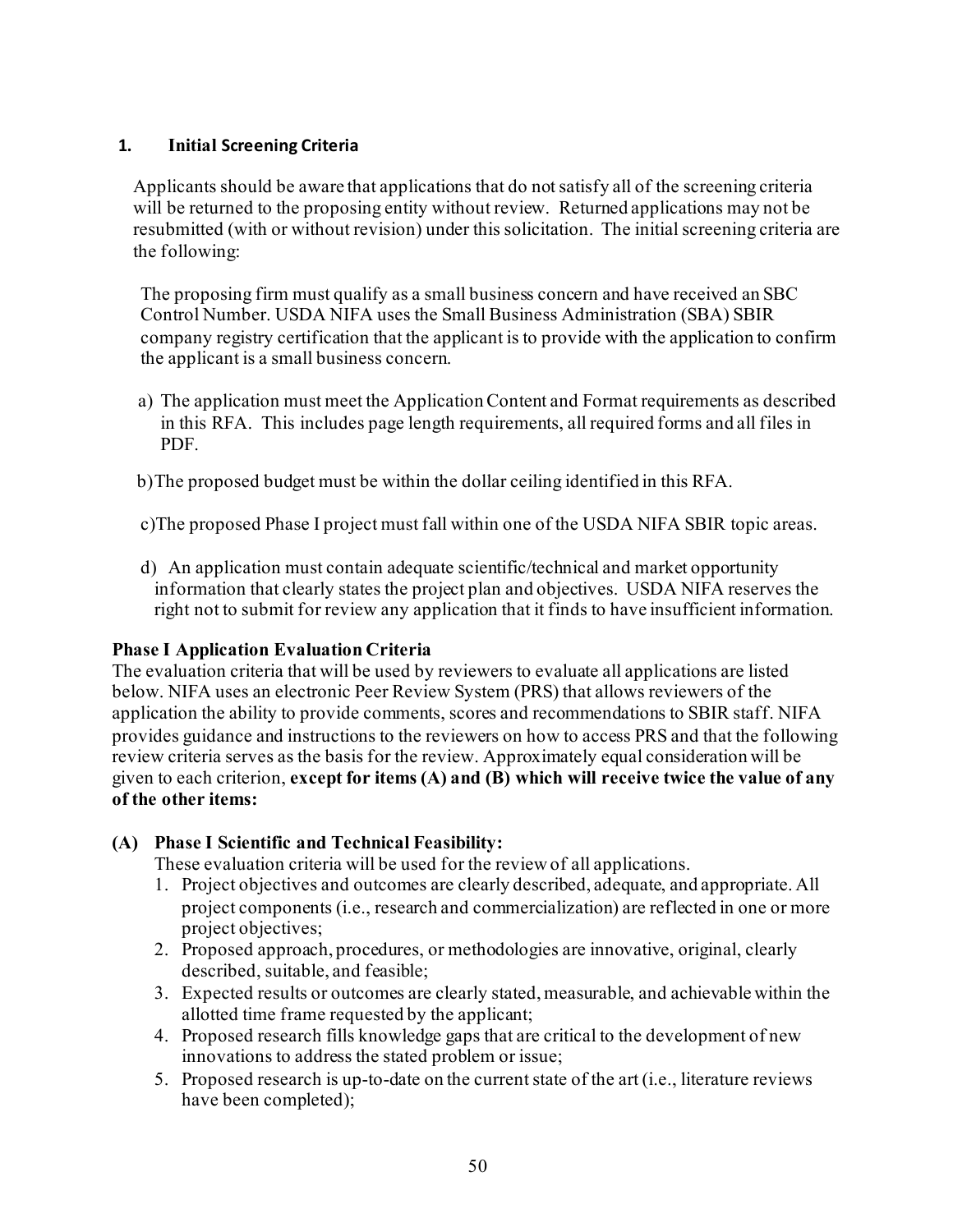- 6. Proposed research includes agriculturally-related Manufacturing and/or Energy Efficiency and/or Alternative and Renewable Energy technologies;
- 7. Proposed research incudes documentation to support access to facilities, equipment or expertise.

# **(B) Market Potential**

These evaluation criteria will be used for the review of all applications.

- 1. Does the outcome of the proposed activity lead to a marketable product, service or process that warrants significant USDA SBIR support?
- 2. Has the proposing firm provided adequate information to validate the market opportunity? Is there enough information to validate the market opportunity? Has the proposing firm included information that indicates they understand business economics and market drivers in the target industry?
- 3. Given the stage of the proposed effort, is the team well-balanced between technical and business skills?
- 4. Has the proposing firm successfully commercialized SBIR supported innovations where prior awards have been made?
- 5. Does the application demonstrate that the company has initiated dialogue with relevant stakeholders (potential customers or end users, strategic partners or investors) for the proposed innovation and that a legitimate business opportunity may exist should the technology prove feasible through the inclusion of letters of support? Does the application clearly justify why letters of support are not being included due to business considerations as it relates to the technical and commercial aspects of the innovation?
- **(C) Importance of the Problem:** Does the application provide sufficient justification for the importance of the problem? Is the proposed project in the public interest?

# **(D) Investigator and Resource Qualifications:**

- 1. Roles of key personnel are clearly defined;
- 2. Key personnel have sufficient scientific and business expertise to complete the proposed project, and where appropriate, partnerships with other disciplines and institutions are established;
- 3. PD and Co-PD biographic information/resumes provide relevant employment history;
- 4. Support personnel, facilities, and instrumentation are sufficient;
- 5. A clear plan is articulated for project management, including time allocated for attainment of objectives and delivery of products, maintenance of partnerships and collaborations, and a strategy to enhance communication, data sharing, and reporting among members of the project team;
- 6. Consultants, subcontractors, or CRADA cooperators that are involved in the project have provided letters verifying their willingness to participate in the project;
- 7. Personnel on subcontract(s) and consulting agreement(s) have defined roles and responsibilities.
- **(E) Budget:** Is the budget appropriate for the proposed research plan? Is sufficient budget detail provided to indicate clearly how the funds would be utilized?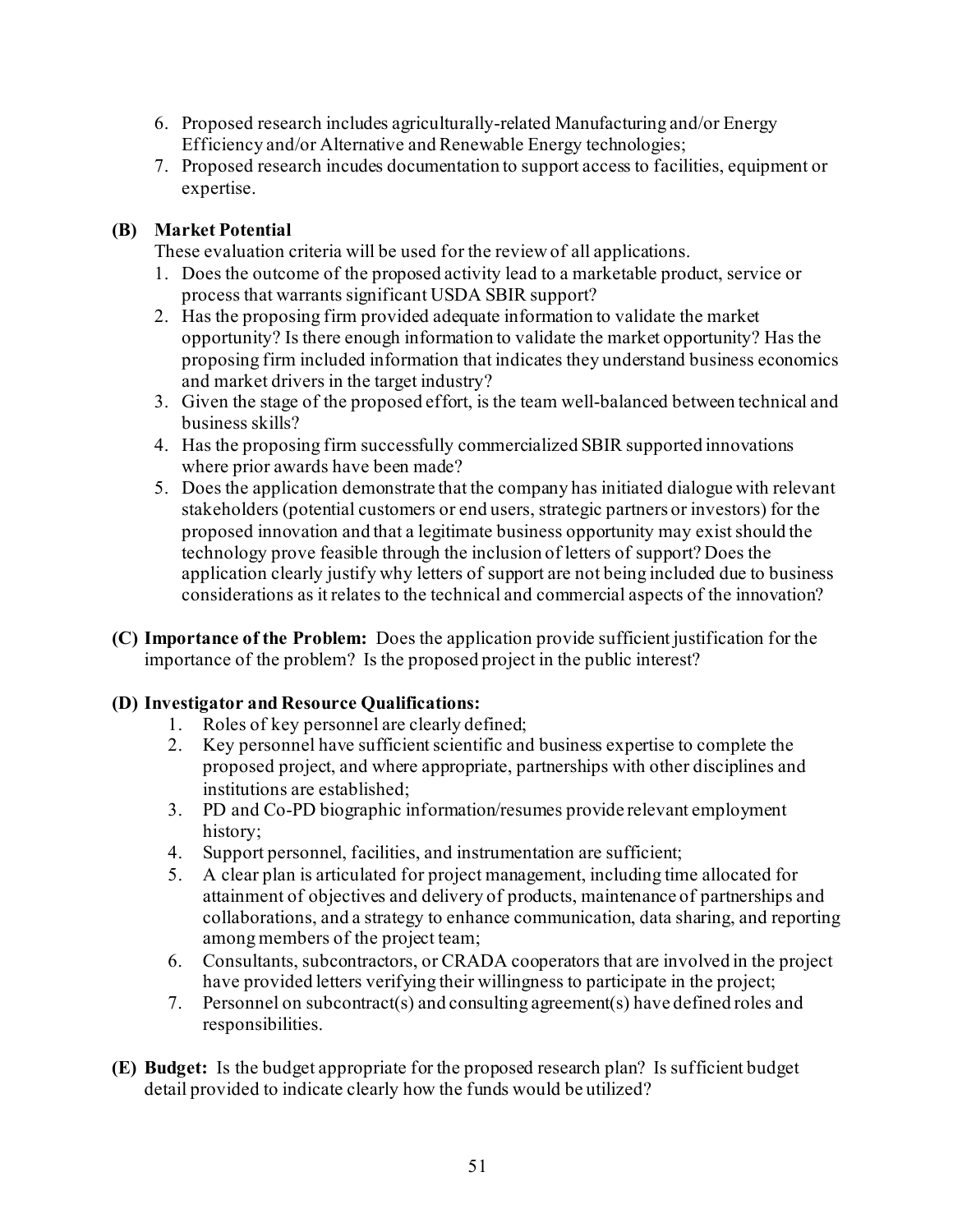- 1. The budget is appropriate for the proposed project; and
- 2. There is sufficient budget detail to indicate clearly how the funds would be utilized

# **(F) Duplication:**

- i) There is no duplication of any ongoing or previous research by the small business firm or by other researchers; and
- ii) Application clearly indicates how the proposed technology would differ significantly from existing innovations.

Additional factors that will be considered in the review process are whether an application involves a CRADA with a USDA or other Federal laboratory or contains letters of support that demonstrate that the company has initiated dialogue with relevant stakeholders (potential customers or end users, strategic partners or investors) for the proposed innovation and that a legitimate business opportunity may exist should the technology prove feasible. In the event that two or more applications are of approximately equal merit, the existence of a CRADA with a USDA or other Federal laboratory or a follow-on funding commitment for Phase III will be an important consideration to break the tie.

# <span id="page-51-0"></span>**C. Conflicts of Interest, Confidentiality**

During the peer evaluation process, we take extreme care to prevent any actual or perceived conflicts of interest that may impact review or evaluation. See https://www.nifa.usda.gov/business/competitive peer review.html for further information about conflicts of interest and confidentiality as related to the peer review process.

# <span id="page-51-1"></span>**D. Proprietary Information**

Information contained in unsuccessful applications will remain the property of the applicant. The Government may, however, retain copies of all applications. Public release of information in any application submitted will be subject to existing statutory and regulatory requirements. If proprietary information is provided by an applicant in an application, which constitutes a trade secret, proprietary commercial or financial information, confidential personal information or data affecting the national security, it will be treated in confidence, to the extent permitted by law. This information must be clearly marked by the applicant with the term "confidential proprietary information," and the following legend must appear on each PDF attachment submitted as a part of the application: "These data shall not be disclosed outside the Government and shall not be duplicated, used or disclosed in whole or in part for any purpose other than evaluation of this application. If a funding agreement is awarded to this applicant as a result of or in connection with the submission of these data, the Government shall have the right to duplicate, use or disclose the data to the extent provided in the funding agreement and pursuant to applicable law. This restriction does not limit the Government's right to use information contained in the data if it is obtained from another source without restriction. The data subject to this restriction are contained on pages of this application."

Any other legend may be unacceptable to the Government and may constitute grounds for removing the application from further consideration without assuming any liability for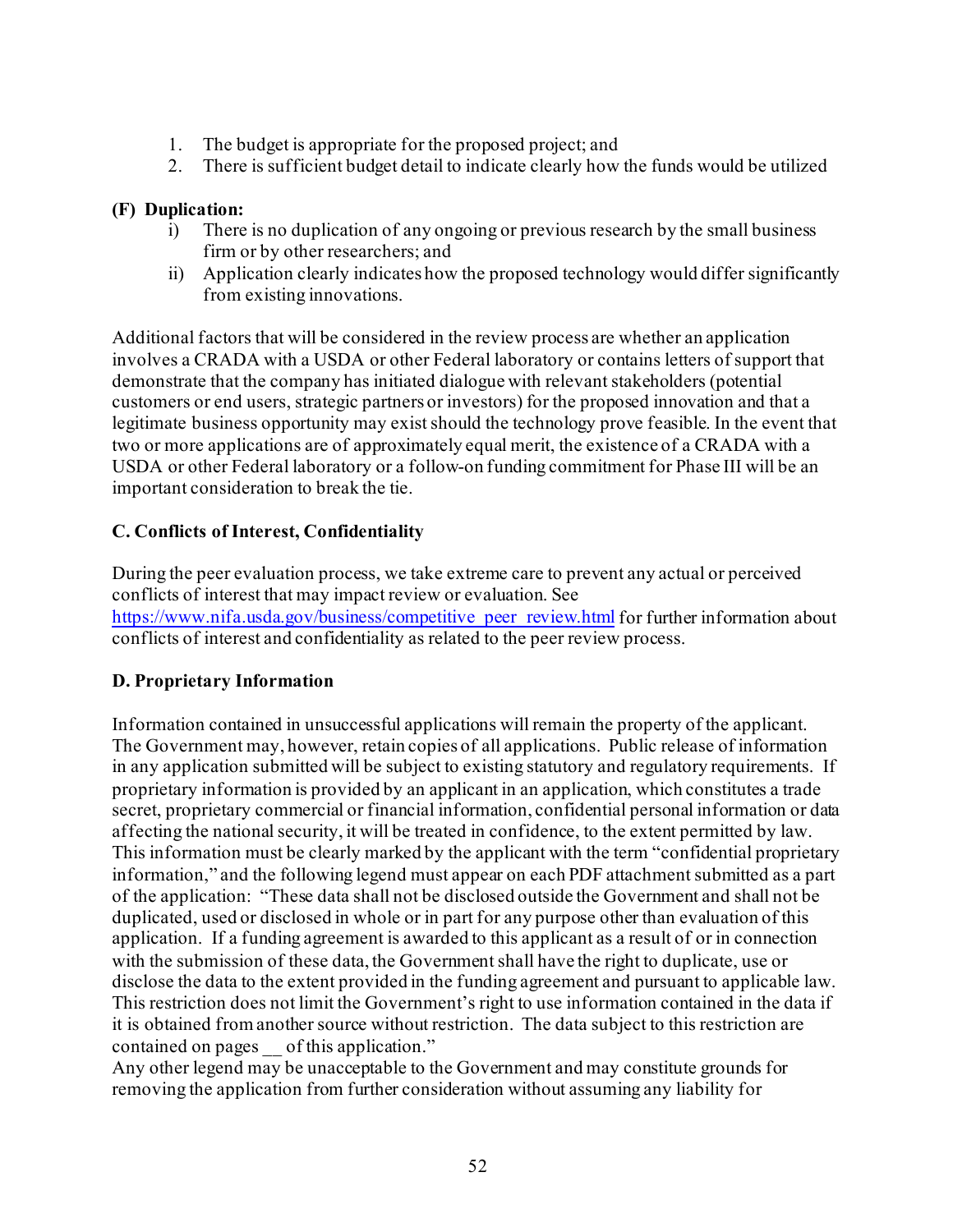inadvertent disclosure. The Government will limit dissemination of such information to within official channels.

USDA NIFA, by law, is required to make the final decision as to whether the information is required to be kept in confidence. Information contained in unsuccessful applications will remain the property of the applicant. However, USDA NIFA will retain for three years one file copy of all applications received. Public release of information for any application submitted will be subject to existing statutory and regulatory requirements. The legislation reauthorizing the SBIR Program strengthened the protection of awardee firms relative to maintaining confidentiality of proprietary information for a period of four years after the end of the grant period. However, any application which is funded will be considered an integral part of the award and normally will be made available to the public upon request through the Freedom of Information Act, except for designated proprietary information.

The inclusion of proprietary information is discouraged unless it is necessary for the proper evaluation of the application. If proprietary information is to be included, it should be limited, set apart from other text on a separate page, and keyed to the text by numbers. It should be confined to a few critical technical items which, if disclosed, could jeopardize the obtaining of foreign or domestic patents. Trade secrets, salaries, or other information that could jeopardize commercial competitiveness should be similarly keyed and presented on a separate page. Applications or reports that attempt to restrict dissemination of large amounts of information may be found unacceptable by USDA NIFA.

# <span id="page-52-0"></span>**E. Rights in Technical Data**

Rights in technical data, including software developed under the terms of any funding agreement resulting from an application submitted in response to this solicitation, shall remain with the grantee. However, the Government shall have the limited right to use such data for Governmental purposes and shall not release such data outside the Government without permission of the grantee for a period of four years from completion of the project under which the data were generated. Effective at the conclusion of the four-year period, the Government shall retain a royalty-free license for Governmental use of any technical data delivered under the agreement, whether patented or not.

Rights in Data Developed Under SBIR Funding Agreement.

The Act provides for "retention by an SBC of the rights to data generated by the concern in the performance of an SBIR award."

(1) Each agency must refrain from disclosing SBIR technical data to outside the Government (except reviewers) and especially to competitors of the SBC, or from using the information to produce future technical procurement specifications that could harm the SBC that discovered and developed the innovation.

(2) SBIR agencies must protect from disclosure and non-governmental use all SBIR technical data developed from work performed under an SBIR funding agreement for a period of not less than four years from delivery of the last deliverable under that agreement (either Phase I, Phase II, or Federally-funded SBIR Phase III) unless, subject to paragraph (3) of this section, the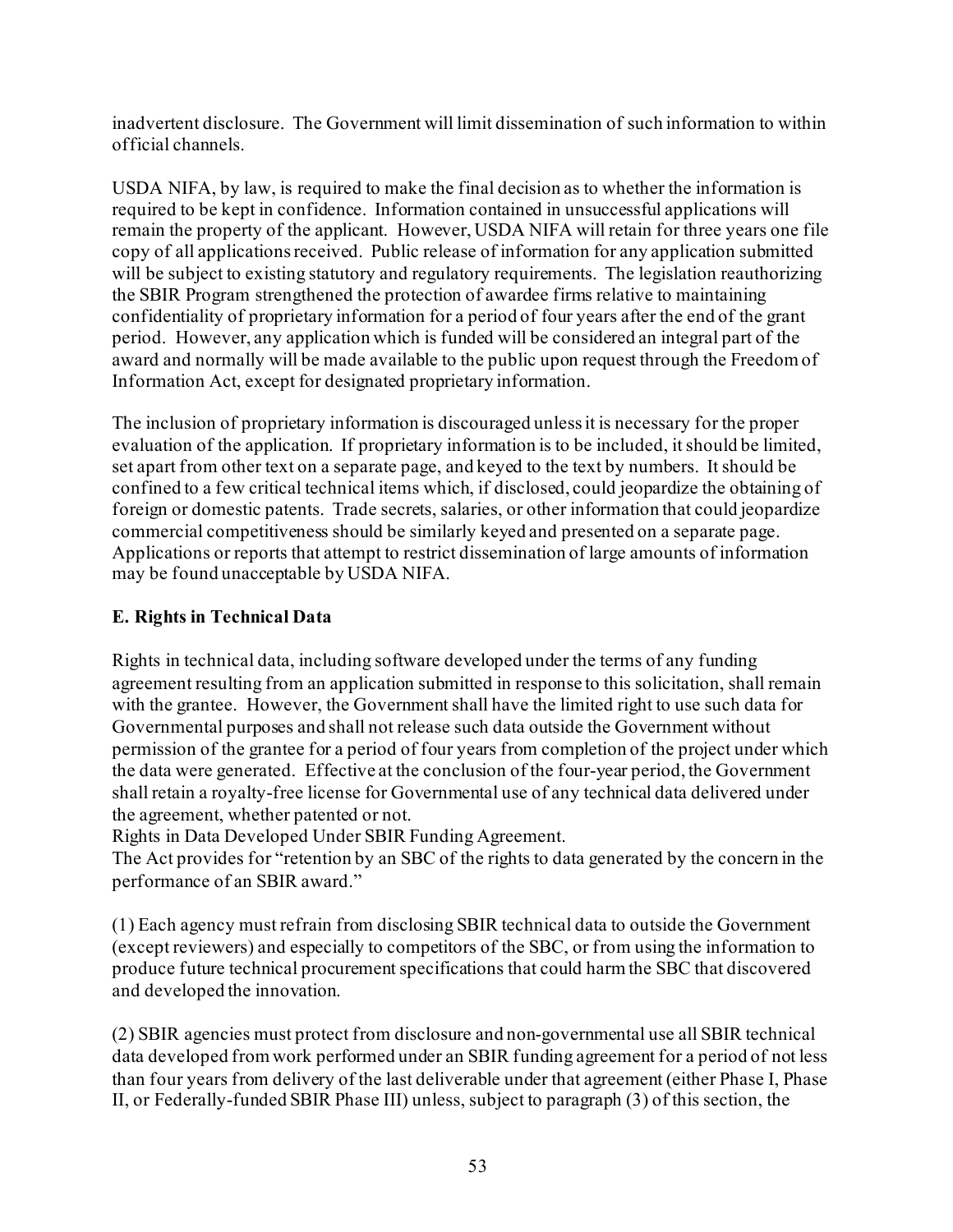agency obtains permission to disclose such SBIR technical data from the awardee or SBIR applicant. Agencies are released from obligation to protect SBIR data upon expiration of the protection period except that any such data that is also protected and referenced under a subsequent SBIR award must remain protected through the protection period of that subsequent SBIR award. For example, if a Phase III award is issued within or after the Phase II data rights protection period and the Phase III award refers to and protects data developed and protected under the Phase II award, then that data must continue to be protected through the Phase III protection period. Agencies have discretion to adopt a protection period longer than four years. The Government retains a royalty-free license for Government use of any technical data delivered under an SBIR award, whether patented or not. This section does not apply to program evaluation.

(3) SBIR technical data rights apply to all SBIR awards, including subcontracts to such awards, that fall within the statutory definition of Phase I, II, or III of the SBIR Program, as described in §4 of this Policy Directive. The scope and extent of the SBIR technical data rights applicable to Federally funded Phase III awards is identical to the SBIR data rights applicable to Phases I and II SBIR awards. The data rights protection period lapses only:

- (i) Upon expiration of the protection period applicable to the SBIR award; or
- (ii) By agreement between the awardee and the agency.

# <span id="page-53-0"></span>**F. Copyrights**

Grantees also should assert copyright in scientific and technical articles based on data produced under the grant where necessary to effect journal publication or inclusion in proceedings associated with professional activities. Journal or other copyright practices are acceptable unless the copyright policy prevents the grantee from making copies for its own use. Proper acknowledgement of public funding in published scientific articles, manuscripts, presentations and press releases is critical for the success of the agency's programs. Please use the following language to acknowledge NIFA support in such publications and associated presentations, as appropriate:

"This research was supported [in part] by the intramural research program of the U.S. Department of Agriculture, National Institute of Food and Agriculture, [insert program type Small Business Innovative Research, etc., and accession number, if applicable]."

The recipient must also include a disclaimer in all publications and presentations stating the following:

"The Findings and Conclusions in This Preliminary [Publication/Presentation/Blog] Have Not Been Formally Disseminated by the U. S. Department of Agriculture and Should Not Be Construed to Represent Any Agency Determination or Policy."

Presentations should include this disclaimer on the title slide in similar font and size to the name and title of the presenter.

If the grantee plans to issue a press release concerning the outcome of NIFA grant-supported research, they should notify NIFA in advance to allow for coordination. Publications resulting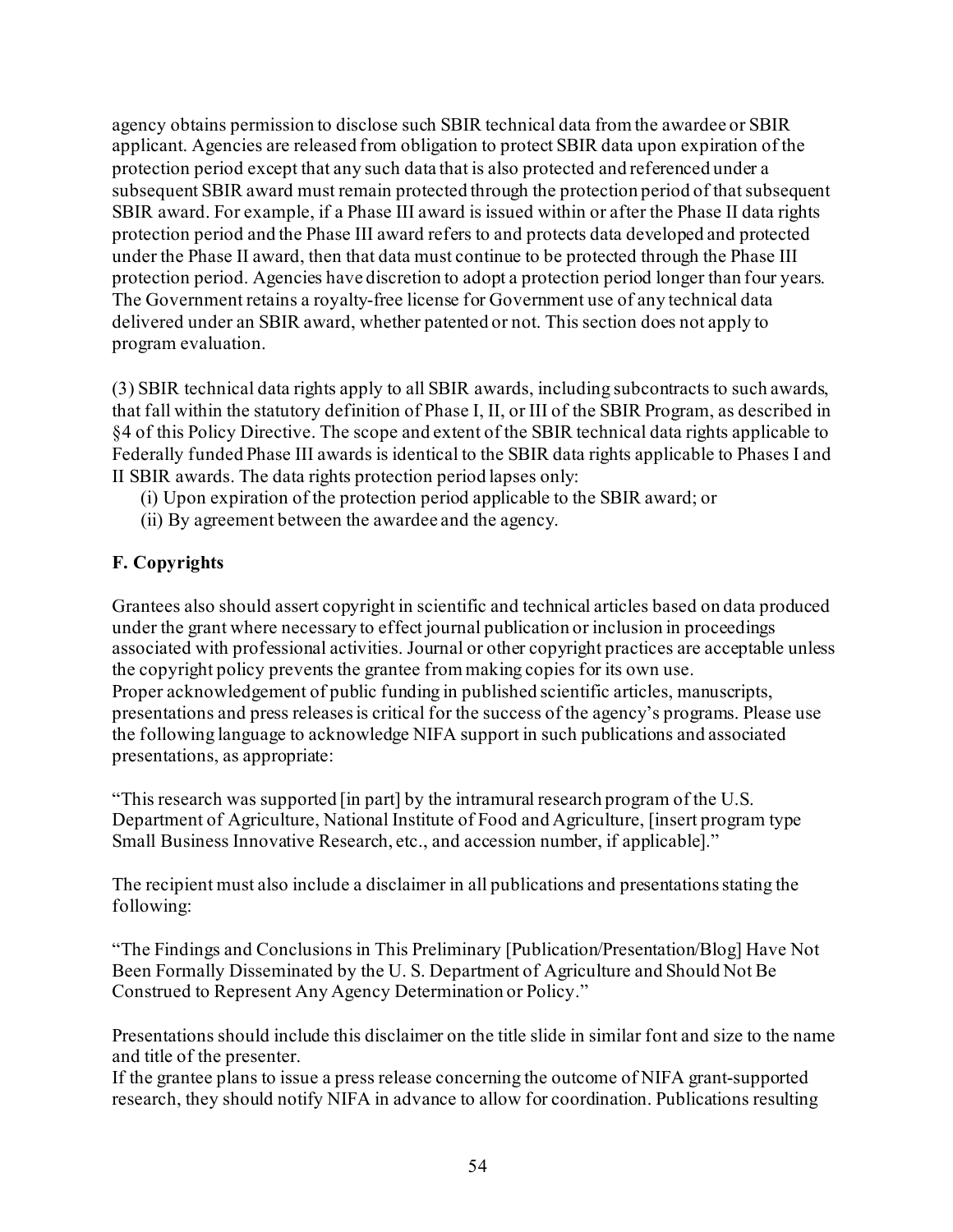from work performed under a NIFA grant-supported project must be included as part of the annual or final progress report submitted to NIFA. When publications are available electronically, electronic access information should be provided.

# <span id="page-54-0"></span>**G. Patents and Inventions**

Allocation of rights to inventions shall be in accordance with 35 U.S.C. 202-206 and the Department of Commerce implementing regulations entitled "Rights to Inventions Made by Nonprofit Organizations and Small Business Firms under Government Grants, Contracts and Cooperative Agreements" at 37 C.F.R. Part 401. These regulations provide that small businesses normally may retain the principal worldwide patent rights to any invention developed with USDA NIFA support. USDA NIFA receives a royalty-free license for Federal Government use, reserves the right to require the patentee to license others in certain circumstances, and requires that anyone exclusively licensed to sell the invention in the United States must normally manufacture it domestically. To the extent authorized by 35 U.S.C. 205, USDA NIFA will not make public any information disclosing a USDA-supported invention for a four-year period to allow the grantee a reasonable time to file an initial patent application. Additional information may be obtained by contacting:

Michael Fitzner, Acting Director of Planning, Accountability, and Reporting National Institute of Food and Agriculture 6501 Beacon Drive Kansas City, MO 64133 Telephone: (816) 926-1942, Email[: michael.fitzner@usda.gov](mailto:michael.fitzner@usda.gov)

SBIR awardees must report inventions to the awarding agency within two months of the inventor's report to the awardee. The reporting of inventions must be made through submission to Interagency Edison [\(www.iedison.gov](http://www.iedison.gov/)). Specific instructions for invention reporting are contained in the agency's terms and conditions, a copy of which can be provided upon request.

# <span id="page-54-1"></span>**H. Research Involving Special Considerations**

A number of situations frequently encountered in the conduct of scientific research require the submission of special information for a particular project. Since some types of research targeted for SBIR support have high probability of involving human subjects at risk or vertebrate animals, special instructions follow:

If the proposed research will involve human subjects at risk or vertebrate animals, the application must so indicate by checking "Yes" on the RR OtherProjectInfo form found in section IV. Further, in the event that the project is funded, the applicant may be required to have the research plan reviewed and approved by the appropriate review board or committee. It is suggested that applicants contact local universities, colleges, or nonprofit research organizations which have established such reviewing mechanisms to have this service performed.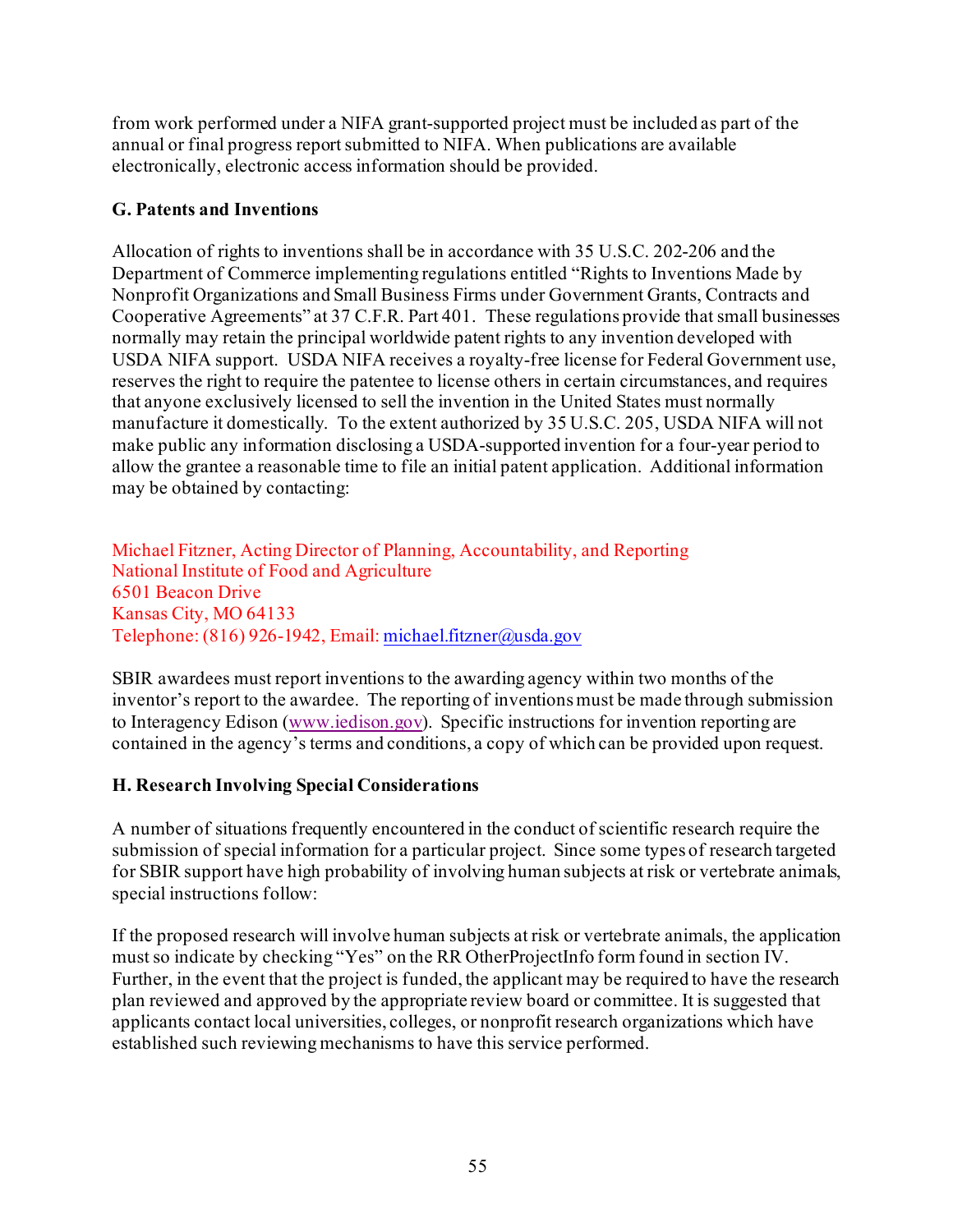Guidelines to be applied and observed when conducting such research are outlined below.

- **(A) Human Subjects at Risk** Regulations issued by the Department of Agriculture to be used in safeguarding the rights and welfare of human subjects used in research supported with USDA grant funds are contained in 45 CFR Part 46 and USDA regulations set forth in 7 CFR Part 1c. All nonexempt research projects involving human subjects must be approved by an Institutional Review Board prior to commencing actual substantive work.
- **(B) Animal Care** The performing organization must comply with the Animal Welfare Act (7 U.S.C., 2131-2156); Public Law 89-544, 1996 and the regulations issued by the Department of Agriculture in 9 CFR parts 1, 2, 3 and 4. In the case of domesticated farm animals housed under farm conditions, the grantee must adhere to the principles stated in the Guide for the Care and Use of Agricultural Animals in Agricultural Research and Teaching, Federation of Animal Sciences Societies, 1999. In the event a project involving the use of living vertebrate animals results in a grant award, funds will be released only after a qualified Institutional Animal Care and Use Committee has approved the project.

# <span id="page-55-0"></span>**I. Grantee Commitments**

Upon issuance of a research grant by USDA NIFA, the awardee will be required to make certain legal commitments through acceptance of the award document and the terms and conditions attached thereto, as well as any project-specific terms or conditions outlined.

# <span id="page-55-1"></span>**J. Additional Information**

- **(A)** This RFA is intended for informational purposes and reflects current planning. If there is any inconsistency between the information contained herein and the terms of any resulting SBIR funding agreement, the terms and conditions of the funding agreement are controlling.
- **(B)** Before the award of an SBIR funding agreement, USDA NIFA requires the submission of certain organizational management, personnel, and financial information to assure responsibility of the applicant, including certification that the proposing organization is in compliance with the Civil Rights Act of 1964. These forms will be provided to the small business concern by the Office of Grants and Financial Management, NIFA, prior to the forwarding of the funding agreement for acceptance. The information contained in both forms must normally be submitted on a one-time basis only. It is anticipated that all Phase I awardees will be required to submit the above information. **Please note that USDA NIFA will not issue an award until all requested organizational management and financial information has been received. Delaying or failing to submit this information could result in the application not being funded.**

**Under Federal law it is USDA NIFA's responsibility to ensure Federal funds are disbursed in accordance with Federal regulations. USDA NIFA reserves the right to**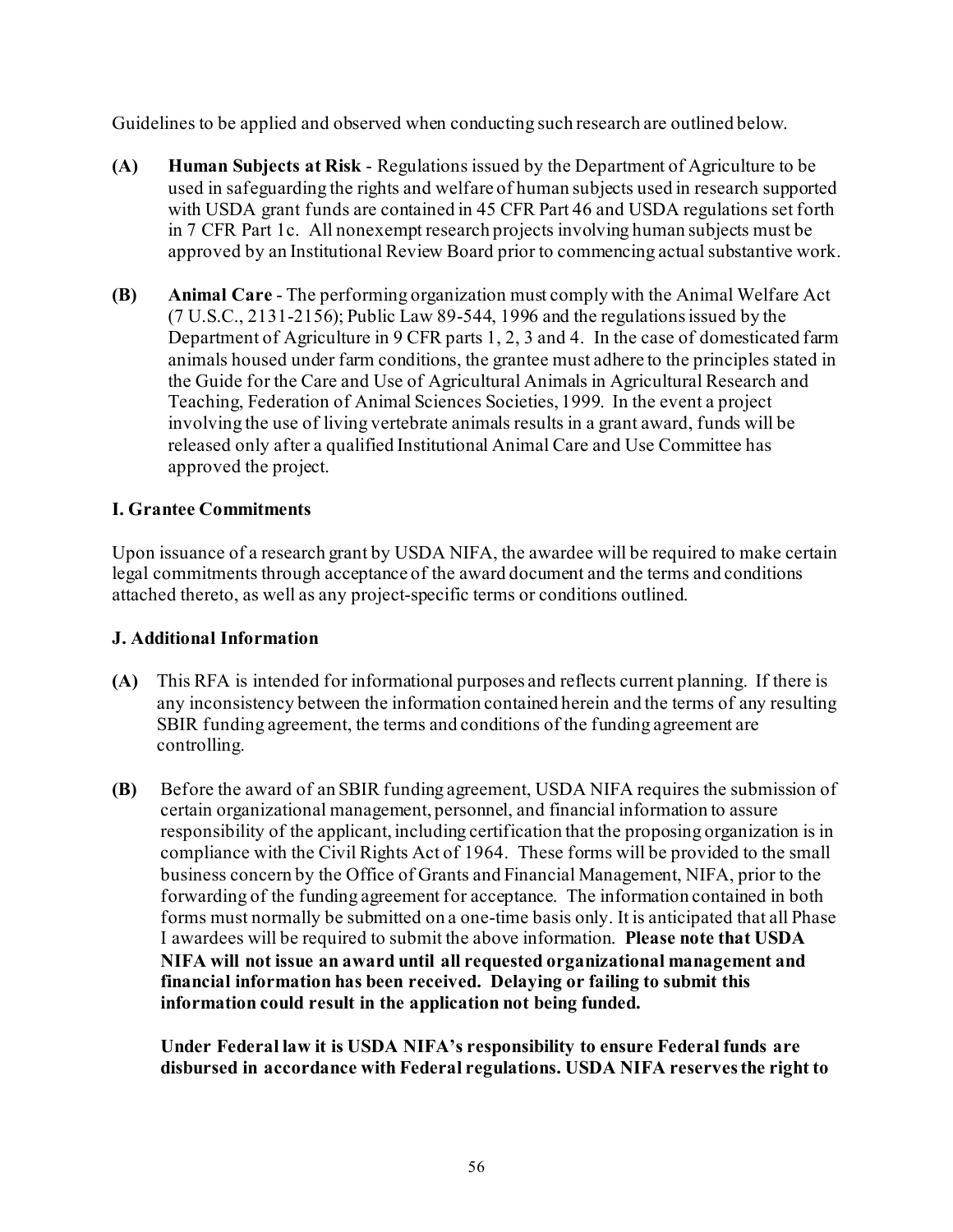#### **enact additional oversight controls on awardees deemed to be high risk based on organizational management, personnel, and financial information provided.**

- **(C)** If an applicant or a grantee is contemplating any type of transaction involving the entity (i.e. merger, spin-off or sale), it is advised that the applicant or the grantee contact one of the SBIR NPLs (see Part VII of the RFA) for knowledge of how the transaction may affect a potential grant or the grant, as applicable.
- **(D)** USDA NIFA is not responsible for any monies expended by the applicant prior to the award of any funding agreement.
- **(E)** This RFA is not an offer by USDA NIFA and does not obligate USDA NIFA to make any specific number of awards. Also, awards under this program are contingent upon the availability of funds.
- **(F)** Unsolicited applications will not be accepted under the SBIR program.
- **(G)** The applicant must provide the total number of employees for the organization and its subsidiaries and/or parent company, if applicable.

#### <span id="page-56-0"></span>**K. Organizational Management Information**

Specific management information relating to an applicant shall be submitted one-time, with updates on an as-needed basis. This requirement is part of the responsibility determined prior to the award of a grant identified under this RFA, if such information has not been provided previously under this or another NIFA program. We will provide you copies of forms recommended for use in fulfilling these requirements as part of the pre-award process. Although an applicant may be eligible based on its status as one of these entities, there are factors that may exclude an applicant from receiving federal financial and nonfinancial assistance and benefits under this program (e.g., debarment or suspension of an individual involved or a determination that an applicant is not responsible based on submitted organizational management information).

#### <span id="page-56-1"></span>**L. Application Disposition**

Applicants may withdraw at any time before NIFA makes a final funding decision. NIFA will retain all applications for 3 years, including withdrawn applications and unfunded applications.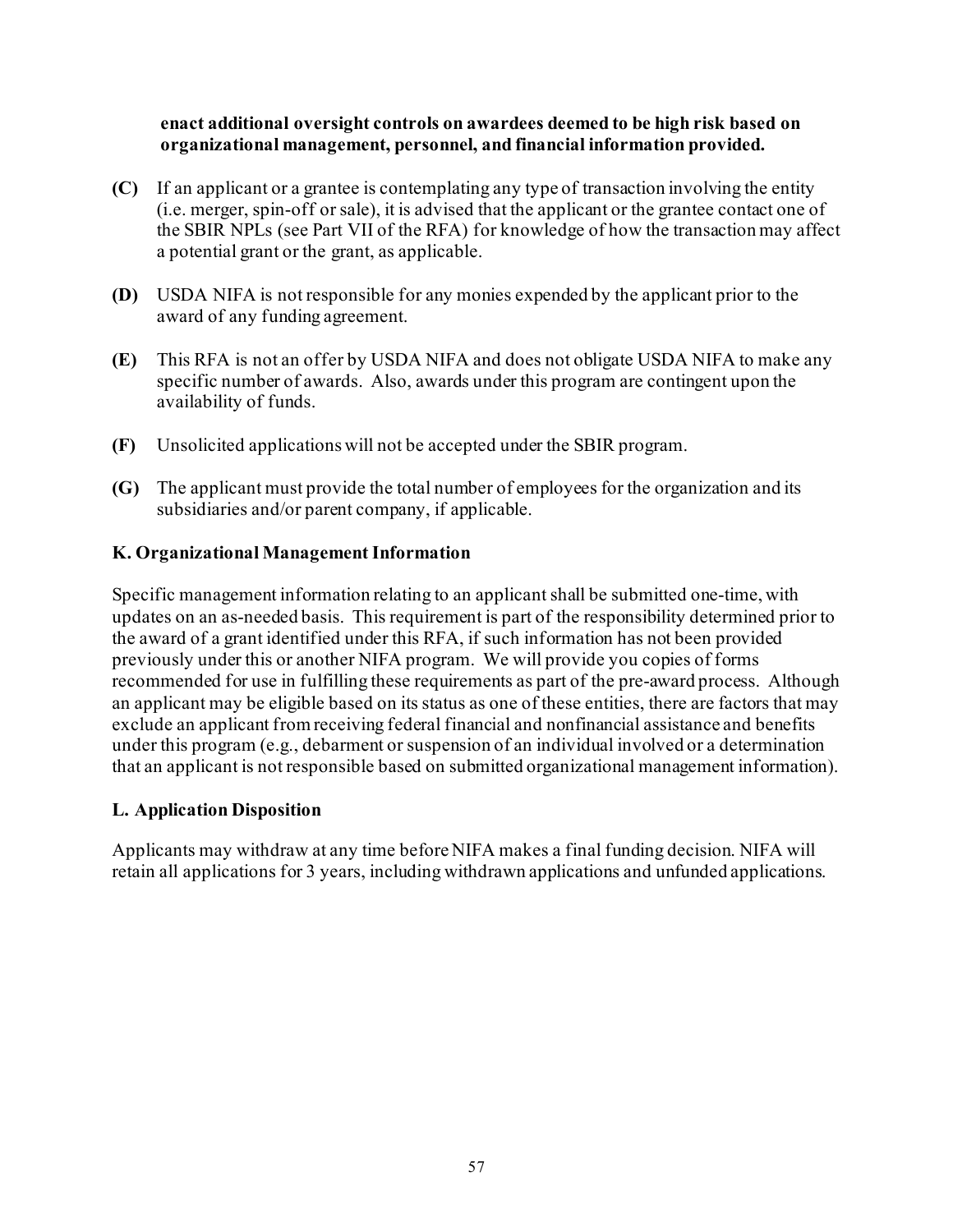# <span id="page-57-0"></span>**PART VI—AWARD ADMINISTRATION**

# <span id="page-57-1"></span>**A. General**

Within the limit of funds available for such purpose, the NIFA awarding official shall make grants to those responsible, eligible applicants whose applications are judged most meritorious under the procedures set forth in this RFA. The date specified by the NIFA awarding official as the effective date of the grant shall be no later than September 30 of the federal fiscal year in which the project is approved for support and funds are appropriated for such purpose, unless otherwise permitted by law. The project need not be initiated on the grant effective date, but as soon thereafter as practical so that project goals may be attained within the funded project period. All funds granted by NIFA under this RFA may be used only for the purpose for which they are granted in accordance with the approved application and budget, regulations, terms and conditions of the award, applicable federal cost principles, USDA assistance regulations, and [NIFA General Awards Administration Provisions.](https://ecfr.io/Title-07/pt7.15.3430)

# <span id="page-57-2"></span>**B. Award Notice**

The award document will provide pertinent instructions and information as described i[n 2 CFR](https://www.ecfr.gov/cgi-bin/text-idx?SID=70b44cfc44976f4a7742464f7cfbb37e&mc=true&node=se2.1.200_1210&rgn=div8)  [200.210](https://www.ecfr.gov/cgi-bin/text-idx?SID=70b44cfc44976f4a7742464f7cfbb37e&mc=true&node=se2.1.200_1210&rgn=div8) (see NIFA's [Terms and Conditions\)](https://nifa.usda.gov/terms-and-conditions).

## <span id="page-57-3"></span>**C. Administrative and National Policy Requirements**

Several federal statutes and regulations apply to grant applications and the projects outlined in this RFA (some are listed here[: Federal Regulations\)](https://nifa.usda.gov/federal-regulations). Unless specifically noted by statues which take precedent or award-specific requirements[, NIFA Policy Guide](https://nifa.usda.gov/policy-guide) applies to all NIFA awards.

## **Responsible and Ethical Conduct of Research**

Refer to Part II, D for more information.

## <span id="page-57-4"></span>**D. Expected Program Outputs and Reporting Requirements**

The output and reporting requirements are included in the award terms and conditions (see <https://www.nifa.usda.gov/business/awards/awardterms.html> for information about NIFA award terms). If there are any program or award-specific award terms, those, if any, will be identified in the award.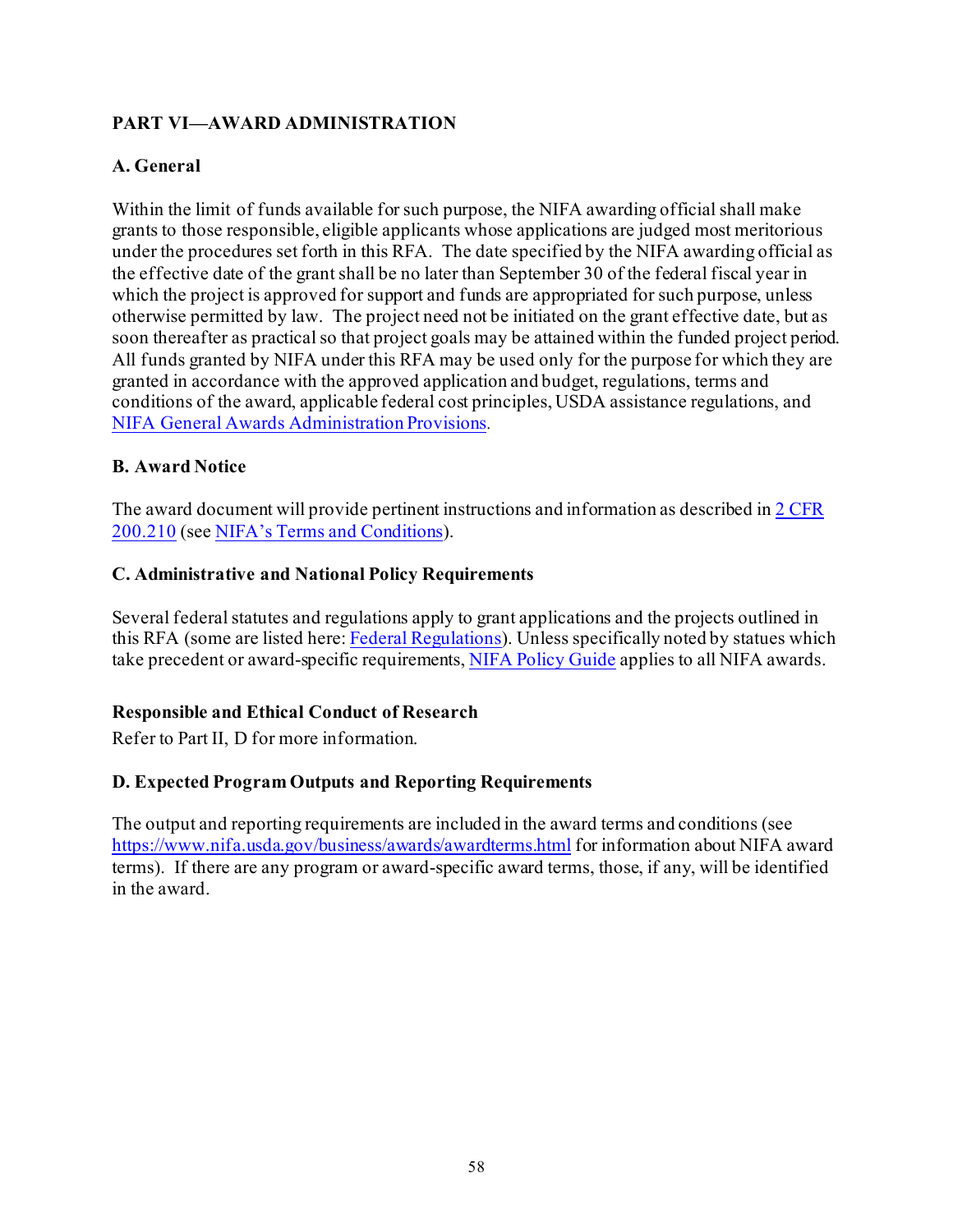#### **SBIR Phase I Technical Reports**

For all Phase I awards, an interim technical progress report must be submitted at approximately the mid-point in the project. In addition, a comprehensive final technical report must be submitted within 90 days following expiration of the Phase I grant. These reports will be submitted electronically per the award terms and conditions to sbir $\omega$ usda.gov

Please note: All technical reports are held confidential for a period covering four years after the termination of the project. **As such, proprietary information may be included in the interim and final technical reports when necessary to provide the USDA NIFA SBIR staff adequate information to evaluate the outcome of the project**.

## **REEport**

Grantees are to submit initial project information and annual and summary reports to NIFA's electronic, Web-based inventory system, REEport, that facilitates both grantee submissions of project outcomes and public access to information on Federally-funded projects. The details of these reporting requirements are included in the award terms and conditions (se[e REEport Guide](https://nifa.usda.gov/resource/reeport-guide-project-directors)  [for Project Directors\)](https://nifa.usda.gov/resource/reeport-guide-project-directors)Please note: Reports submitted via REEport will be placed in the USDA Current Research Information System (CRIS) database. CRIS is an online public database meant to provide information to the general public on all awards made by USDA NIFA. **As such, proprietary information should not be included in these reports. Additionally a REEPort submission does not meet the requirements for the interim and final technical report as these are additional reports required under the terms and conditions for the grant.**

## **Federal Financial Management Requirements**

Grantees are expected to comply with applicable federal financial management requirements included in the award's terms and conditions, 7 CFR 3403, 48 CFR part 31 and 2 CFR part 200. Below is a list of major requirements. Failure to comply could trigger significant audit liability and require global reconstruction of the grantees accounting system.

*Separation of Funds*. To avoid commingling of funds, grantees must establish a unique account(s) in their accounting system to capture and accumulate funding and related costs of the grant, apart from other federal and non-federal grants, projects and cost centers.

*Timekeeping.* To support direct and indirect labor charges, grantees must maintain hourly timesheets that encompass all hours worked and not worked on a daily basis. The timesheet should identify the: (a) grant, project or cost center being worked on; (b) number of hours worked on each; (c) description of work performed; and (d) Paid Time Off (PTO) hours. The total hours recorded each day should coincide with an individual's employment status in accordance with established policy (i.e., full-time employees work 8 hours each day, etc.).

*Paid Time Off (PTO)*. Grantees may not directly charge a grant for time not spent working on the grant. Therefore, PTO (i.e., vacation, holiday, sick and other paid leave) is not recoverable directly from grants, but rather must be allocated to all grants, projects and cost centers over an entire cost accounting period.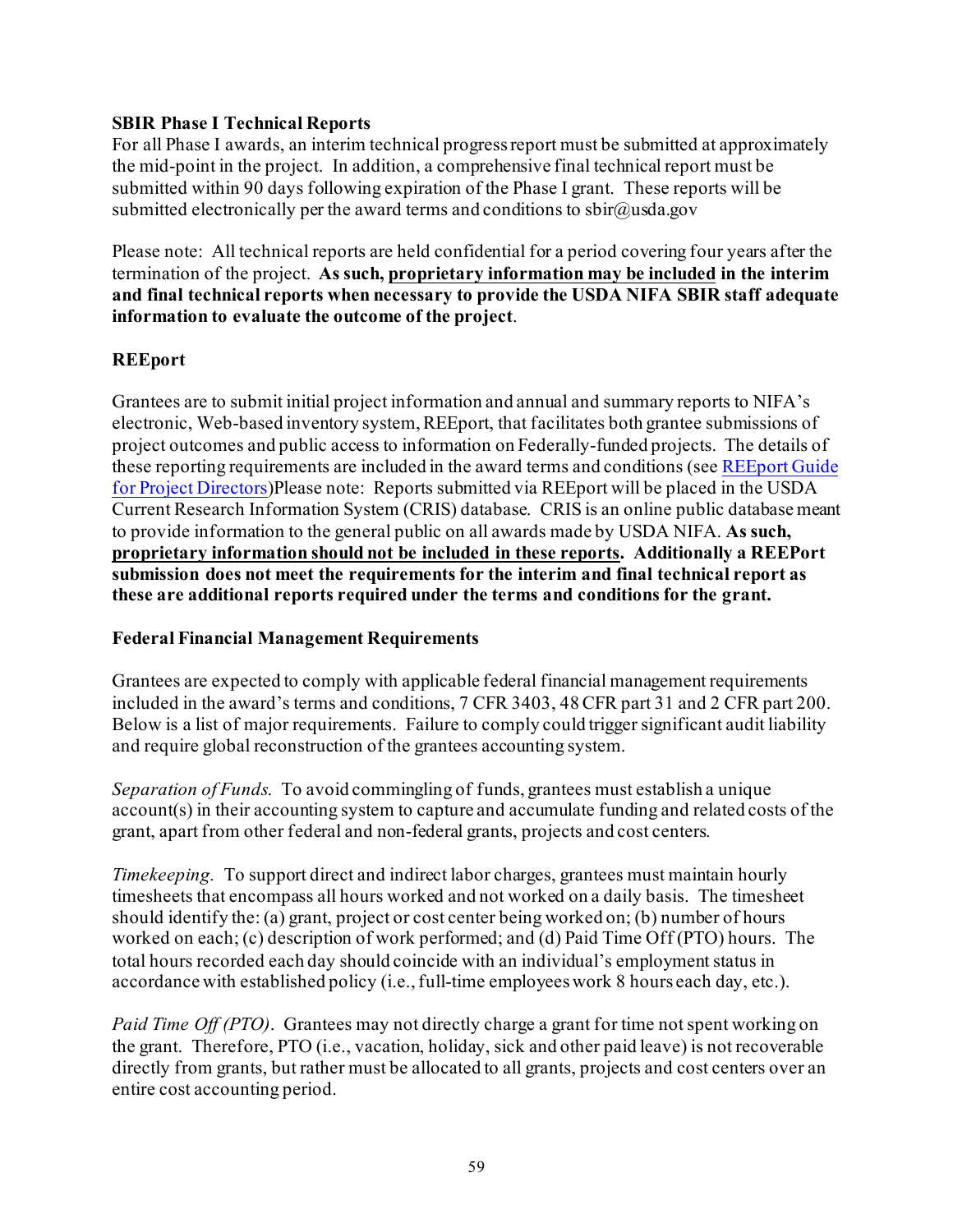*Full-Time University and other Organization Appointments*. The effort and compensation of individuals budgeted to work on grants, but whom also hold full-time appointments at a university or another organization, may not exceed 100 percent. If applicable, it is necessary to: (a) obtain a letter releasing the individual from their full-time appointment. The release should be reflected in the organizations official payroll distribution system; (b) limit effort on the grant to time periods not covered by the full-time appointment; (c) or remove and replace with alternative research personnel. In addition, the primary employment of the Project Director/Principal Investigator (PD/PI) must be with the small business concern at the time of award and during the conduct of the proposed research. Eligible primary employment means that more than one-half (51%) of the PD's/PI's time is spent in the employ of the small business during the award period of performance. Primary employment with the small business precludes the applicant as a full-time employee with another organization or academic institution. While the PD/PI must work more than one-half (51%) of his/her time for the small business during the entire grant period, there is no time requirement for the PD's/PI's work on the proposed research.

*Owners of Closely-Held Corporations (Limited Liability Companies, Partnerships, S-Corporations, etc.).* Owners of closely held corporations whose compensation is charged directly or indirectly to federal awards, must take their compensation in the form of W-2 supported salaries or guaranteed payments in order to: (a) trigger expense recognition in the accounting system; (b) ensure all compensation is reflected in grant-specific ledgers; and (c) to create a clear audit trail.

*Consistent Treatment of Costs.* Grantees must treat costs consistently across all federal and nonfederal grants, projects and cost centers. For example, grantees may not direct-charge federal grants for costs typically considered indirect in nature, unless done consistently. Examples of indirect costs include: administrative salaries, rent, accounting fees, utilities, etc. In most cases, the cost to develop an accounting system adequate to justify direct charging of the aforementioned items outweighs the benefits. As a result, use of an indirect cost rate is the most effective mechanism to recover these costs and not violate federal financial requirements of consistency, allocability and allowability. Additional guidance on indirect cost calculations can be found a[t https://nifa.usda.gov/indirect-costs](https://nifa.usda.gov/indirect-costs).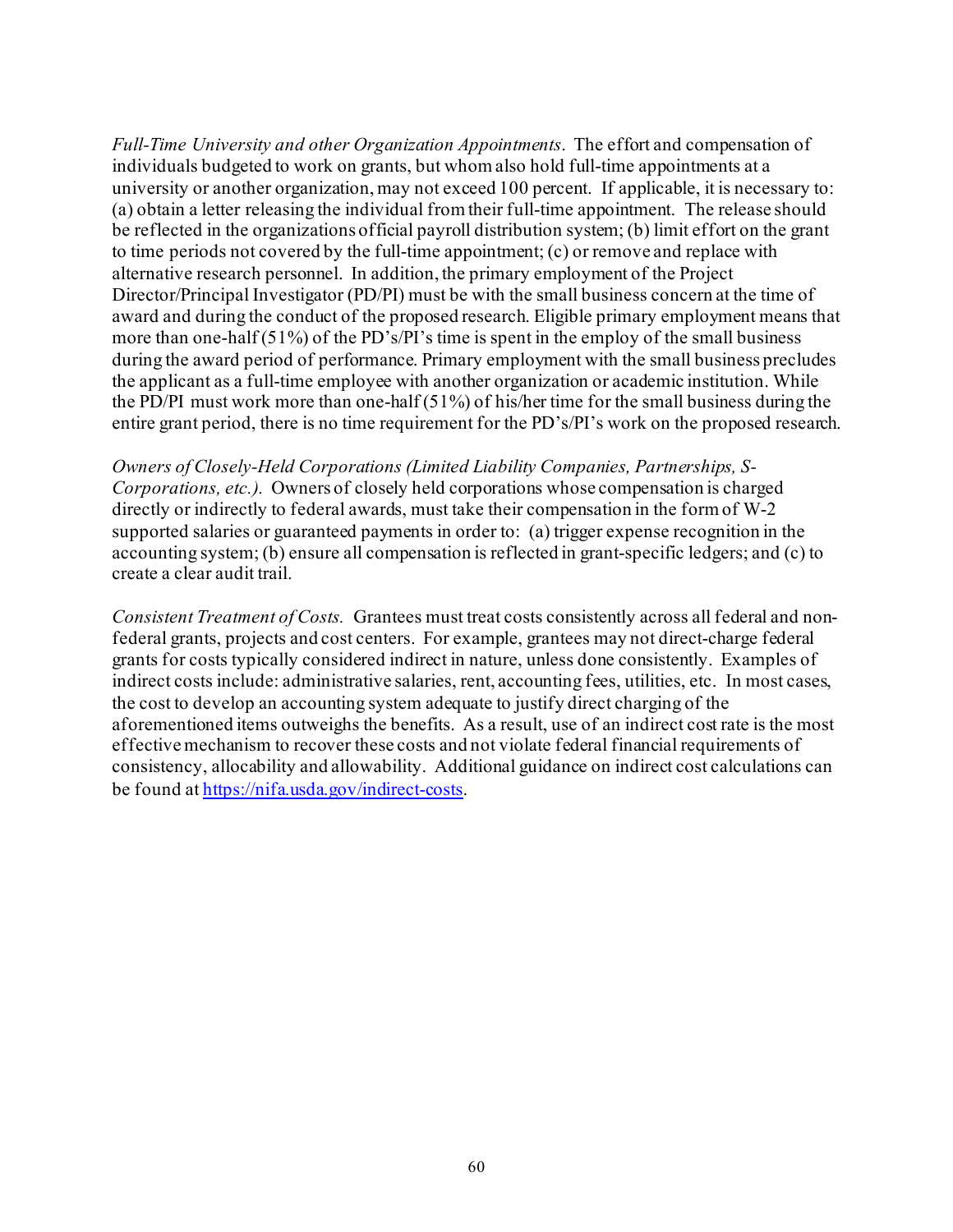# <span id="page-60-0"></span>**PART VII. OTHER INFORMATION**

# <span id="page-60-1"></span>**A. Use of Funds and Changes in Budget**

*Delegation of fiscal responsibility.* Unless the terms and conditions of the award state otherwise, awardees may not in whole or in part delegate or transfer to another person, institution, or organization the responsibility for use or expenditure of award funds.

*Changes in Budget or Project Plans*. In accordance wit[h 2 CFR 200.308](https://www.ecfr.gov/cgi-bin/text-idx?SID=3af89506559b05297e7d0334cb283e24&mc=true&node=se2.1.200_1308&rgn=div8), awardees must request prior approval from NIFA for the following program or budget-related reasons(the awardee is subject to the terms and conditions identified in the award):

- 1. Change in the scope or the objective of the project or program without prior written approval (even if there is no associated budget revision requiring);
- 2. Change in a key person specified in the application or the federal award;
- 3. Disengagement from the project for more than three months, or a 25 percent reduction in time devoted to the project;
- 4. Inclusion of costs that require prior approval in accordance wit[h 2 CFR 200](https://ecfr.io/Title-02/sp2.1.200.e) Subpart E (Cost Principles), or [45 CFR Part 75 Appendix IX](https://www.ecfr.gov/cgi-bin/text-idx?node=pt45.1.75#ap45.1.75_1521.ix), (Principles for Determining Costs Applicable to Research and Development under Awards and Contracts with Hospitals), or [48 CFR, unless waived by the federal awarding agency,](https://ecfr.io/Title-48/cfr31_main)
- 5. [Part 31,](https://ecfr.io/Title-48/cfr31_main) (Contract Cost Principles and Procedures);
- 6. Transfer of funds budgeted for participant support costs to other categories of expense [\(§200.75 Participant support costs](http://federal.elaws.us/cfr/title2.part200.section200.75));
- 7. Sub-awarding, transferring or contracting out of any work under a federal award, including fixed amount sub-awards (see  $\S 200.332$  Fixed Amount Sub-awards), unless described in the application and funded in the approved federal awards. This provision does not apply to the acquisition of supplies, material, equipment, or general support services;
- 8. Changes in the approved cost-sharing or matching provided by the non-federal entity; and
- 9. The need for additional federal funds to complete the project.

# <span id="page-60-2"></span>**B. Confidential Aspects of Applications and Awards**

When an application results in an award, it becomes a part of NIFA transaction records, which are available to the public. Information that the Secretary of Agriculture determines to be confidential, privileged, or proprietary in nature will be held in confidence to the extent permitted by law. Therefore, applicants should clearly mark any information within the application they wish to have considered as confidential, privileged, or proprietary. NIFA will retain a copy of an application that does not result in an award for three years. Such an application will be released only with the consent of the applicant or to the extent required by law. An applicant may withdraw at any time prior to the final action thereon.

# <span id="page-60-3"></span>**C. Regulatory Information**

This program is not subject to the provisions of  $\frac{\text{Execute Order } 12372}{\text{Order } 12372}$ , which requires intergovernmental consultation with state and local officials. Under the provisions of the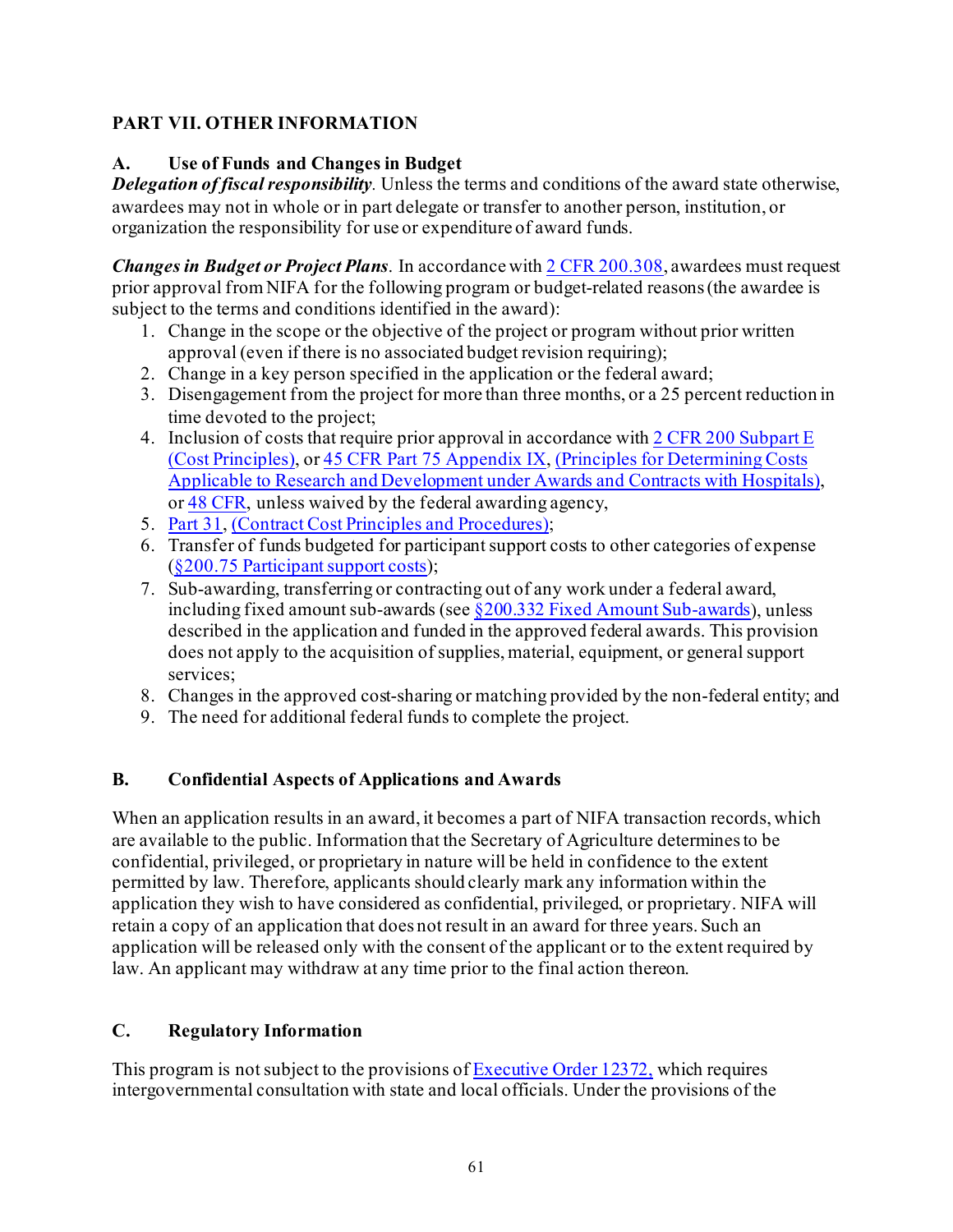[Paperwork Reduction Act of 1995](https://www.reginfo.gov/public/reginfo/pra.pdf) [\(44 U.S.C. Chapter 35](http://uscode.house.gov/view.xhtml?path=/prelim@title44/chapter35&edition=prelim)), the collection of information requirements contained in this notice have been approved unde[r OMB Document No. 0524-](https://www.federalregister.gov/documents/2018/10/29/2018-23552/submission-for-omb-review-comment-request) [0039.](https://www.federalregister.gov/documents/2018/10/29/2018-23552/submission-for-omb-review-comment-request)

# <span id="page-61-0"></span>**D. Materials Available on the Internet**

SBIR program information will be made available on the NIFA website at <https://nifa.usda.gov/program/small-business-innovation-research-program-sbir>. The following are among the materials available on the web page:

- 1. Phase I & Phase II Solicitations
- 2. USDA SBIR Eligibility Requirements
- 2. Small Business Innovation Research (SBIR) Grantee Resources
- 3. Advancing NIFA Basic Research Findings to Commercial Applications
- 4. Commercialization Plan Guidance for Phase II Applications
- 5. Government Agencies and Programs Promoting Public-Private Technology Transfer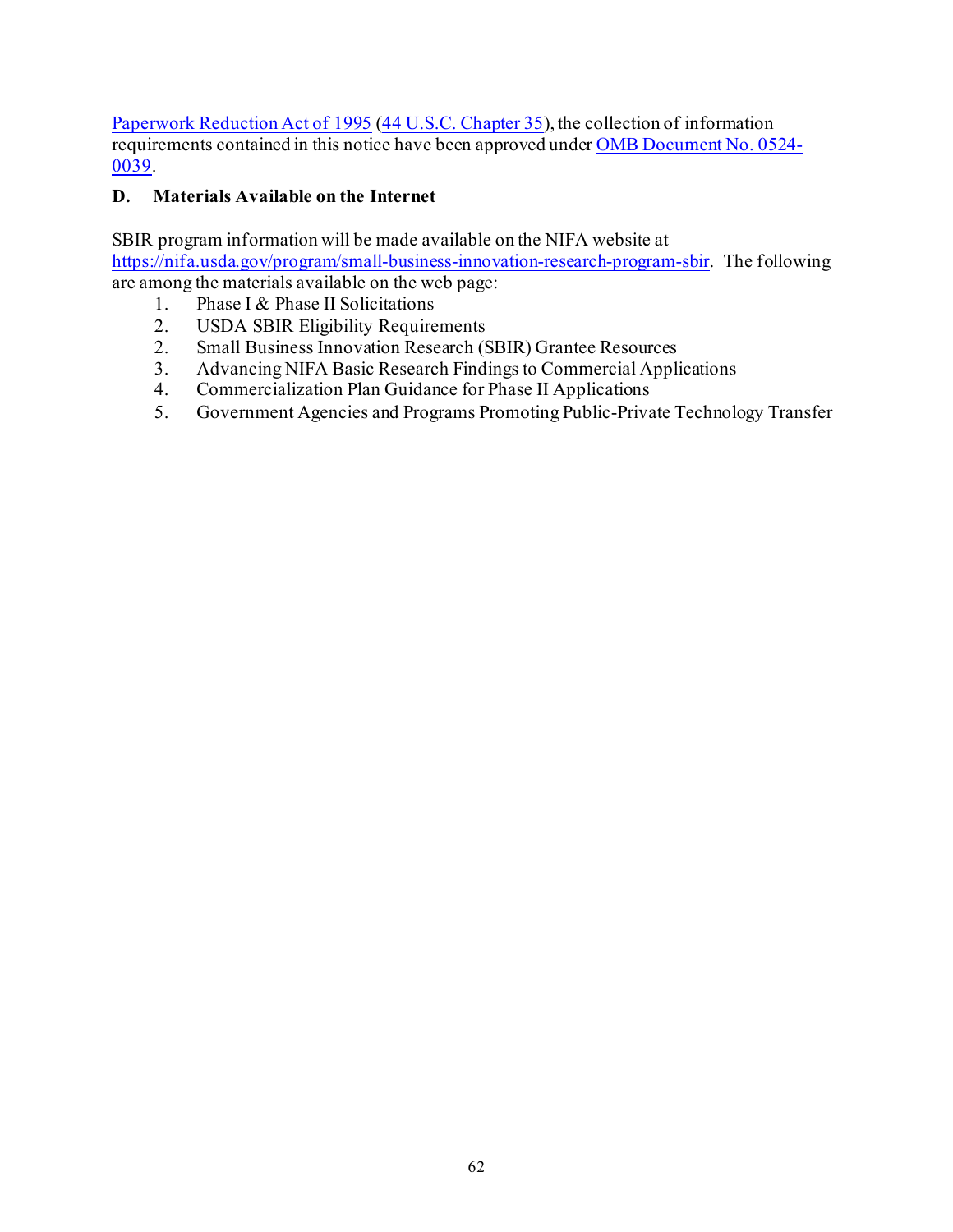# **APPENDIX I: AGENCY CONTACTS**

# **Programmatic Contacts**

<span id="page-62-0"></span>Applicants and other interested parties are encouraged to contact:

| <b>Name</b>                                        | Email                      | <b>Telephone</b> |
|----------------------------------------------------|----------------------------|------------------|
| Dr. Daniel Cassidy                                 | Patrick.Casssidy@usda.gov  | $(202)$ 906-0614 |
| 8.1 Forests and Related Resources                  |                            |                  |
| Dr. Robert Nowierski                               | Robert.Nowierski@usda.gov  | $(202)$ 552-9084 |
| 8.2 Plant Production and Protection-Biology        |                            |                  |
| Dr. Robert Smith                                   | Robert.M.Smith@usda.gov    | $(202)$ 445-3468 |
| 8.3 Animal Production and Protection               |                            |                  |
| Dr. James Dobrowolski                              | James.Dobrowolski@usda.gov | $(202)$ 420-8918 |
| 8.4 Conservation of Natural Resources              |                            |                  |
| Dr. Mallory Koenings                               | Mallory.Koenings@usda.gov  | $(202)$ 604-1985 |
| 8.5 Food Science and Nutrition                     |                            |                  |
| Dr. Richard Elrod                                  | Richard.Elrod@usda.gov     | $(202)$ 445-5456 |
| 8.6 Rural and Community Development                |                            |                  |
| Dr. Timothy Sullivan                               | Timothy.Sullivan@usda.gov  |                  |
| 8.7 Aquaculture                                    |                            |                  |
| Dr. Timothy Conner                                 | Timothy.Conner@usda.gov    | $(816)$ 926-1816 |
| 8.8 Biofuels and Biobased Products                 |                            |                  |
| Dr. Denis Ebodaghe                                 | Denis.Ebodaghe@usda.gov    | $(202)$ 445-5460 |
| 8.12 Small and Mid-Size Farms                      |                            |                  |
| Dr. Steven Thomson                                 | Steven.J.Thomson@usda.gov  | $(816)$ 926-8805 |
| 8.13 Plant Production and Protection – Engineering |                            |                  |

# **Administrative Contacts**

| <b>Name</b>                                   | Email                     | Telephone    |
|-----------------------------------------------|---------------------------|--------------|
| Ms. Kelly McDonald                            | $\text{sbir}(a)$ usda.gov | 202-430-3002 |
| Questions of a general nature about this SBIR |                           |              |
| solicitation                                  |                           |              |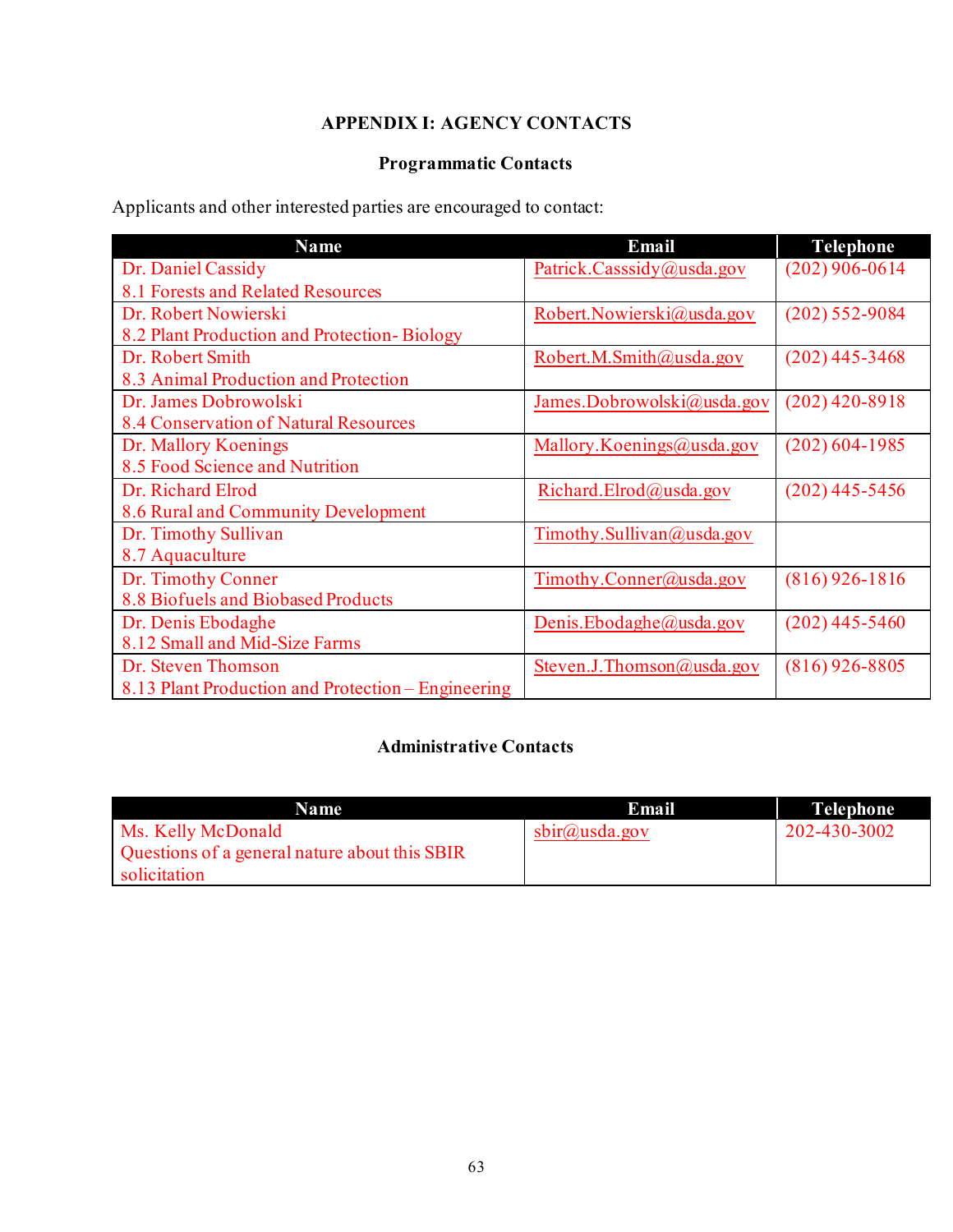# **APPENDIX II: GLOSSARY OF TERMS**

<span id="page-63-0"></span>

| Name                                                                  | Acronyms           |
|-----------------------------------------------------------------------|--------------------|
| Agriculture and Food Research Initiative                              | <b>AFRI</b>        |
| Assistance Listing (formerly known as Catalog of Federal              | AL (formerly CFDA) |
| Domestic Assistance)                                                  |                    |
| Authorized Representative                                             | <b>AR</b>          |
| Agricultural Research, Extension, and Education reform Act of<br>1998 | <b>AREERA</b>      |
| Coordinated Agricultural Project                                      | CAP                |
| Catalog of Federal Domestic Assistance                                | <b>CFDA</b>        |
| Center of Excellence                                                  | <b>COE</b>         |
| Cooperative Research and Development Agreement                        | <b>CRADA</b>       |
| Data Management Plan                                                  | <b>DMP</b>         |
| General & Administrative                                              | (G&A)              |
| Historically Underutilized Business Zone                              | HUBZone            |
| Limited Liability Company                                             | <b>LLC</b>         |
| National Institute of Food and Agriculture                            | <b>NIFA</b>        |
| Project Director                                                      | PD                 |
| Principal Investigator                                                | PI                 |
| <b>Request for Application</b>                                        | <b>RFA</b>         |
| Research and Development                                              | R/R&D              |
| Research, Education, and Economics                                    | <b>REE</b>         |
| <b>Small Business Concern</b>                                         | <b>SBC</b>         |
| United States Department of Agriculture                               | <b>USDA</b>        |
| Venture capital operating companies                                   | <b>VCOC</b>        |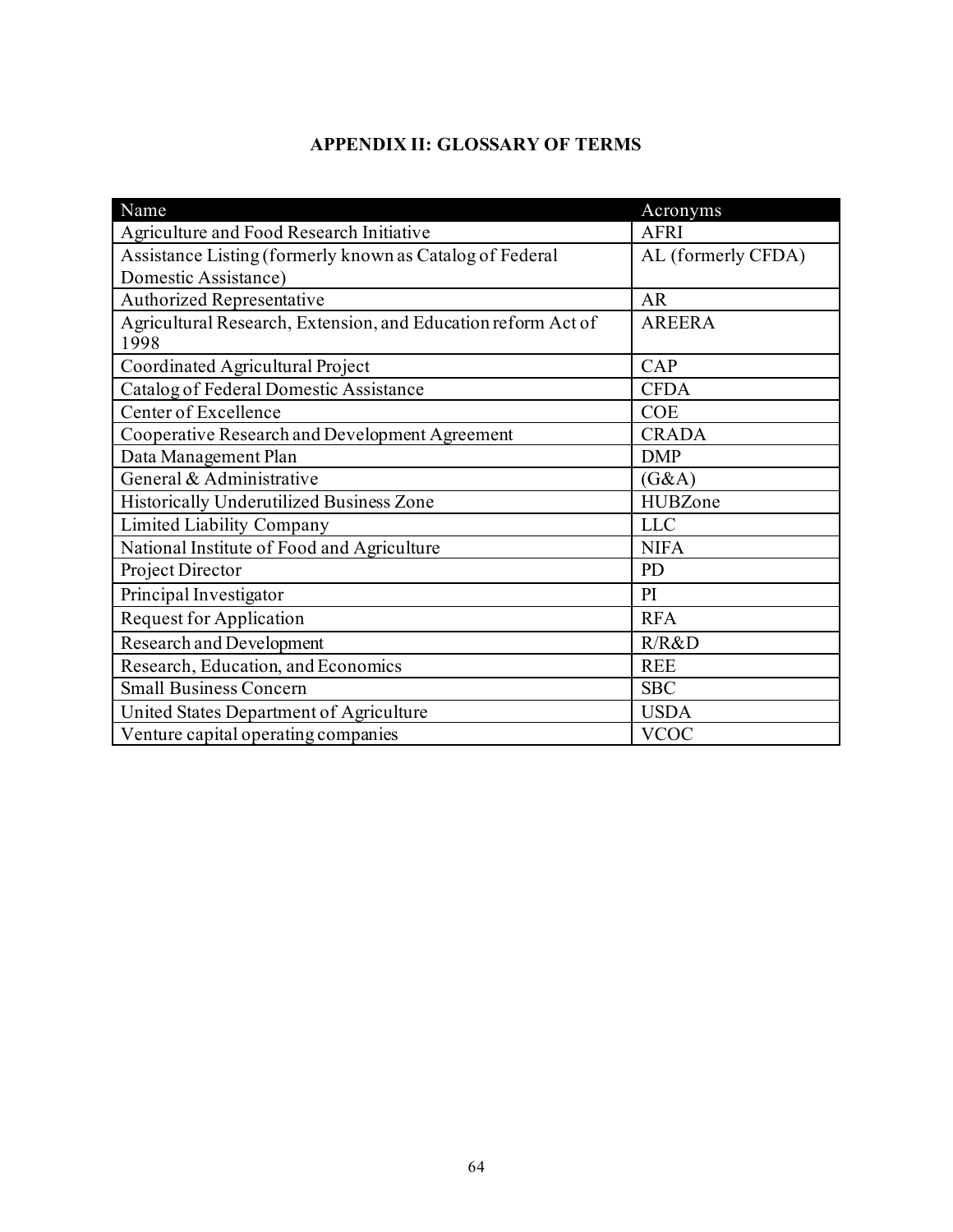# **APPENDIX III: DEFINITIONS**

<span id="page-64-0"></span>Refer to 7 CFR 3430 Competitive and Noncompetitive Non-formula Federal Assistance Programs – [General Award Administrative Provisions](https://www.ecfr.gov/cgi-bin/text-idx?c=ecfr&SID=2a6f6bfbef4c918616eebe5353d0793c&rgn=div5&view=text&node=7:15.1.12.2.13&idno=7#7:15.1.12.2.13.1.17.2) for additional definitions.

| Terms                     | Definitions                                                                |
|---------------------------|----------------------------------------------------------------------------|
| Ad hoc Reviewers          | Experts or consultants qualified by training and experience in             |
|                           | particular scientific or technical fields to render expert advice on the   |
|                           | scientific technical merit of the grant applications in those fields. They |
|                           | review on an individual basis one or several of the eligible               |
|                           | applications submitted to this program in their area of expertise and      |
|                           | who submit to the Department written evaluations of such                   |
|                           | applications.                                                              |
| Affiliate                 | As set forth in 13 CFR Part 121-Small Business Size Regulations, §         |
|                           | 121.103. Further information about SBA's affiliation rules and a guide     |
|                           | on affiliation is available at <b>SMALL BUSINESS SIZE</b>                  |
|                           | REGULATIONS SBIR and STTR                                                  |
| Applicant                 | The organizational entity that, at the time of award, will qualify as a    |
|                           | small business concern and that submits a grant application for a          |
|                           | funding agreement under the SBIR program                                   |
| Authorized                | The Secretary or any employee of the Department who has the                |
| Departmental Officer      | authority to issue or modify grant instruments on behalf of the            |
|                           | Secretary                                                                  |
| Authorized                | The president, director, chief executive officer or other designated       |
| Organizational            | official of the applicant organization who has the authority to commit     |
| Representative            | the resources of the organization, also referred to as the AR.             |
| <b>Budget Period</b>      | Interval of time into which the project period is divided for budgetary    |
|                           | and reporting purposes.                                                    |
| Commercialization         | The process of developing marketable products, processes,                  |
|                           | technologies, or services and the production and delivery (whether by      |
|                           | the originating party or others) of the products, processes,               |
|                           | technologies, or services for sale to or use by the Federal government     |
|                           | or commercial markets.                                                     |
| <b>Continuation Award</b> | An award instrument by which NIFA agrees to support a specified            |
|                           | level of effort for a predetermined period with a statement of intention   |
|                           | to provide additional support at a future date; subject to satisfactory    |
|                           | performance, the availability of funds, and support is in the best         |
|                           | interest of the federal government and the public.                         |
| Commercialization         | The process of developing marketable products, processes,                  |
|                           | technologies, or services and the production and delivery (whether by      |
|                           | the originating party or others) of the products, processes,               |
|                           | technologies, or services for sale to or use by the Federal government     |
|                           | or commercial markets                                                      |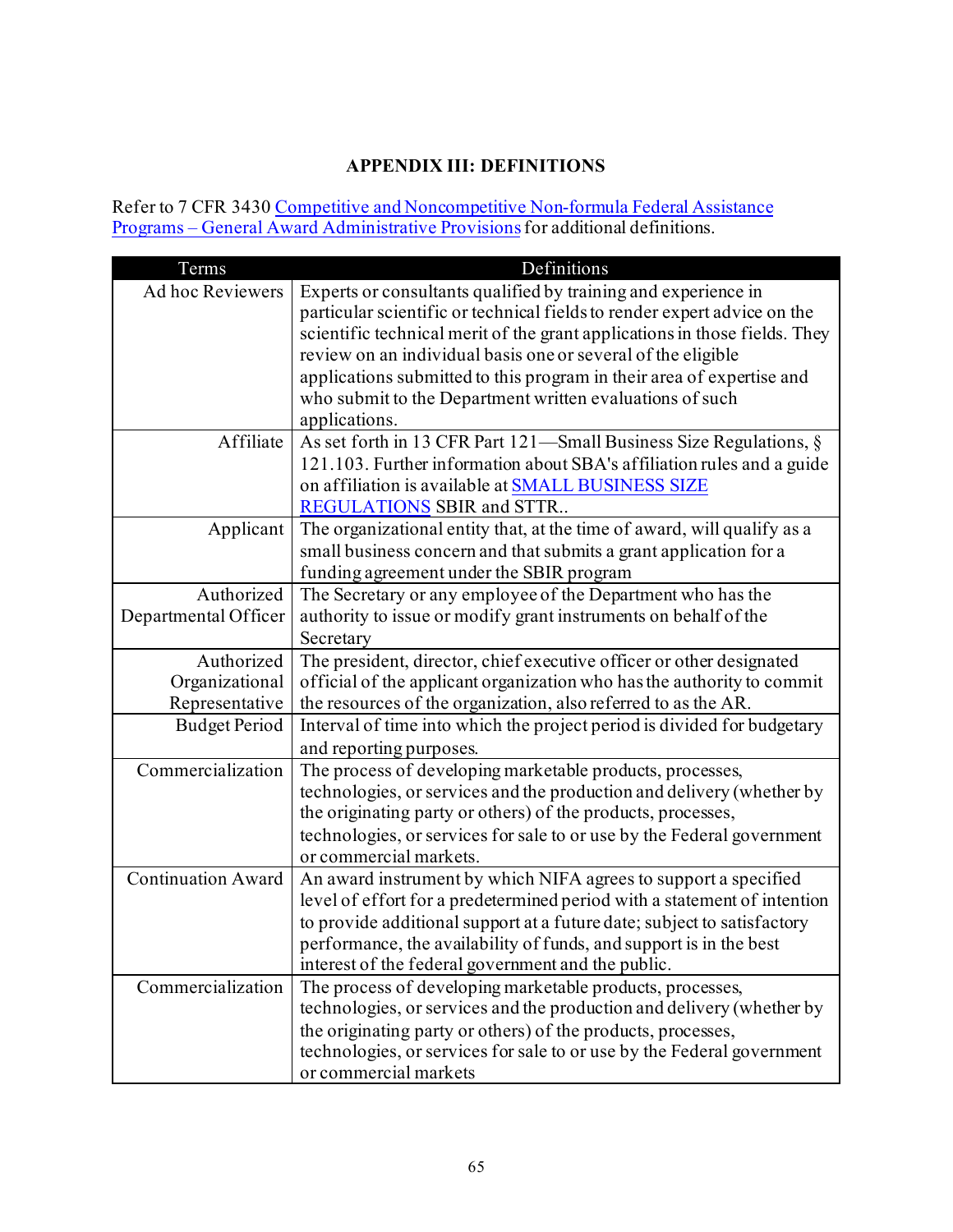| Terms                    | Definitions                                                                                                                     |
|--------------------------|---------------------------------------------------------------------------------------------------------------------------------|
| Covered Small            | A small business that is not majority-owned by multiple VCOCs,                                                                  |
| <b>Business Concern</b>  | hedge funds, or private equity firms on the date on which it submits an                                                         |
|                          | application in response to a solicitation under the SBIR program or on                                                          |
|                          | the date of the SBIR award.                                                                                                     |
| Cooperative              | A legal agreement between a federal agency and one or more non-                                                                 |
| Research and             | federal parties. Purpose is to foster federal/private collaborations to                                                         |
| Development              | bring new technology to the marketplace. Used Federal government                                                                |
| Agreement                | wide. Allows non-federal party the right to negotiate an exclusive                                                              |
|                          | license to CRADA inventions.                                                                                                    |
| Direct Costs             | Costs that occur in direct support of a single project or that can be                                                           |
|                          | clearly identified, segregated, and billed directly to the project via the                                                      |
|                          | companies' accounting system.                                                                                                   |
| Essentially              | Occurs when (1) substantially the same research is proposed for                                                                 |
| Equivalent Work          | funding in more than one grant application submitted to the same                                                                |
|                          | Federal agency; $(2)$ substantially the same research is submitted to two                                                       |
|                          | or more different Federal agencies for review and funding                                                                       |
|                          | consideration; or $(3)$ a specific research objective and the research                                                          |
|                          | design for accomplishing an objective are the same or closely related                                                           |
|                          | in two or more applications or awards, regardless of the funding                                                                |
|                          | source.                                                                                                                         |
| Fee                      | The amount of profit a company will receive from the grant.                                                                     |
| <b>Funding Agreement</b> | Any contract, grant, or cooperative agreement entered into between<br>any Federal agency and any small business concern for the |
|                          | performance of experimental, developmental or research work,                                                                    |
|                          | including products or services funded in whole or in part by the                                                                |
|                          | Federal Government.                                                                                                             |
| Grant                    | A financial assistance mechanism providing money, property or both                                                              |
|                          | to an eligible entity to carry out the approved project or activity, and                                                        |
|                          | substantial programmatic involvement by Government is not                                                                       |
|                          | anticipated.                                                                                                                    |
| Grantee                  | The small business concern designated in the grant award document as                                                            |
|                          | the responsible legal entity to whom the grant is awarded under this                                                            |
|                          | part, also referred to as an "awardee."                                                                                         |
| Historically             | A small business concern meeting the following criteria:                                                                        |
| Underutilized            | 1. Located in a "historically underutilized business zone" or                                                                   |
| <b>Business Zone</b>     | HUBZone area located in one or more of the following:                                                                           |
|                          | A qualified census tract (as defined in section<br>а.                                                                           |
|                          | $42(d)(5)(C)(i)(l)$ of the Internal Revenue Code of 1986);                                                                      |
|                          | b. A qualified "non-metropolitan county" (as defined in                                                                         |
|                          | section $143(k)(2)(B)$ of the Internal Revenue Code of                                                                          |
|                          | $1986$ ; or                                                                                                                     |
|                          | c. On an Indian Reservation-Land within the boundaries of a                                                                     |
|                          | federally recognized Indian Reservation.                                                                                        |
|                          | Owned and controlled by one or more U.S. Citizens; and<br>2.                                                                    |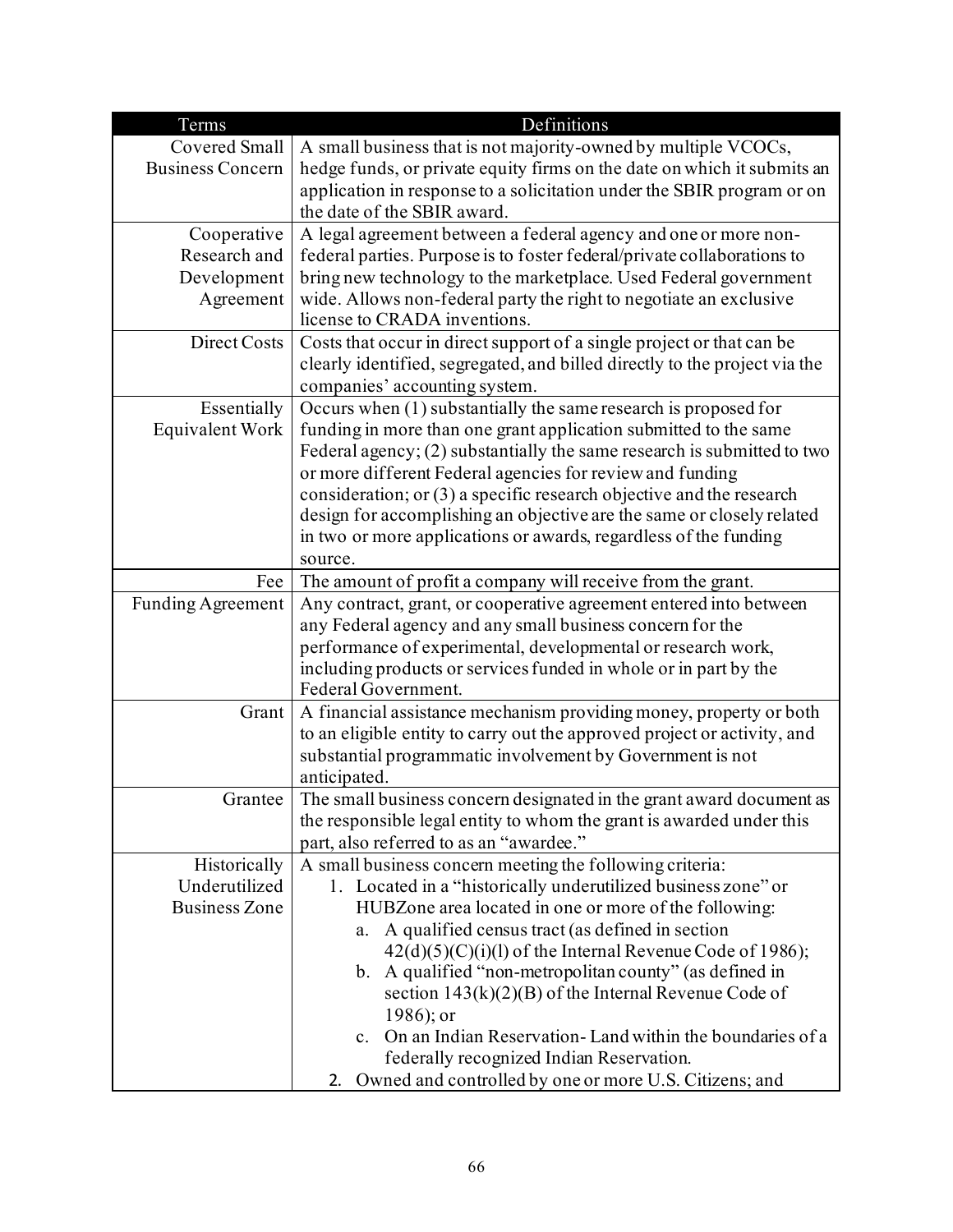| Terms                        | Definitions                                                                                                                                                                                                                 |  |
|------------------------------|-----------------------------------------------------------------------------------------------------------------------------------------------------------------------------------------------------------------------------|--|
|                              | 3. At least 35 percent of its employees must reside in a                                                                                                                                                                    |  |
|                              | HUBZone.                                                                                                                                                                                                                    |  |
| <b>Indirect Costs</b>        | Costs which occur in support of more than one objective and therefore                                                                                                                                                       |  |
|                              | cannot be identified readily and specifically with a particular project,                                                                                                                                                    |  |
|                              | often called overhead, F&A, or G&A                                                                                                                                                                                          |  |
| Innovation                   | A new or improved item having marketable potential including (1)                                                                                                                                                            |  |
|                              | development of new technologies; (2) refinement of existing                                                                                                                                                                 |  |
|                              | technologies; or $(3)$ development of new applications for existing                                                                                                                                                         |  |
|                              | technologies.                                                                                                                                                                                                               |  |
| <b>Intellectual Property</b> | The separate and distinct types of intangible property that are referred                                                                                                                                                    |  |
|                              | to collectively as "intellectual property," including but not limited to:                                                                                                                                                   |  |
|                              | patents, trademarks, copyrights, trade secrets, SBIR technical data (as                                                                                                                                                     |  |
|                              | defined in this section), ideas, designs, know-how, business, technical<br>and research methods, other types of intangible business assets, and all                                                                         |  |
|                              | types of intangible assets either proposed or generated by a small                                                                                                                                                          |  |
|                              | business concern as a result of its participation in the SBIR program.                                                                                                                                                      |  |
| Joint Venture                | An association of concerns with interests in any degree or proportion                                                                                                                                                       |  |
|                              | by way of contract expresses or implied, consorting to engage in and                                                                                                                                                        |  |
|                              | carry out a single specific business venture for joint profit, for which                                                                                                                                                    |  |
|                              | purpose they combine their efforts, property, money, skill or                                                                                                                                                               |  |
|                              | knowledge, but not on a continuing or permanent basis for conducting                                                                                                                                                        |  |
|                              | business generally. A joint venture is viewed as a business entity in                                                                                                                                                       |  |
|                              | determining power to control its management.                                                                                                                                                                                |  |
| Manufacturing                | Encompasses improvements in existing methods or processes as well                                                                                                                                                           |  |
| Related                      | as wholly new processes, machines, or systems. Four main areas                                                                                                                                                              |  |
|                              | include:                                                                                                                                                                                                                    |  |
|                              | 1. Unit process level technologies that create or improve                                                                                                                                                                   |  |
|                              | manufacturing processes, including:                                                                                                                                                                                         |  |
|                              | Fundamental improvements in existing manufacturing<br>a.<br>processes that deliver substantial productivity, quality, or                                                                                                    |  |
|                              | environmental benefits; or                                                                                                                                                                                                  |  |
|                              | b. Development of new manufacturing processes, including                                                                                                                                                                    |  |
|                              | new materials, coatings, methods, and associated practices.                                                                                                                                                                 |  |
|                              | 2. Machine level technologies that create or improve                                                                                                                                                                        |  |
|                              | manufacturing equipment, including:                                                                                                                                                                                         |  |
|                              | Improvements in capital equipment that create<br>a.                                                                                                                                                                         |  |
|                              | increased capability, such as accuracy or repeatability,                                                                                                                                                                    |  |
|                              | increased capacity through productivity improvements                                                                                                                                                                        |  |
|                              | or cost reduction or increased environmental efficiency,                                                                                                                                                                    |  |
|                              |                                                                                                                                                                                                                             |  |
|                              |                                                                                                                                                                                                                             |  |
|                              |                                                                                                                                                                                                                             |  |
|                              |                                                                                                                                                                                                                             |  |
|                              |                                                                                                                                                                                                                             |  |
|                              | such as safety, energy efficiency and, environmental<br>impact; or<br>b. New apparatus and equipment for manufacturing,<br>including additive and subtractive manufacturing,<br>deformation and molding, assembly and test, |  |
|                              | semiconductor fabrication, and nanotechnology.                                                                                                                                                                              |  |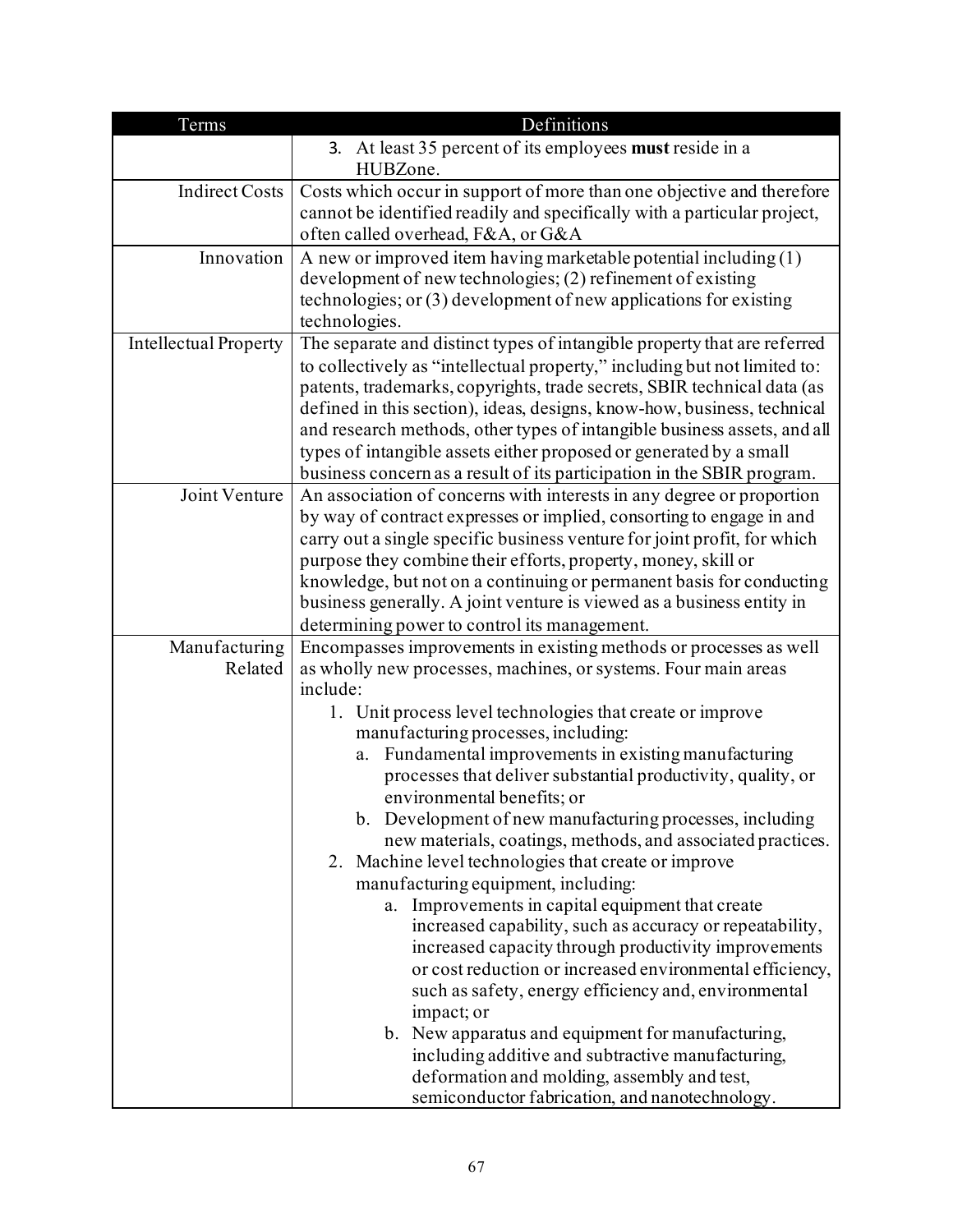| Terms                  | Definitions                                                                                                                                                                                                                                                                                                                                                                                                                                                                                                                                                                                                                                                                                                                                                                                                                                                                                                                                |  |
|------------------------|--------------------------------------------------------------------------------------------------------------------------------------------------------------------------------------------------------------------------------------------------------------------------------------------------------------------------------------------------------------------------------------------------------------------------------------------------------------------------------------------------------------------------------------------------------------------------------------------------------------------------------------------------------------------------------------------------------------------------------------------------------------------------------------------------------------------------------------------------------------------------------------------------------------------------------------------|--|
|                        | 3. Systems level technologies for innovation in the manufacturing                                                                                                                                                                                                                                                                                                                                                                                                                                                                                                                                                                                                                                                                                                                                                                                                                                                                          |  |
|                        | enterprise, including:                                                                                                                                                                                                                                                                                                                                                                                                                                                                                                                                                                                                                                                                                                                                                                                                                                                                                                                     |  |
|                        | a. Advances in controls, sensors, networks, and other                                                                                                                                                                                                                                                                                                                                                                                                                                                                                                                                                                                                                                                                                                                                                                                                                                                                                      |  |
|                        | information technologies that improve the quality and                                                                                                                                                                                                                                                                                                                                                                                                                                                                                                                                                                                                                                                                                                                                                                                                                                                                                      |  |
|                        | productivity of manufacturing cells, lines, systems, and<br>facilities;                                                                                                                                                                                                                                                                                                                                                                                                                                                                                                                                                                                                                                                                                                                                                                                                                                                                    |  |
|                        | b. Innovation in extended enterprise functions critical to<br>manufacturing, such as quality systems, resource<br>management, supply change integration and distribution,<br>scheduling, and tracking; or<br>Technologies that enable integrated and collaborative<br>c.<br>product and process development, including computer-<br>aided and expert systems for design, tolerance<br>development, process and materials selection, life cycle<br>cost estimation, rapid prototyping, and tooling.<br>4. Environment or societal level technologies that improve<br>workforce abilities, productivity, and manufacturing<br>competitiveness, including:<br>Technologies for improved workforce health and safety,<br>a.<br>such as human factors and ergonomics; or<br>b. Technologies that aid and improve workforce<br>manufacturing skill and technical excellence, such as<br>educational systems incorporating improved manufacturing |  |
|                        | knowledge and instructional methods.                                                                                                                                                                                                                                                                                                                                                                                                                                                                                                                                                                                                                                                                                                                                                                                                                                                                                                       |  |
| Matching               | The process through which a grant recipient matches awarded USDA<br>funds with cash and in-kind contributions on a dollar-for-dollar basis.                                                                                                                                                                                                                                                                                                                                                                                                                                                                                                                                                                                                                                                                                                                                                                                                |  |
|                        | The matching funds must derive from non-Federal sources.                                                                                                                                                                                                                                                                                                                                                                                                                                                                                                                                                                                                                                                                                                                                                                                                                                                                                   |  |
| New Application        | An application not previously submitted to a program.                                                                                                                                                                                                                                                                                                                                                                                                                                                                                                                                                                                                                                                                                                                                                                                                                                                                                      |  |
| Outcome                | The measure of long-term, eventual, program impact                                                                                                                                                                                                                                                                                                                                                                                                                                                                                                                                                                                                                                                                                                                                                                                                                                                                                         |  |
| Output                 | The measures of near-term program impact.                                                                                                                                                                                                                                                                                                                                                                                                                                                                                                                                                                                                                                                                                                                                                                                                                                                                                                  |  |
| Peer Review Group      | Experts or consultants, qualified by training and experience in                                                                                                                                                                                                                                                                                                                                                                                                                                                                                                                                                                                                                                                                                                                                                                                                                                                                            |  |
|                        | particular scientific or technical fields to give expert advice on the                                                                                                                                                                                                                                                                                                                                                                                                                                                                                                                                                                                                                                                                                                                                                                                                                                                                     |  |
|                        | scientific and technical merit of grant applications to those fields, who                                                                                                                                                                                                                                                                                                                                                                                                                                                                                                                                                                                                                                                                                                                                                                                                                                                                  |  |
|                        | assemble as a group to discuss and evaluate all of the eligible                                                                                                                                                                                                                                                                                                                                                                                                                                                                                                                                                                                                                                                                                                                                                                                                                                                                            |  |
|                        | applications submitted to this program in their area of expertise.                                                                                                                                                                                                                                                                                                                                                                                                                                                                                                                                                                                                                                                                                                                                                                                                                                                                         |  |
| Program Solicitation   | A formal request for applications whereby a Federal agency notifies                                                                                                                                                                                                                                                                                                                                                                                                                                                                                                                                                                                                                                                                                                                                                                                                                                                                        |  |
|                        | the small business community of its R/R&D needs and interests in                                                                                                                                                                                                                                                                                                                                                                                                                                                                                                                                                                                                                                                                                                                                                                                                                                                                           |  |
|                        | broad and selected areas, as appropriate to the agency, as appropriate                                                                                                                                                                                                                                                                                                                                                                                                                                                                                                                                                                                                                                                                                                                                                                                                                                                                     |  |
|                        | to the agency, and requests applications from small business concerns                                                                                                                                                                                                                                                                                                                                                                                                                                                                                                                                                                                                                                                                                                                                                                                                                                                                      |  |
|                        | in response to these needs and interests.                                                                                                                                                                                                                                                                                                                                                                                                                                                                                                                                                                                                                                                                                                                                                                                                                                                                                                  |  |
| Project Director/      | An individual designated by the applicant to provide the scientific and                                                                                                                                                                                                                                                                                                                                                                                                                                                                                                                                                                                                                                                                                                                                                                                                                                                                    |  |
| Principal Investigator | technical direction to a project supported by the funding agreement                                                                                                                                                                                                                                                                                                                                                                                                                                                                                                                                                                                                                                                                                                                                                                                                                                                                        |  |
| Prototype              | A model of something to be further developed, which includes                                                                                                                                                                                                                                                                                                                                                                                                                                                                                                                                                                                                                                                                                                                                                                                                                                                                               |  |
|                        | designs, protocols, questionnaires, software, and devices.                                                                                                                                                                                                                                                                                                                                                                                                                                                                                                                                                                                                                                                                                                                                                                                                                                                                                 |  |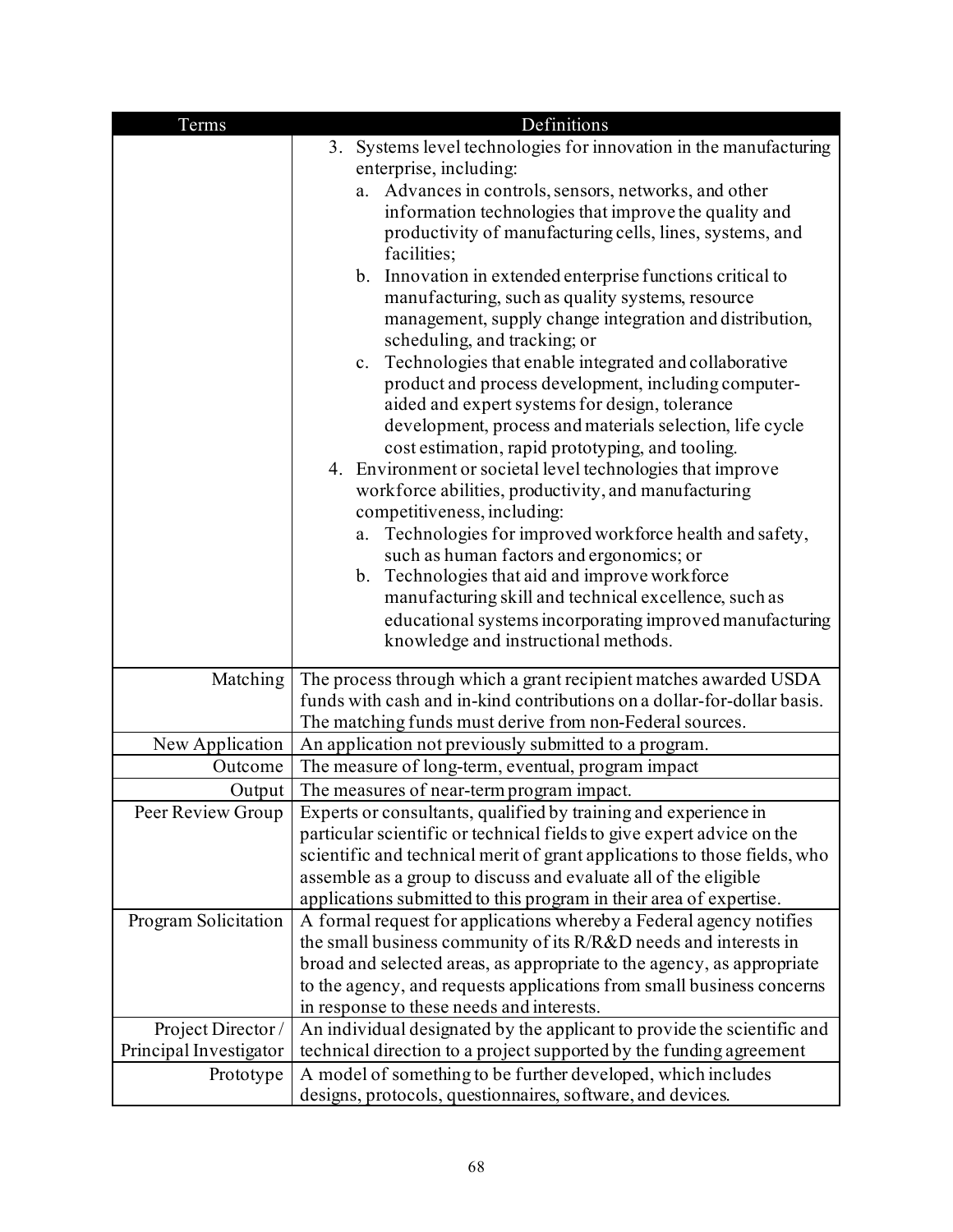| Terms                                                    | Definitions                                                                                                                               |
|----------------------------------------------------------|-------------------------------------------------------------------------------------------------------------------------------------------|
| Project Period                                           | A model of something to be further developed, which includes                                                                              |
|                                                          | designs, protocols, questionnaires, software, and devices.                                                                                |
| Renewal Application                                      | A project application that seeks additional funding for a project                                                                         |
|                                                          | beyond the period that was approved in an original or amended award.                                                                      |
| Research or Research                                     | R/R&D activity is:                                                                                                                        |
| and Development                                          | 1. A systematic, intensive study directed toward greater                                                                                  |
|                                                          | knowledge or understanding of the subject studied;                                                                                        |
|                                                          | 2. A systematic study directed at applying new knowledge to                                                                               |
|                                                          | meet a recognized need; or                                                                                                                |
|                                                          | 3. A systematic application of knowledge toward the production                                                                            |
|                                                          | of useful materials, devices and systems or methods, including                                                                            |
|                                                          | design, development, and improvement of prototypes, and new                                                                               |
|                                                          | processes to meet specific requirements.                                                                                                  |
| Research Project                                         | The award by the Department of funds to a grantee to assist in meeting                                                                    |
| Grant                                                    | the costs of conducting for the benefit of the public an identified                                                                       |
|                                                          | project, which is intended and designed to establish, discover,                                                                           |
|                                                          | elucidate, or confirm information or the underlying mechanisms                                                                            |
|                                                          | relating to a research topic area identified in the annual solicitation of                                                                |
|                                                          | applications.                                                                                                                             |
| Resubmitted                                              | A previously submitted project application that was not funded.                                                                           |
| Application                                              |                                                                                                                                           |
| Resubmitted                                              | A project application that requests additional funding for a project                                                                      |
| Renewal Application                                      | beyond the original period of performance.<br>Business concerns that have received SBIR awards or that have                               |
| <b>SBIR Participants</b>                                 |                                                                                                                                           |
|                                                          | submitted SBIR applications.                                                                                                              |
| <b>SBIR Technical Data</b><br><b>SBIR Technical Data</b> | All data generated during the performance of an SBIR award.                                                                               |
| Rights                                                   | The rights a small business concern obtains in data generated during<br>the performance of any SBIR award that an awardee delivers to the |
|                                                          |                                                                                                                                           |
|                                                          | Government during or upon completion of a federally funded project<br>and to which the government receives a license.                     |
| <b>Small Business</b>                                    | A concern that meets the requirements set forth in 13 CFR 121.702                                                                         |
| Concern                                                  |                                                                                                                                           |
| <b>Small Business</b>                                    | A small business entity is typically defined as a sole proprietorship,                                                                    |
| Entity                                                   | partnership, corporation, and S corporation. A LLC is a business                                                                          |
|                                                          | structure allowed by state statute.                                                                                                       |
| <b>SBIR</b>                                              | <b>Small Business Innovation Program</b>                                                                                                  |
| <b>Small Farms</b>                                       | Farms or ranches with less than \$250,000 in annual agricultural sales.                                                                   |
| Mid-sized Farms                                          | Mid-sized farms are farms or ranches with less than \$500,000 in                                                                          |
|                                                          | annual agricultural sales.                                                                                                                |
| Socially and                                             | A socially and economically disadvantaged small business concern is                                                                       |
| Economically                                             | one:                                                                                                                                      |
| Disadvantaged Small                                      | Which is at least 51 percent owned by (i) an Indian tribe or a<br>1.                                                                      |
| <b>Business Concern</b>                                  | native Hawaiian organization or (ii) one or more socially and                                                                             |
|                                                          | economically disadvantaged individuals; and                                                                                               |